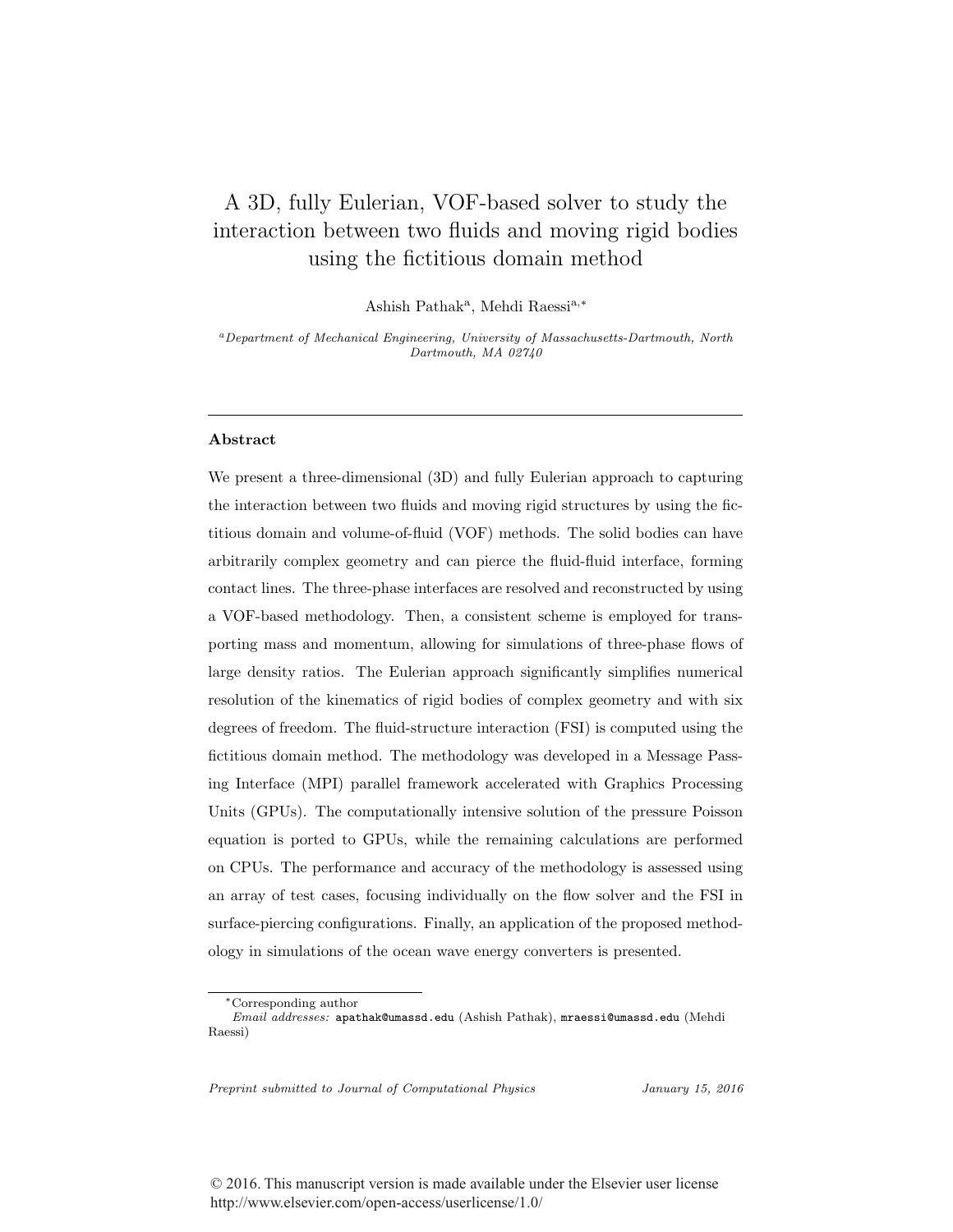*Keywords:* Multi-phase, Fluid-solid-interaction, Volume-of-fluid, Moving rigid bodies, Multi-material reconstruction

### 1. Introduction

Fluid-Structure Interaction (FSI) can be found in many diverse areas encompassing sediment transport in rivers, fluidized beds, blood flow in arteries, power plant condensers, and ocean wave energy converters (WECs). In this paper, we present a computational framework to model FSI between two fluids and a moving rigid structure. The framework is quite general and applicable to many diverse FSI applications. However, our focus is on WECs. WECs have been traditionally modeled using the potential flow theory, where both linear  $[1, 2]$ and nonlinear [3–6] models have been developed. A review on theory and applications of both types of models can be found in [7]. However, these methods cannot handle large topographical changes in the free-surface, e.g., breaking of waves around structures. Moreover, such methods employ an empirical relation, e.g., Morison's equation [8], to account for viscous drag. Empirical relations for viscous drag exist only for simple structure geometries. Complex geometries will require additional wave tank tests.

Phenomena like viscous layer separation, turbulence, wave-breaking and overtopping are critical to correct numerical prediction of WEC response and can only be captured by solving the full Navier-Stokes (N-S) equations, including the viscous term. Approaches that employ the full N-S solutions to compute FSI include body conformal methods [9–13], immersed boundary (IB) methods [14, 15], and fictitious domain (FD) methods [16, 17]. A detailed review on different numerical modeling techniques of FSI can be found in [18]. In body conformal methods, the mesh is updated every time step to conform to the structure boundary or the free interface. The method becomes especially challenging if the boundary/interface is arbitrarily complex and undergoes large deformation. That issue is circumvented in IB and FD methods where the mesh for solving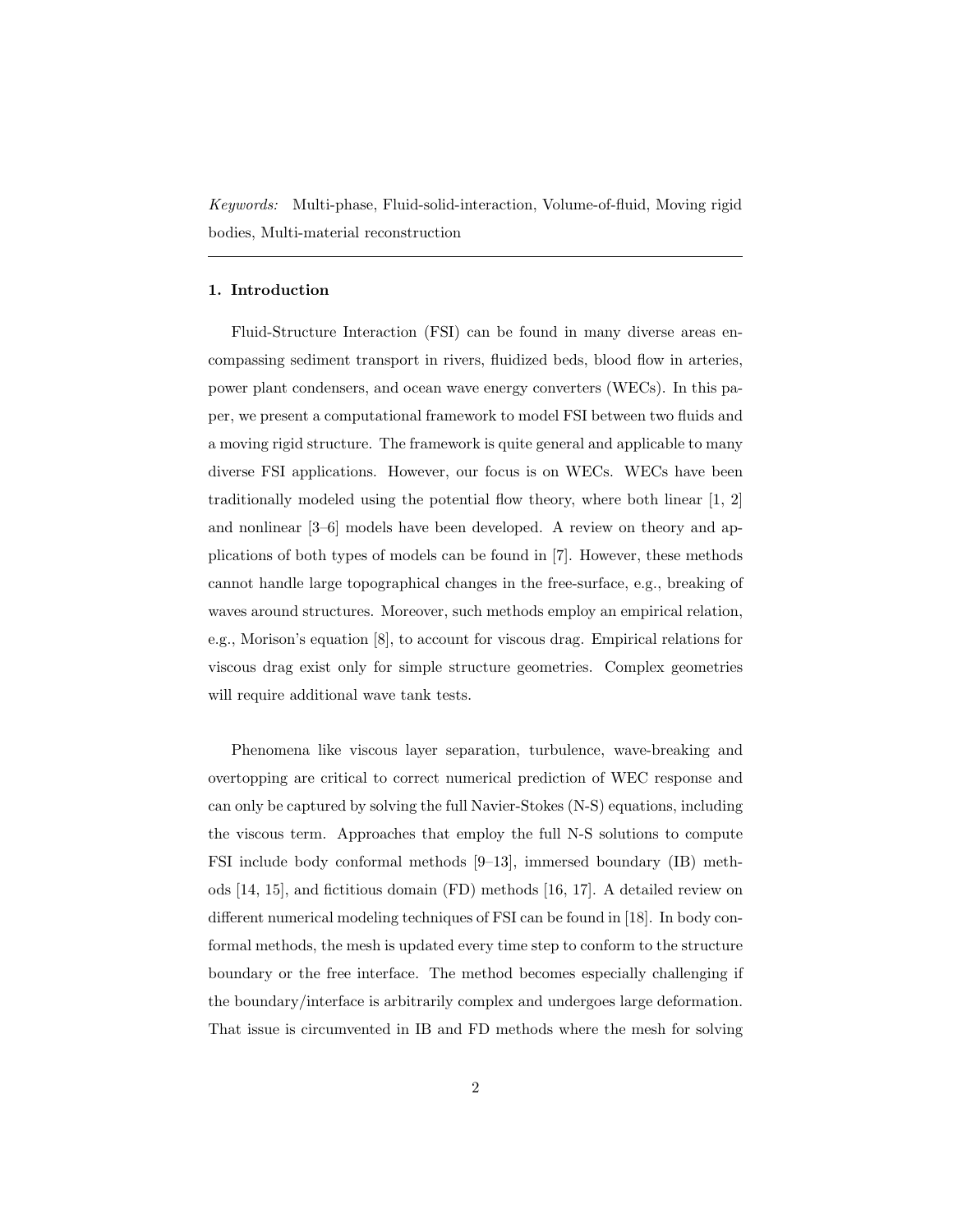the N-S equations does not have to conform to the boundary/interface. In the IB method first developed by Peskin [14], a forcing term is added to the N-S equations. In another variant of the IB method developed by Mohd-Yusof [19], the effect of immersed boundary is introduced by imposing velocity boundary condition at the grid points located in the vicinity of the interface. In the IB approach, the forces on the structure are computed by explicit integration of pressure and shear stresses at the immersed interface, e.g., [20]. In this regard, Hu and Joseph [21] and Fekken [22] observed that using the explicit integration to compute hydrodynamic forces on the structure is unstable if mass  $(m)$ of the moving structure is less than the virtual mass  $(m_n)$  of the surrounding fluid accelerated by the motion of the structure, i.e., if  $m < m_v$ . The explicit integration scheme will be unstable in spite of small time steps. To avoid this problem, Hu and Joseph [21] suggested alternately solving the equations for the structure and fluid in an iterative fashion until a convergence criterion is satisfied. The iterative procedure makes the scheme computationally expensive. Hesla's [23] combined weak formulation of the fluid-structure evolution obviates this iterative procedure. The formulation called the *fictitious domain method* was developed by Glowinski [24] using the distributed Lagrangian multiplier and later made computationally fast by Patankar [25, 26]. The fast method of Patankar was employed in a finite volume framework by Sharma [17]. In the fast fictitious domain method, the structure is considered as a fictitious fluid and the N-S equations are solved in the entire computational domain. Rigid body velocity is then imposed in the solid domain by conserving linear and angular momenta. The method was used by [27–29] to study FSI. In the present work, we employ the same method to compute FSI between two fluids and a moving rigid body.

Most of the previous work with FD method involved a structure completely submerged in fluid, e.g. [17, 24, 27, 29–31]. Of these, [29] and [30] used a fully Eulerian approach for computing both fluid and structure motions. FD method has been applied in 2D to surface piercing floating structures in [28, 32–34].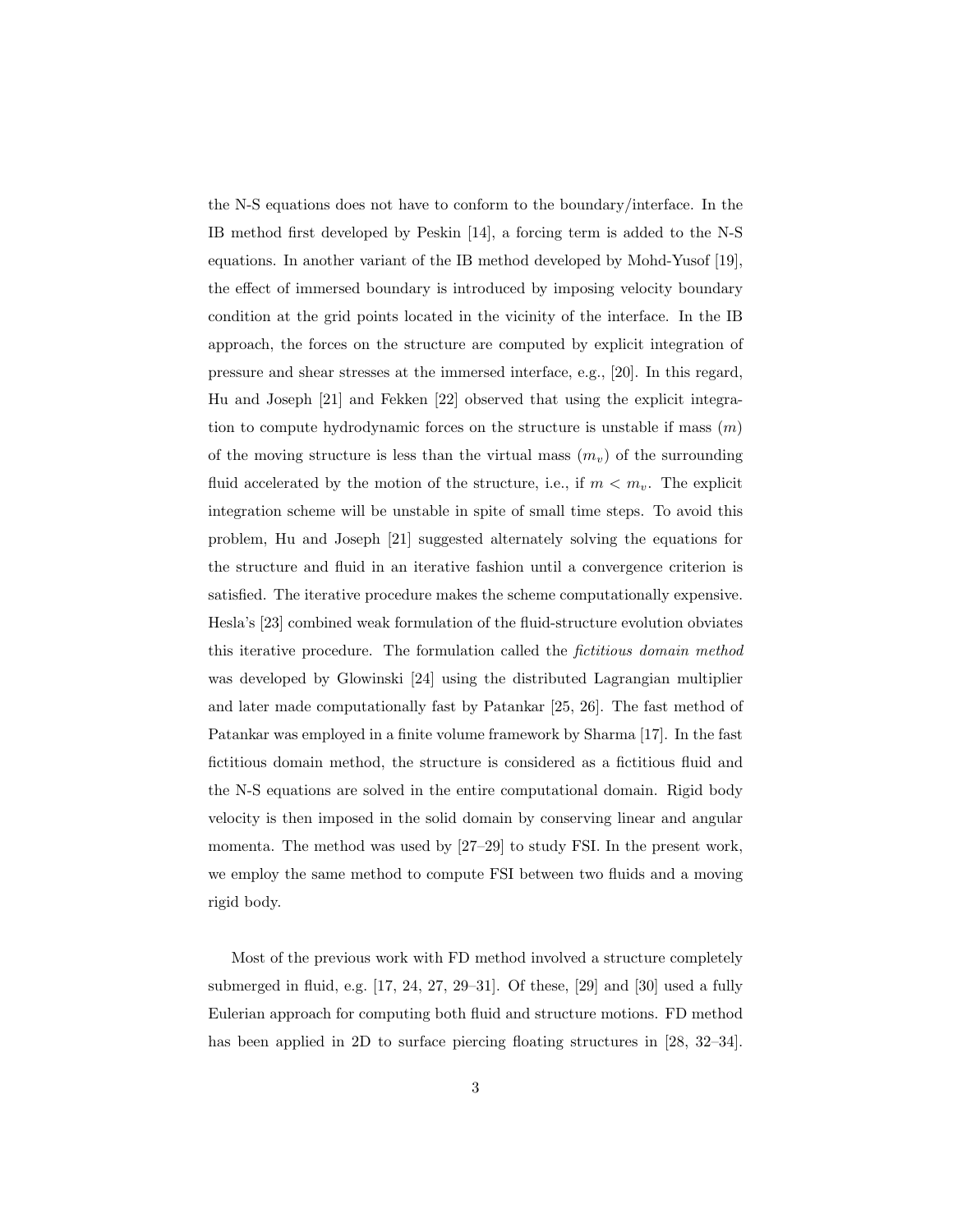In 3D, [16, 35, 36] employed the FD method to surface piercing floating particles, where the free surface was represented by the level set function. The particle motion, however, was treated in a Lagrangian fashion. We present a fully Eulerian fictitious domain methodology to compute FSI in surface piercing configurations, i.e., rigid structures interacting with two immiscible incompressible fluids. Here, the kinematics of the solid boundary and the interface between the two fluids are resolved by using the Volume-of-Fluid (VOF) method through two separate color functions. Such representation allows us to handle arbitrarily shaped and complex solid bodies. The proposed methodology employs a single fully Eulerian finite volume grid for moving the structure and the two fluids. The Eulerian implementation of the FD method offers some advantages:

- It obviates the need for transfer functions, otherwise needed in Lagrangian treatment of the rigid body motion, to interpolate between Eulerian background grid and the Lagrangian nodes attached to the rigid body.
- Relying on the Eulerian transport schemes, e.g., the VOF method of Youngs [37, 38], simplifies appreciably the six degree-of-freedom (DOF) position update of the rigid body. Otherwise, in a Lagrangian framework, update of the rotational positions of a non-spherical body becomes a rather cumbersome task involving either Euler's angles or quaternions. Recently, van Wachem et al. [39] implemented quaternion rotation to study the FSI involving nonspherical particles.
- Phase change processes can be easily handled by an Eulerian approach where the solid phase is represented by a color function such as VOF [29].

There are some challenges in implementing a fully Eulerian FD method to surface piercing configurations. In such configurations, there can exist computational cells that contain three phases (solid and the two fluids). Such cells require special treatment to reconstruct the interfaces and transport mass. We use the 3D error-minimization VOF method formulated by Pathak and Raessi [40] to reconstruct the phase interfaces and transport mass in three-phase cells. An alternative approach can be the moment-of-fluid (MoF) method first proposed by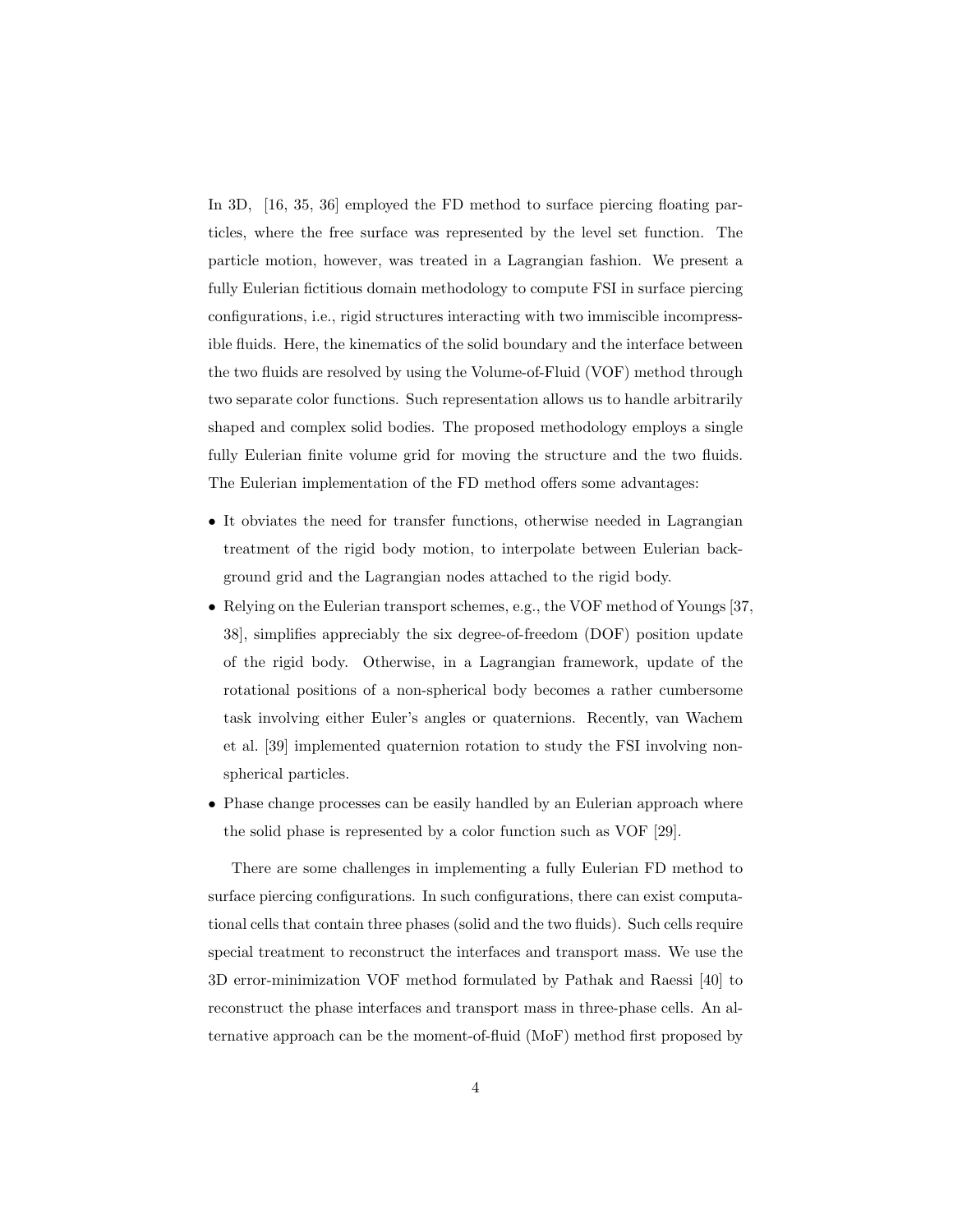Ahn and Shashkov [41], which requires additional information in the form of cellwise centroid position of each phase. Recently, Li et al. [42] presented a MoF approach to track centroids along with volume fractions. The method [40] adopted in the present work requires only the available volume fraction distribution to perform inteface reconstruction in three-phase cells. Furthermore, the density ratio among the three phases can be arbitrarily large. If not treated properly, non-physical deformations can be observed at the phase interfaces [43, 44]. We employ the consistent scheme proposed by Rudman [45] that can handle simulations involving large density ratios. In this scheme, mass and momentum are transported in a tightly coupled consistent fashion. The formulation is explained in Section 3.3.

In several previous studies, e.g., [22, 46], involving free surfaces, the N-S equations are solved only for the water phase. The effect of air is considered via pressure and shear stress boundary conditions. Such approach might not be appropriate for modeling phenomena like wave-breaking. Iafrati [47] showed significant dissipation of energy occurring in the air phase via formation of large scale dipoles during wave-breaking. The methodology proposed in the present paper solves the full N-S equations in both air and water phases making it suitable for modeling phenomena like breaking of waves around structures. Although, its immediate application is WECs, the computational tool was developed at a general level without any simplifications and by including all effects (e.g., surface tension) so that it is versatile and can be readily employed in other applications.

The organization of the paper is as follows. We present the governing equations and the boundary conditions in Section 2. The numerical implementation is provided in Section 3. Section 4 assesses the accuracy of our numerical framework via an array of test cases. Finally, the work is summarized in Section 5.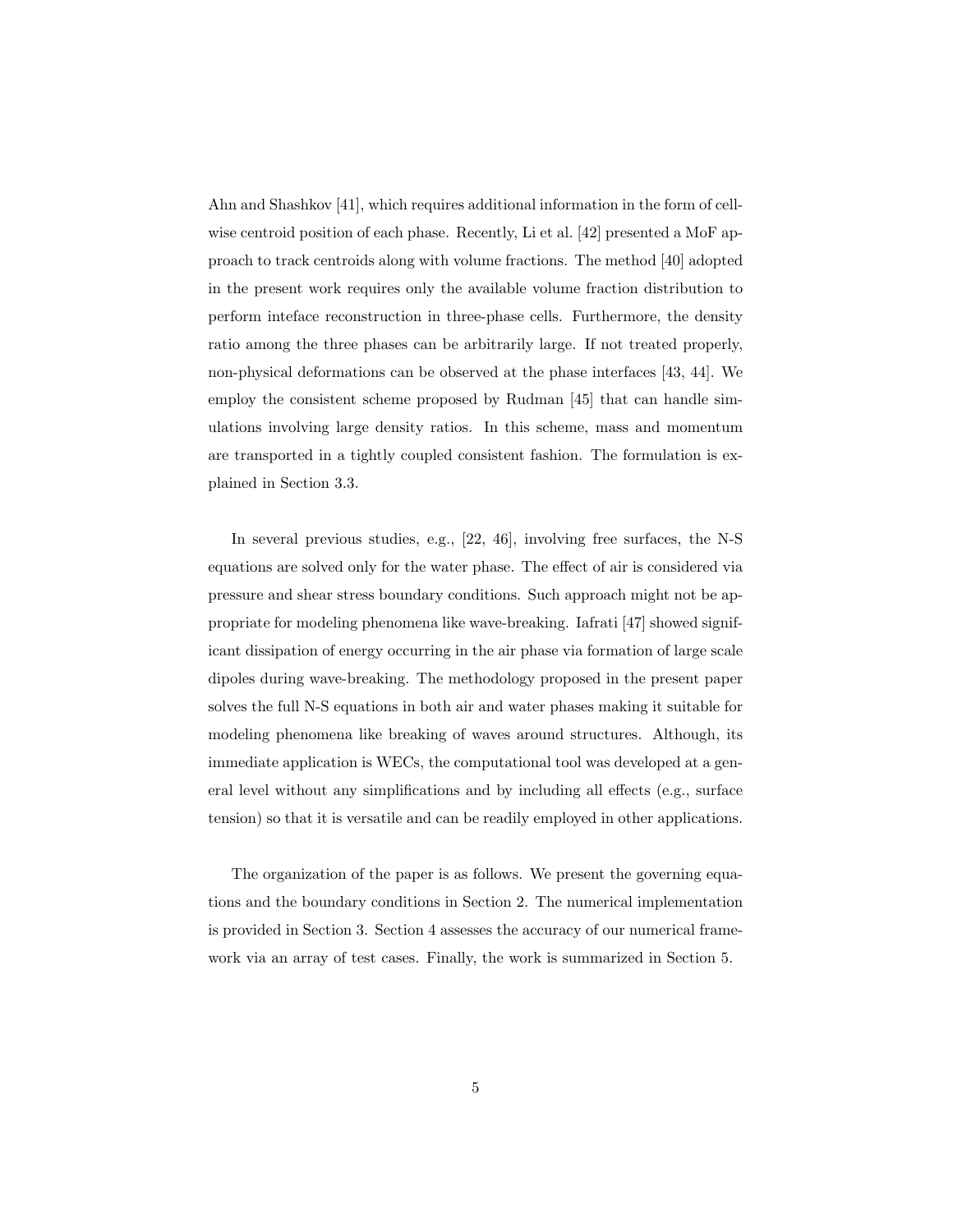## 2. Governing equations

Consider a two-fluid flow interacting with a moving rigid body. The two fluids are assumed to be Newtonian, immiscible and incompressible. The conservation equations of mass and momentum are given by Eqs. 1 and 2, respectively.

$$
\nabla \cdot \vec{U} = 0 \tag{1}
$$

$$
\frac{\partial}{\partial t}(\rho \vec{U}) + \nabla \cdot (\rho \vec{U} \vec{U}) = -\nabla p + \nabla \cdot \tau + \vec{F}_B + \vec{F}_{ST} + \vec{F}_S \tag{2}
$$

Here,  $\vec{U}$  is the velocity vector,  $\rho$  is the density and  $p$  is the pressure.  $\vec{F}_B$  and  $\vec{F}_{ST}$  are the body force, e.g. gravity, and the surface tension force, respectively.  $\vec{F}_S$  denotes the fluid-structure interaction force.  $\tau$  represents the stress tensor and is given by,

$$
\tau = \mu(\nabla \vec{U} + \nabla \vec{U}^T) \tag{3}
$$

where  $\mu$  is the coefficient of dynamic viscosity.

The two fluids and the rigid solid body share the same Eulerian mesh. To track their volumes, we define two scalars f and  $\psi$  as,

$$
f(\vec{x}) = \begin{cases} 1 & \vec{x} \in fluid \ 1 \\ 0 & \vec{x} \notin fluid \ 1 \end{cases}
$$
 (4)

$$
\psi(\vec{x}) = \begin{cases} 1 & \vec{x} \in solid \\ 0 & \vec{x} \notin solid \end{cases}
$$
 (5)

In a descretized domain, we define volume fraction,  $F$ , as the fraction of cell volume  $V$  occupied by  $fluid$  1, i.e.,

$$
F = \frac{1}{V} \int_{V} f \, dv \tag{6}
$$

Similarly, the discrete volume fraction,  $\Psi$ , for the solid phase is defined as,

$$
\Psi = \frac{1}{V} \int_{V} \psi \, dv \tag{7}
$$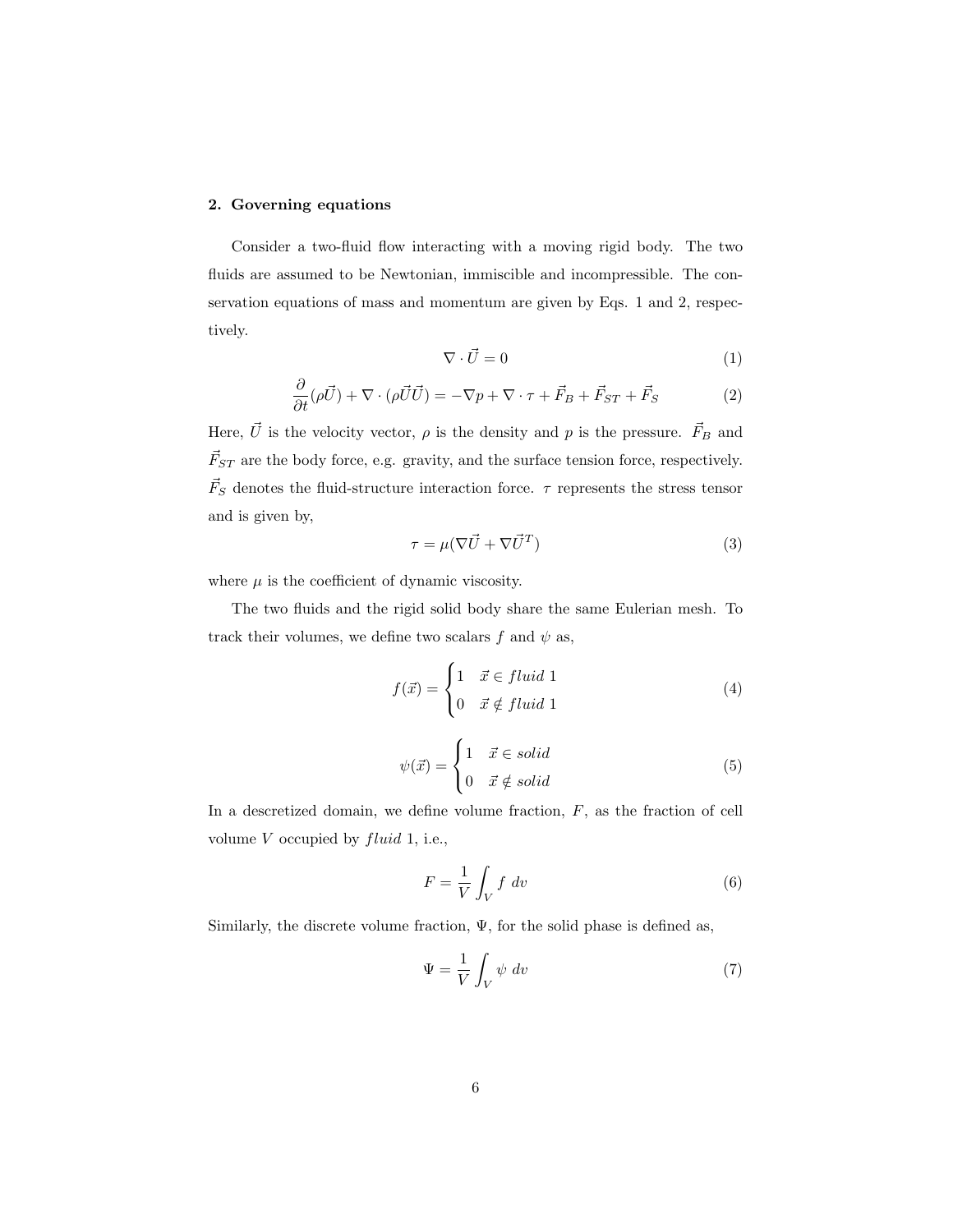The two fluids and the solid phase are tracked by solving the following transport equations:

$$
\frac{\partial f}{\partial t} + (\vec{U} \cdot \nabla)f = 0\tag{8}
$$

$$
\frac{\partial \psi}{\partial t} + (\vec{U} \cdot \nabla)\psi = 0 \tag{9}
$$

Solid body motion has been treated by using a Lagrangian approach in several previous studies [17, 24, 27]. Adopting an Eulerian approach (given by Eqs. (5) and (9)), however, offers some advantages, for example, relatively straightforward handling of the motion of solid bodies with arbitrarily complex shapes.

The volume fractions  $F$  and  $\Psi$  are also used to compute the density and viscosity in the discretized form of the momentum equation (2):

$$
\rho = F \rho_l + \Psi \rho_s + (1 - \Psi - F) \rho_g \tag{10}
$$

where,  $\rho_l$  and  $\rho_g$  are the densities of the fluid 1 and 2, respectively, and  $\rho_s$  is the density of the solid phase. The coefficient of dynamic viscosity is defined by:

$$
\frac{1}{\mu} = \frac{F}{\mu_l} + \frac{1 - F}{\mu_g} \tag{11}
$$

Here,  $\mu_l$  and  $\mu_g$  are the coefficients of dynamic of viscosity of the two fluids. Such prescription of viscosity avoids severe accelerations in the lighter and less viscous fluid. The viscosity is applied only in the fluid domain. Inside the solid domain viscosity is of little significance because the strain rate  $(\nabla \vec{U} + \nabla \vec{U}^T)$  is zero due to the rigidity constraint.

At the wall boundaries of the numerical domain we impose no-slip and nopenetration boundary conditions:

$$
\vec{U} \cdot \hat{n}_s = 0 \tag{12}
$$

$$
\vec{U} \cdot \hat{t}_s = 0 \tag{13}
$$

Here,  $\hat{n}_s$  and  $\hat{t}_s$  are unit normal and tangential vectors to the wall. Additionally, a zero pressure gradient is imposed at the wall boundaries of the numerical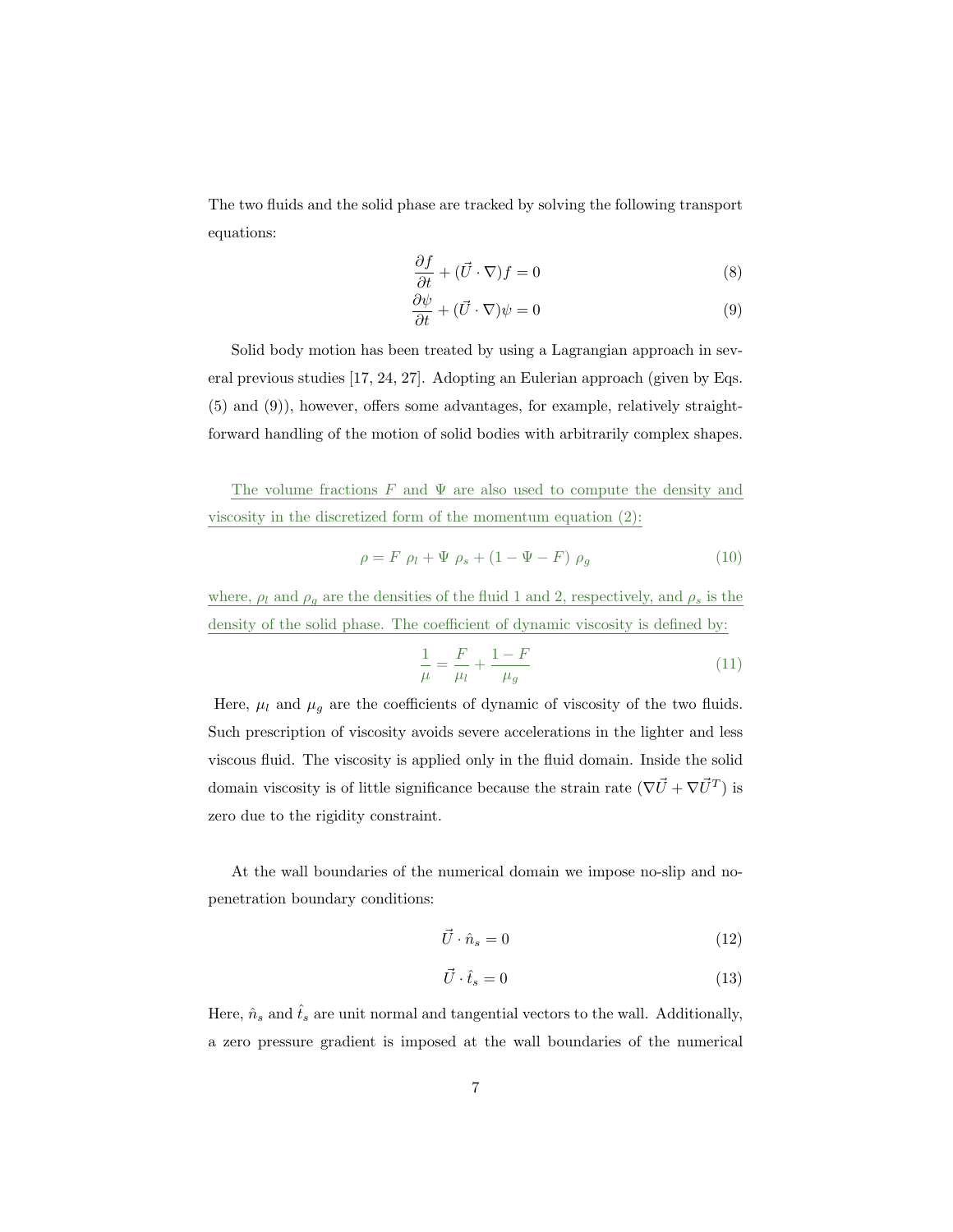domain:

$$
\frac{\partial p}{\partial n_s} = 0\tag{14}
$$

#### 3. Numerical Implementation

We employ finite volume discretization of Eq. (2) on a staggered Cartesian grid according to the Marker and Cell (MAC) method [48]. In a staggered arrangement, the variables  $f, \psi, \rho$  and  $p$  are located at cell centres, while the velocities are defined at the cell faces. To solve Eq.  $(2)$ , we implement the two-step projection method of Chorin [49].

$$
\frac{\rho^{n+1}\vec{U}^* - \rho^n \vec{U}^n}{\Delta t} = -\nabla \cdot (\rho \vec{U} \vec{U})^n + \nabla \cdot (\tau)^n + \vec{F}_B^n + \vec{F}_S^n \tag{15}
$$

$$
\frac{\rho^{n+1}\vec{U}^{n+1} - \rho^{n+1}\vec{U}^*}{\Delta t} = -\nabla p^{n+1} + \vec{F}_{ST}^{n+1}
$$
\n(16)

Here, the superscripts n and  $n + 1$  denote the current and next time-steps, respectively.  $\vec{U}^*$  is the intermediate velocity. By applying continuity equation, Eq. (1), on Eq. (16) we obtain the pressure Poisson equation:

$$
-\nabla \cdot \left(\frac{\nabla p^{n+1}}{\rho^{n+1}}\right) = -\frac{1}{\Delta t} \nabla \cdot \vec{U}^* - \nabla \cdot \left(\frac{\vec{F}_{ST}^{n+1}}{\rho^{n+1}}\right) \tag{17}
$$

The pressure at the next time-step,  $p^{n+1}$ , is the solution of Eq. (17), which is solved by using the Incomplete Cholesky Conjugate Gradient (ICCG) solver. The pressure Poisson step is the bottleneck of the overall algorithm and has been accelerated by porting it to Graphics Processing Units (GPUs) by Codyer et. al [50]. The pressure is used to compute  $\vec{U}^{n+1}$  using Eq. (16). The solver employs Message Passing Interface (MPI) parallelism [51].

### *3.1. Fluid-Structure Interaction Force*

The FSI force,  $\vec{F}_S$ , appearing in the Eq. (2), is computed using the fastfictitious domain method of Sharma and Patankar [17]. Eqs. (1) and (2) are first solved in the entire computational domain after setting  $\vec{F}_S = 0$ . This yields a divergence free velocity  $\vec{U}^{n+1}$ . The velocity in the solid domain does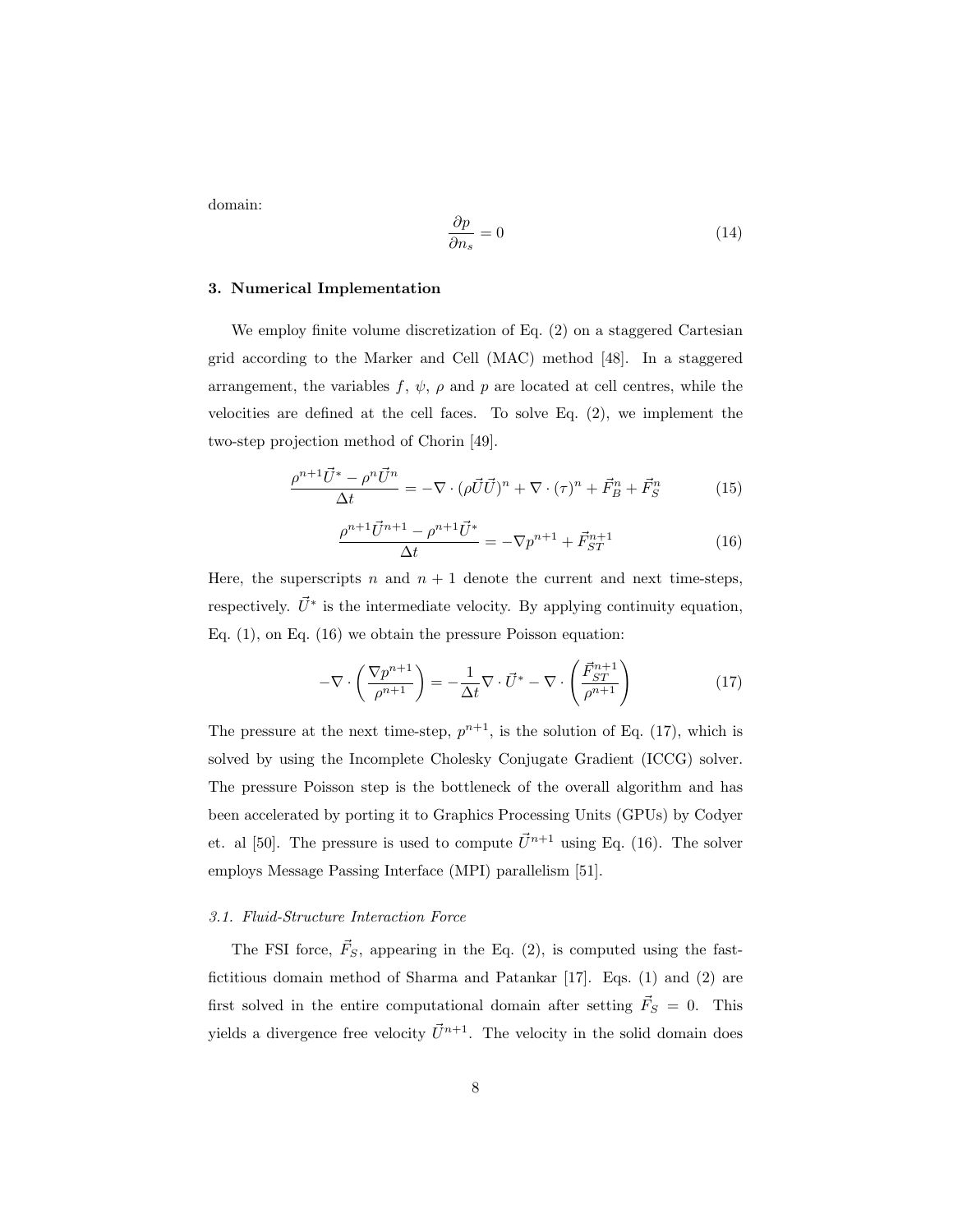not satisfy the rigidity condition at this stage. Rigid body translational and rotational velocities,  $\vec{U}_s$  and  $\vec{\omega}_s$ , respectively, are first obtained by conserving linear and angular momentum in the solid domain:

$$
M_s \vec{U}_s = \int_{\psi} \rho_s \vec{U}^{n+1} dv \tag{18}
$$

$$
I_s \vec{\omega}_s = \int_{\psi} \vec{r} \times \rho_s \vec{U} \, dv \tag{19}
$$

where  $M_s$  and  $I_s$  are mass and moment of inertia of the solid body, respectively. v is volume and  $\vec{r}$  is the position vector relative to the center of mass of the solid body. The moment of inertia tensor,  $I_s$ , is given by:

$$
I_s = \int_{\psi} \rho_s [(\vec{r} \cdot \vec{r})I - \vec{r} \otimes \vec{r}] dv \qquad (20)
$$

where  $I$  is the identity matrix. Numerical integration of Eq. (20) will be discussed later. Next, rigid body velocity is imposed inside the solid domain as:

$$
\vec{U}_{RBM} = \vec{U}_s + \vec{\omega}_s \times \vec{r}
$$
\n(21)

Applying Eq. (21) is equivalent to applying FSI force  $\vec{F}_S^{n+1}$  inside the solid domain at the next time level  $t^{n+1}$ , where  $\vec{F}_S^{n+1}$  is given by,

$$
\vec{F}_S^{n+1} = \frac{\rho_s}{\Delta t} (\vec{U}_{RBM}^{n+1} - \vec{U}^{n+1})
$$
\n(22)

where,  $\vec{U}^{n+1}$  is the solenoidal velocity proposed by the flow solver in Eq. (16).

## *3.2. Center of mass and moment of inertia tensor of the solid body*

The solid body's centroid is needed to evaluate both  $I_s$  and  $\vec{U}_{RBM}$  in Eqs. (20) and (21), respectively. We discuss here how the centroid is numerically calculated for a solid body which is represented in an Eulerian mesh by a scalar, or color function,  $\psi$ . We assume that the solid body has a uniform density, in which case the center of mass and the centroid coincide. Centroid  $\vec{r}_c$  of a solid body is computed by:

$$
M_s \vec{r}_c = \int_{\psi} \rho_s \vec{r}_o \, dv \tag{23}
$$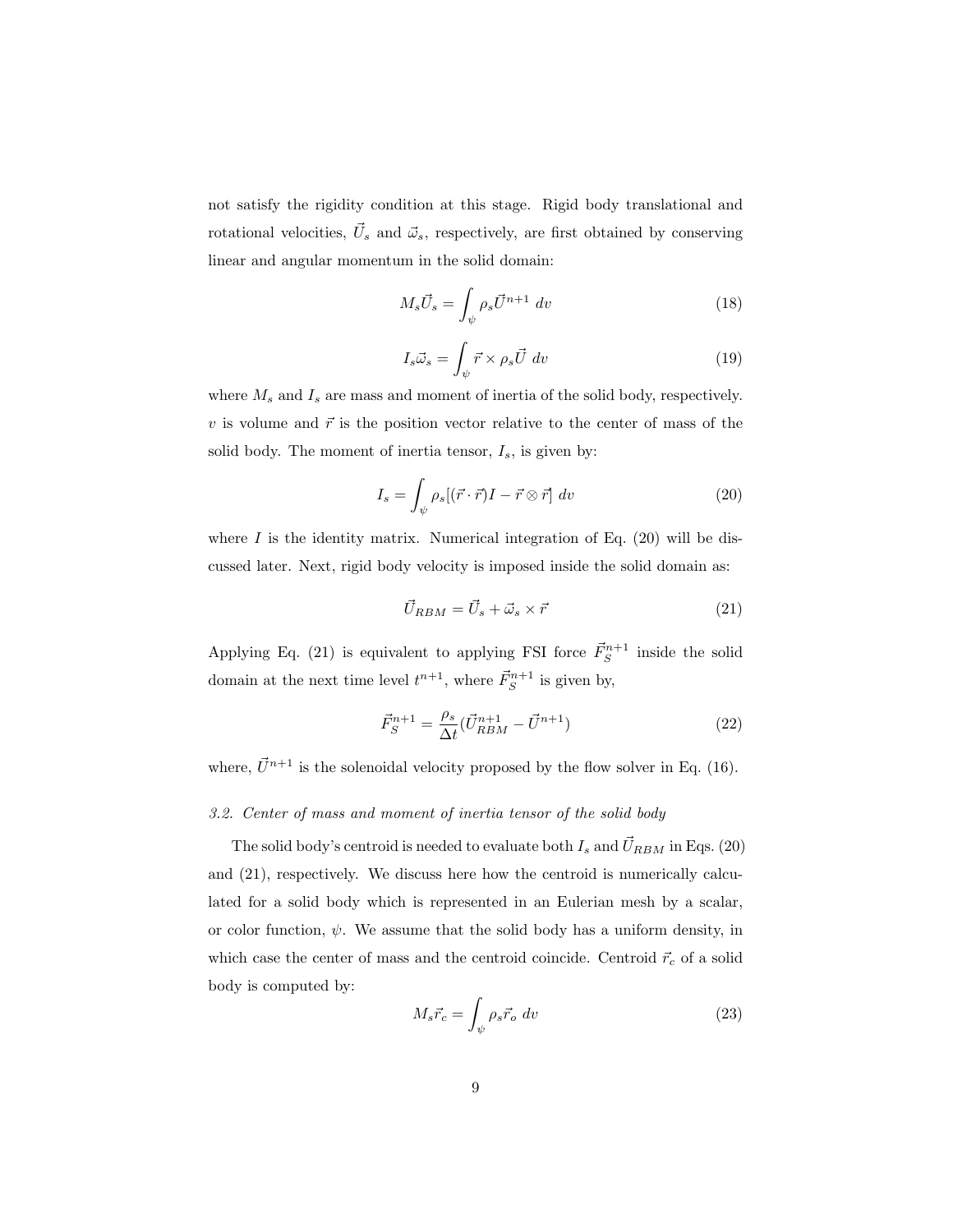where,  $\vec{r}_o$  is the position vector relative to the origin of a fixed reference frame. The integration in Eq. (23) is performed over cells that are: (a) fully filled with solid phase, i.e.  $\psi = 1$ , and (b) partially filled with solid phase, i.e.  $0 < \psi < 1$ . The integration term in Eq. (23) can be written as:

$$
\int_{\psi} \rho_s \vec{r}_o \ dv = \sum_{full \ cells} \rho_s \vec{r}_f V_{cell} + \sum_{partial \ cells} \rho_s \vec{r}_p \psi V_{cell} \tag{24}
$$



Figure 1: (a) A Cartesian computational cell. (b) Intersection between the computational cell and the plane IJKLMN, representing the solid surface. The volume of the cell occupied by the solid phase is shown in yellow.

Here,  $V_{cell}$  is the volume of the computational cell,  $\vec{r}_f$  is the cell center and  $\vec{r}_p$  denotes centroid of solid phase in a partial cell. Calculating  $\vec{r}_p$  will need a discussion here. Consider a computational cell shown in Fig. 1a. Suppose this cell contains the solid interface. In a Piecewise-Linear-Interface-Calculation (PLIC) scheme, this interface is approximated as a plane; see plane IJKLMN shown in red in Fig. 1b. The orientation of the plane is  $\hat{n}_{\psi} = \frac{\nabla \psi}{|\nabla \psi|}$ . The solid phase resides in the volume lying below this plane (in the direction of  $\hat{n}_{\psi}$ ). This volume, shown in yellow in Fig. 1b, forms a polyhedron. Using the 3D geometric constructs presented in [40], one can construct this polyhedron.  $\vec{r}_p$  appearing in Eq. (24) denotes the centroid of this polyhedron. The centroid can be calculated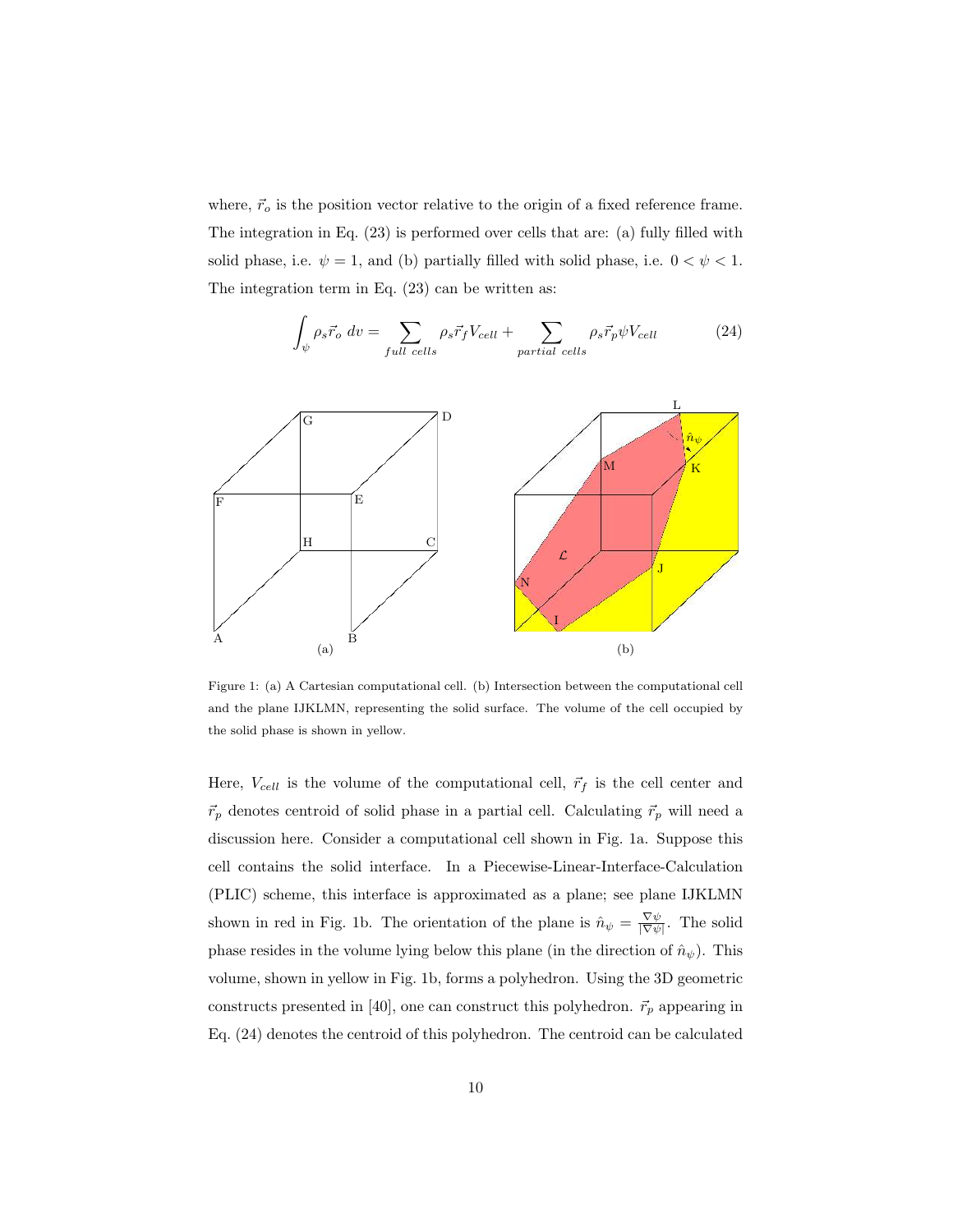by decomposing the polyhedron into a number of tetrahedrons and computing the centroids of individual tetrahedrons.  $\vec{r}_p$  is then given by:

$$
\vec{r}_p = \frac{\sum\limits_{j} V_j \ \vec{r}_j}{\sum\limits_{j} V_j} \tag{25}
$$

where,  $V_j$  and  $\vec{r}_j$  are the volume and centroid position of the  $j^{th}$  tetrahedron and are given by:  $\mathbf{L}$  $\mathbf{I}$ 

$$
V_j = \frac{1}{6} \begin{vmatrix} x_1 & y_1 & z_1 & 1 \\ x_2 & y_2 & z_2 & 1 \\ x_3 & y_3 & z_3 & 1 \\ x_4 & y_4 & z_4 & 1 \end{vmatrix}
$$
 (26)

$$
\vec{r}_j = \left(\frac{1}{4} \sum_{i=1}^4 x_i, \ \frac{1}{4} \sum_{i=1}^4 y_i, \ \frac{1}{4} \sum_{i=1}^4 z_i\right) \tag{27}
$$

where  $(x_i, y_i, z_i)$ ,  $i = 1, 2, 3, 4$  represent the coordinates of the tetrahedron's vertices.

The inertia tensor calculation will follow a similar approach. The integration appearing in Eq. (20) is again performed over cells fully filled with solid and cells partially filled with solid separately.

$$
I_s = \int_{\psi} \rho_s [(\vec{r} \cdot \vec{r})I - \vec{r} \otimes \vec{r}] dv
$$
  
= 
$$
\int_{full \ cells} \rho_s [(\vec{r} \cdot \vec{r})I - \vec{r} \otimes \vec{r}] dv + \int_{partial \ cells} \rho_s [(\vec{r} \cdot \vec{r})I - \vec{r} \otimes \vec{r}] dv (28)
$$

The first term on the right hand side of Eq. (28) is due to the moment of inertia (M.I.) of cubes. Here, we are assuming the computational cells to be cubes. M.I. tensor  $[I'_{ij}]$  of a cube, about the centroid  $\vec{r}_c$  of the solid body, is calculated by using the parallel axis theorem.

$$
I'_{ij} = I_{ij} + M_{cube} (\delta_{ij} |\vec{a}|^2 - a_i a_j)
$$
 (29)

where  $M_{cube}$  is the cube's mass,  $\delta_{ij}$  is the Kronecker delta function and  $\vec{a}$  =  $\vec{r}_f - \vec{r}_c$ ,  $\vec{r}_f$  being the cube's centroid.  $I_{ij}$  is the cube's M.I. about its own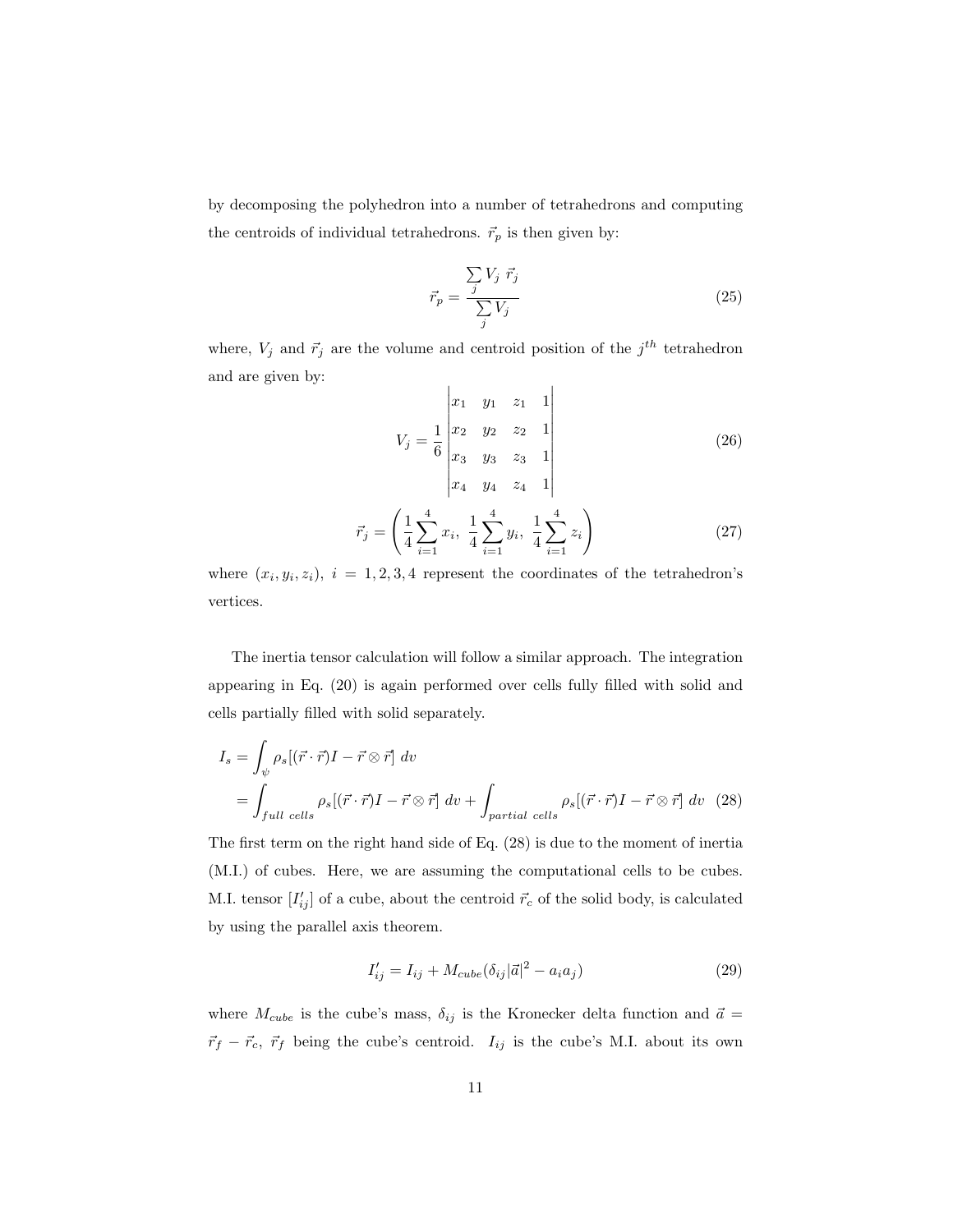centroid, which is equal to  $(1/6)M_{cube}\Delta x^2\delta_{ij}$ .  $\Delta x$  is uniform cell size in each direction. The M.I. of the cube about the solid body's centroid is then given by:

$$
I'_{ij} = \frac{1}{6} M_{cube} (\Delta x)^2 \delta_{ij} + M_{cube} \delta_{ij} |\vec{a}|^2 - M_{cube} a_i a_j \tag{30}
$$

Now, the second term appearing on the right hand side of Eq. (28) is due to several polyhedrons. To compute the M.I. of a polyhedron, we decompose it into a number of tetrahedron, calculate the M.I. of individual tetrahedrons and then add the individual M.I.s. Analytical formula provided by Tonon [52] allows us to compute the M.I.s of individual tetrahedrons analytically. The readers should be careful about a typo in the paper [52], where the expressions for the tensor elements  $b'$  and  $c'$  are swapped.

Next, we will present the numerical approach to transport mass/momentum and to compute the force terms appearing in the momentum equation (2).

#### *3.3. Consistent mass and momentum transport*

To handle large density ratios, for example  $\sim 10^3$  or higher, special numerical schemes need to be employed to transport mass and momentum. At the fluid interface, the velocity is continuous, but due to sharp jump in density momentum is discontinuous. Therefore, a high-order or centered cell-edge estimates of the momentum near the interface can fail because the Taylor's series expansion of density is not valid in that region. Raessi [43] and Raessi and Pitsch [44] showed that a central difference estimate of density at cell-face will result in non-physical deformation of the interface only after a few time-steps into the simulation. The situation is exacerbated at large density ratios. To handle large density ratios we adopt the transport scheme proposed by Rudman [45]. Here we overlay a twice as fine grid on top of the regular grid as shown Fig. 2. The fine grid also has a staggered configuration; volume fractions (color functions) are defined at cell centres and the velocities are defined at cell faces. To avoid confusion, let us denote the color function at the regular grid by C and at the fine grid by c. For our purpose, the color function C can be either F or  $\Psi$ . Here,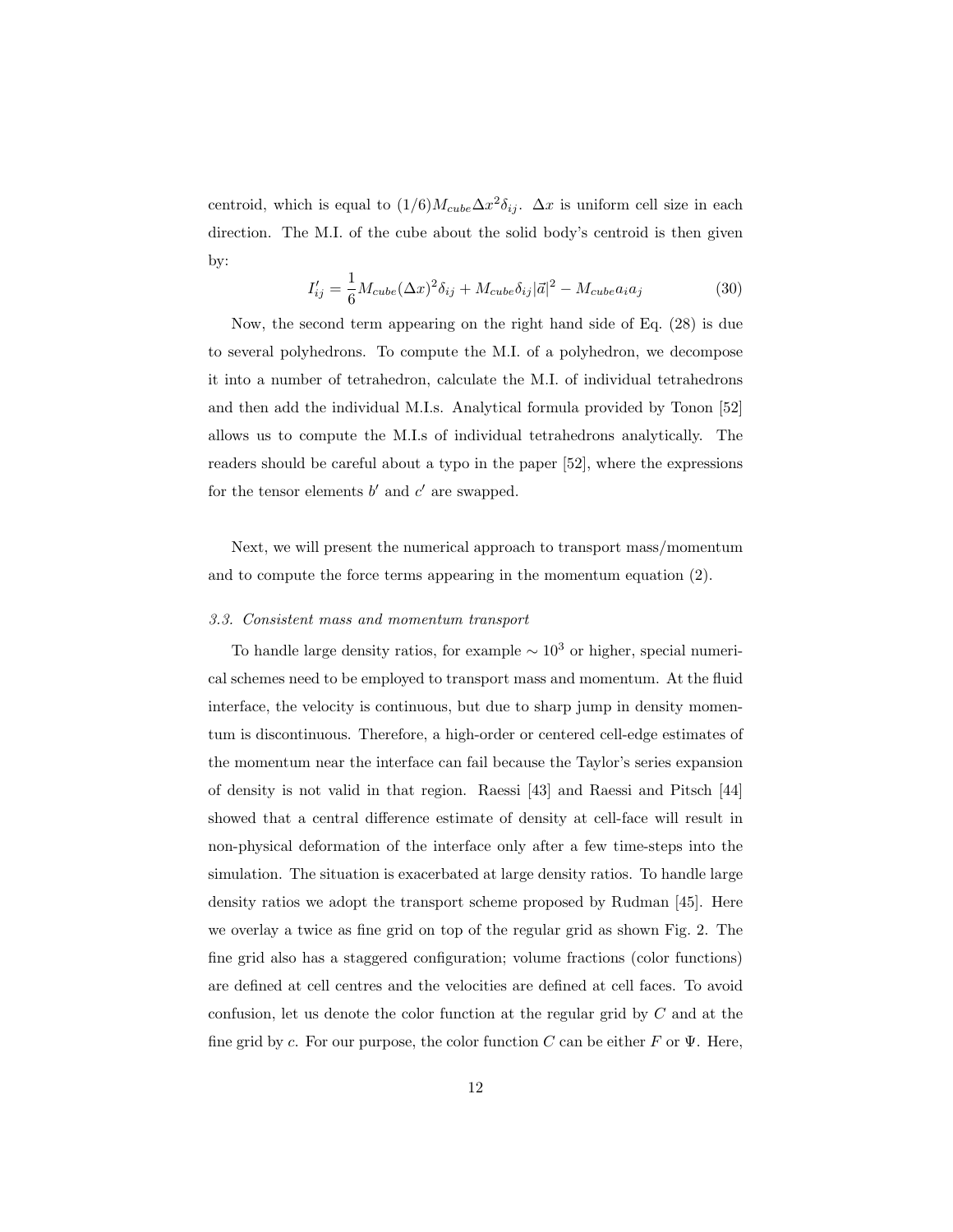we demonstrate a 2D example taken from [45], which has been extended to 3D in the present work. Let us denote by  $(U, V)$  the velocity at the regular grid and by  $(u, v)$  the velocity at the fine grid. The fine grid velocity components acquire their values from the regular grid:

$$
u_{2i+1/2,2j} = U_{i+1/2,j} \t v_{2i,2j+1/2} = V_{i,j+1/2}
$$
  
\n
$$
u_{2i+1/2,2j-1} = U_{i+1/2,j} \t v_{2i-1,2j+1/2} = V_{i,j+1/2}
$$
  
\n
$$
u_{2i-1/2,2j} = 0.5(U_{i+1/2,j} + U_{i-1/2,j}) \t v_{2i,2j-1/2} = 0.5(V_{i,j+1/2} + V_{i,j-1/2})
$$
  
\n
$$
u_{2i-1/2,2j-1} = 0.5(U_{i+1/2,j} + U_{i-1/2,j}) \t v_{2i-1,2j-1/2} = 0.5(V_{i,j+1/2} + V_{i,j-1/2})
$$
  
\n(31)

The color function  $c$  is updated on the fine grid by solving Eqs. (8) and (9). In a three-phase configuration, e.g. solid/water/air, the transport equations (8) and (9) are solved using an error minimization based VOF approach presented by Pathak and Raessi in [40]. The color function  $C$  on the regular grid follows from c using the following expressions:

$$
C_{i,j} = 0.25(c_{2i,2j} + c_{2i-1,2j} + c_{2i,2j-1} + c_{2i-1,2j-1})
$$
  
\n
$$
C_{i+1/2,j} = 0.25(c_{2i+1,2j} + c_{2i,2j} + c_{2i+1,2j-1} + c_{2i,2j-1})
$$
  
\n
$$
C_{i,j+1/2} = 0.25(c_{2i,2j+1} + c_{2i,2j} + c_{2i-1,2j+1} + c_{2i-1,2j})
$$
\n(32)

The density on the regular grid are obtained from the color functions f and  $\psi$ .

$$
\rho_{i,j} = f_{i,j}\rho_l + \psi_{i,j}\rho_s + (1 - f_{i,j} - \psi_{i,j})\rho_g
$$
  
\n
$$
\rho_{i+1/2,j} = f_{i+1/2,j}\rho_l + \psi_{i+1/2,j}\rho_s + (1 - f_{i+1/2,j} - \psi_{i+1/2,j})\rho_g
$$
  
\n
$$
\rho_{i,j+1/2} = f_{i,j+1/2}\rho_l + \psi_{i,j+1/2}\rho_s + (1 - f_{i,j+1/2} - \psi_{i,j+1/2})\rho_g
$$
\n(33)

Next, we will focus on the advection of momentum. Figure 3 shows an xmomentum control volume (CV) located at  $(i+1/2, j)$  and bounded by edges at  $(i, j)$  and  $(i + 1, j)$ , respectively. We will consider the momentum flux advection at the  $(i + 1, j)$  edge of the CV during time step  $\Delta t$ . The momentum flux advection at the other three faces will follow the same suit. First the  $x$ -velocity component U at the right edge at  $(i + 1, j)$  is interpolated using van Leer's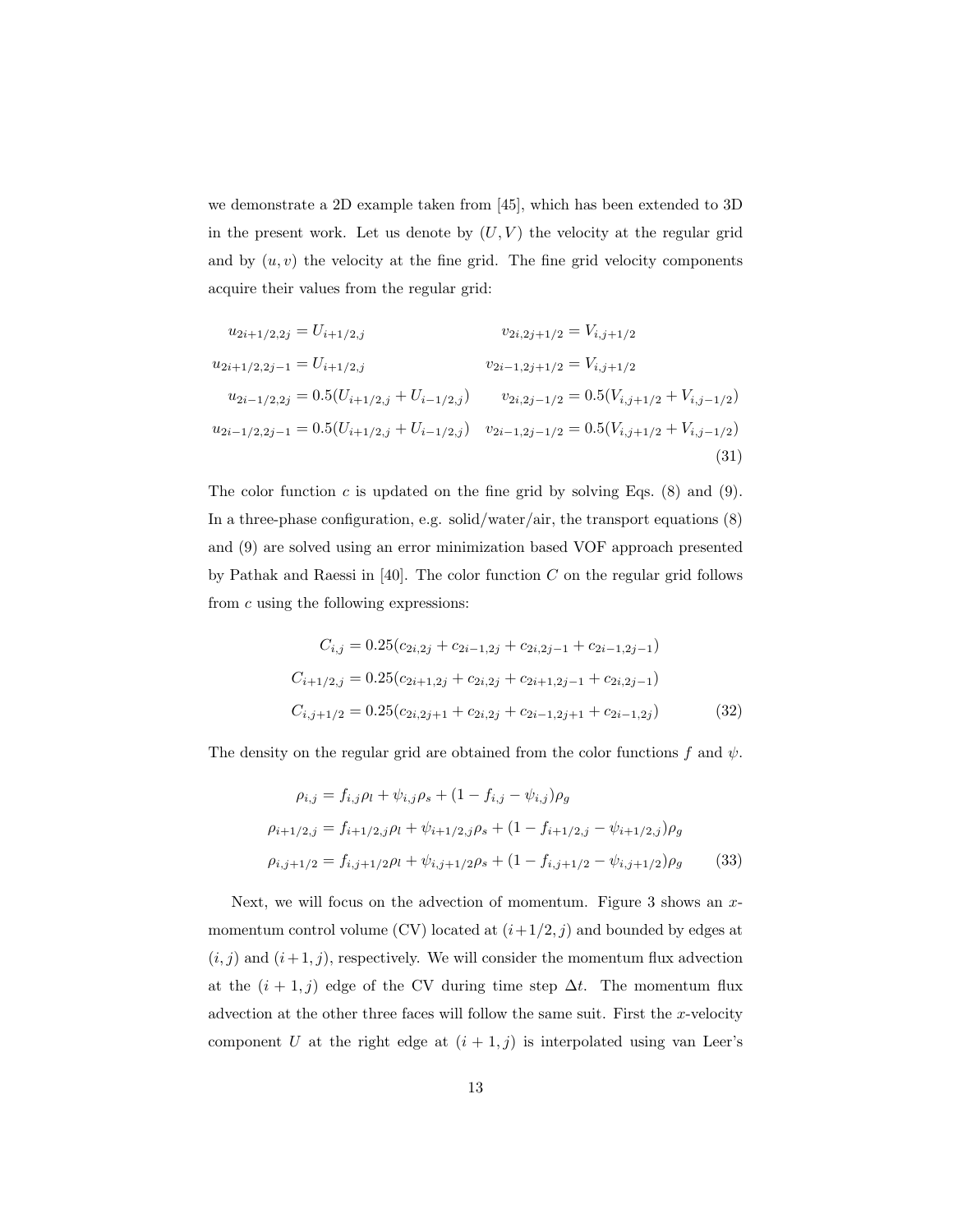

Figure 2: The regular grid cell  $(i, j)$ , shown in bold solid lines, is partitioned into four finer grid cells shown with bold dashed lines. Also shown are indices of the cells at the two grid sets. The figure is adopted from [45].



Figure 3: Momentum flux at the edge  $(i+1, j)$  of the  $(i+1/2, j)$  momentum CV is considered here. The volume flux of each phase is made available by the color function transport at the right edges of the fine grid cells  $(2i+1, 2j)$  and  $(2i+1, 2j-1)$ . The yellow, blue and white areas in the bold rectangle correspond to the solid, fluid 1 and fluid 2 volume fluxes, respectively. The total mass flux,  $\Delta m$ , is obtained by multiplying the volume fluxes of individual phases by the corresponding densities and adding the results.  $\Delta m$  is used to compute the momentum flux at the edge  $(i + 1, j)$  of the x-momentum CV.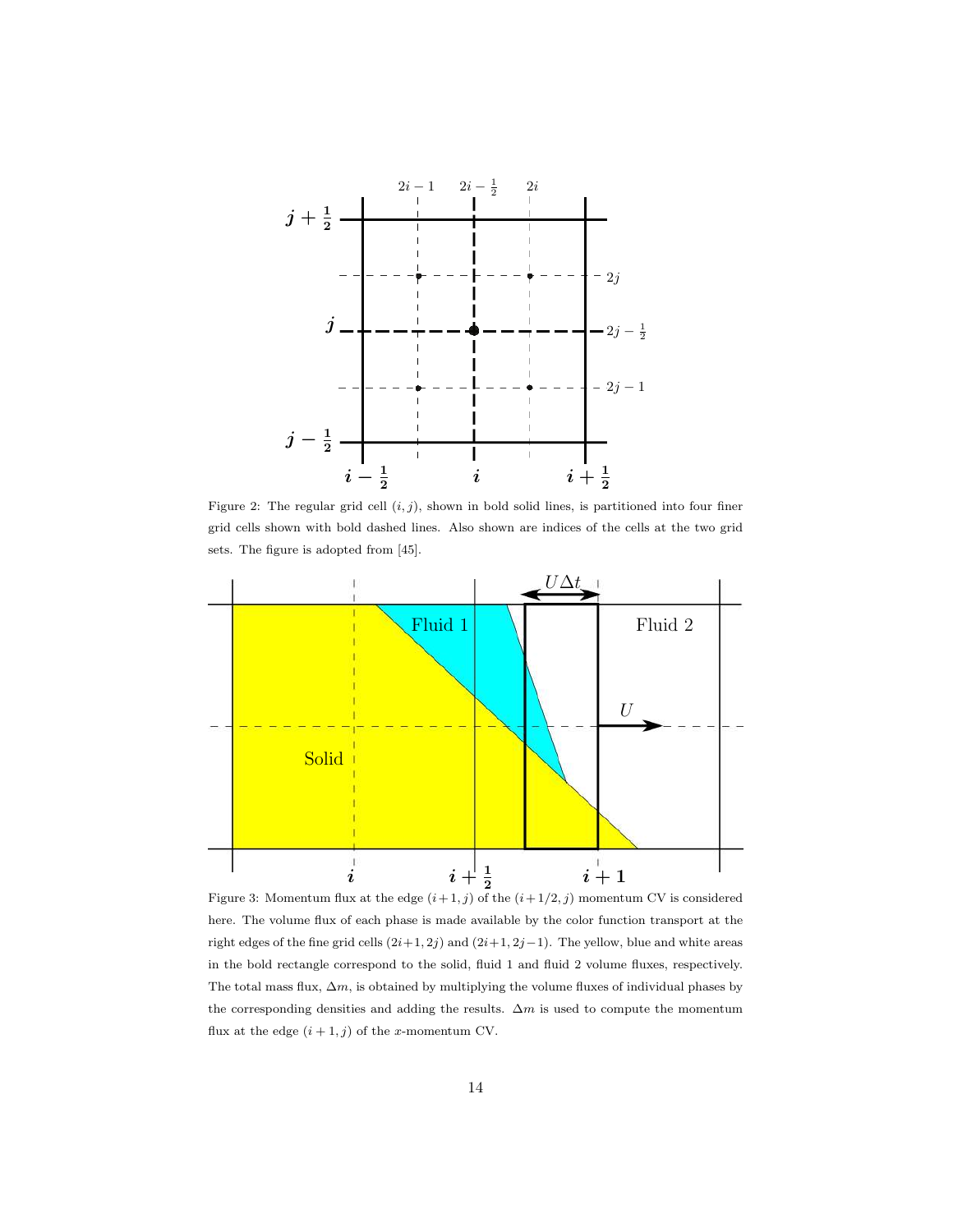gradient  $[43, 53]$ . Near the interface, however, U is approximated by the upwind value. The volume flux of each phase at the right edge is obtained by adding the volume fluxes on the right faces of the fine grid cells at  $(2i + 1, 2j)$  and  $(2i + 1, 2j - 1)$ . The total mass flux  $\Delta m$  at the right face of the momentum CV in time  $\Delta t$  is enclosed in the bold rectangle shown in Fig. 3. In the same figure, the volume fluxes  $(\delta V_s)$ ,  $(\delta V_l)$  and  $(\delta V_q)$  of the solid phase and the two fluids, respectively, are represented by yellow, blue and white areas residing in the bold rectangle. The mass flux  $\Delta m$  is then given by:

$$
\Delta m = (\delta V_s)\rho_s + (\delta V_l)\rho_l + (\delta V_g)\rho_g \tag{34}
$$

The momentum flux donated by the momentum CV at  $(i+1/2, j)$  to the momentum CV at  $(i + 3/2, j)$  is then  $\Delta mU$ . Following the momentum flux advection, the x-velocity  $\tilde{U}$  located at  $(i + 1/2, j)$  is obtained by dividing  $(\rho U)_{i+1/2,j}$  by  $\rho_{i+1/2,j}$ . The density  $\rho_{i+1/2,j}$  is obtained from Eq. (33), where the color functions are made available by F and  $\Psi$  at the fine grid. The same procedure is extended to the momentum CVs of the other velocity components. Because the same volume fluxes are used to update both mass and momentum, this procedure establishes a tight coupling between the two and their transports. That leads to a robust numerical scheme applicable to arbitrarily large density ratios. The efficacy of this scheme is demonstrated in Section 4.1.

In the above, we used the density  $\rho_{i+1/2,j}$  to compute U after momentum advection. It is important to use the same density, computed from the fine grid color functions, in the pressure Poisson equation  $(17)$  and in Eq.  $(16)$  while applying the pressure. We have observed that using a density averaged as  $(\rho_{i,j} + \rho_{i+1,j})/2$  in Eqs. (16) and (17) artificially produces large pressures just in front of an advancing interface, which tends to push it back resulting in non-physical interface topologies.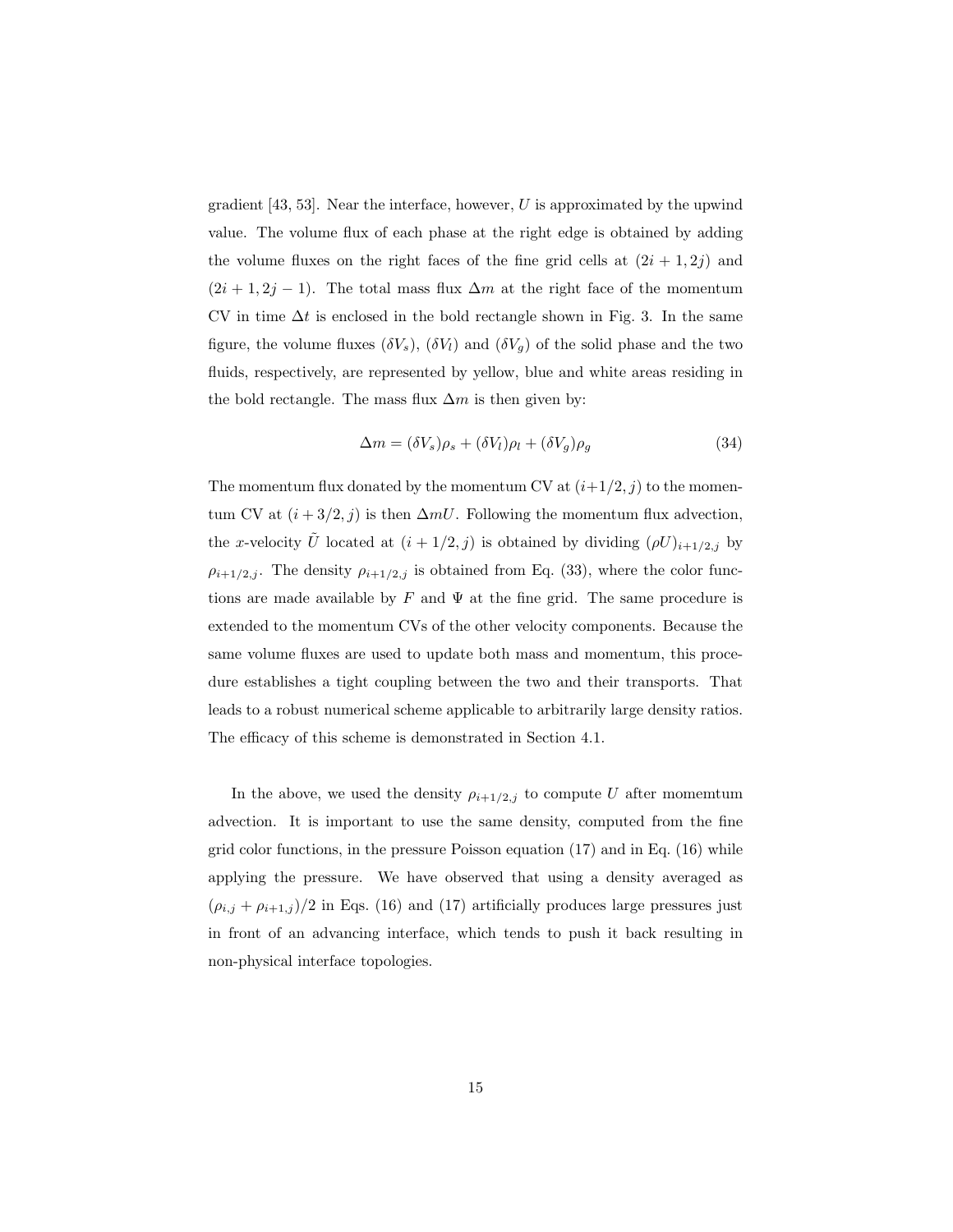## *3.4. Viscosity*

If  $\rho u \Delta x / \mu \sim O(1)$  or less, the effect of viscosity becomes important. As presented in Eq. (11), we use a harmonic averaging approach [45, 54, 55] to compute the coefficient of dynamic viscosity in any cell. The volume fraction  $F$  in Eq. (11) is computed by adding the fine grid color functions as shown in Eq. (32). As an example let us consider Fig. 2. The volume fraction at regular grid location  $(i, j)$  is obtained from the fine grid locations  $(2i, 2j)$ ,  $(2i (1, 2j), (2i-1, 2j-1), (2i, 2j-1).$  Also, at regular grid corner  $(i+1/2, j+1/2),$ the volume fraction is obtained from fine grid locations  $(2i, 2j)$ ,  $(2i + 1, 2j)$ ,  $(2i+1, 2j+1)$  and  $(2i, 2j+1)$ . The harmonic averaging approach avoids severe acceleration of the lighter, less viscous fluid in the vicinity of the interface, as noted by Rudman [45].

## *3.5. Surface Tension*

Surface tension force is incorporated by implementing the balanced force algorithm of Francois et al. [56]. The algorithm imposes an exact balance between the pressure and surface tension, which is evident in Eqs. (16) and (17). The surface force term is given by:

$$
\vec{F}_{ST} = \sigma \kappa \nabla f \tag{35}
$$

where  $\sigma$  is the coefficient of surface tension between the fluids and  $\kappa$  is the fluid interface curvature:

$$
\kappa = -\nabla \cdot \hat{n} \tag{36}
$$

$$
\hat{n} = \frac{\nabla f}{|\nabla f|} \tag{37}
$$

In the discretized form, the above equations lead to the computation of interface curvature at the center of each cell. The numerical implementation of the balanced force algorithm for surface tension [56], however, requires the interface curvature at the face of each interfacial cell. To compute the face-centered curvature from the cell-centered values, a weighted averaging that is based on the volume fractions is performed, which is explained with the following 2D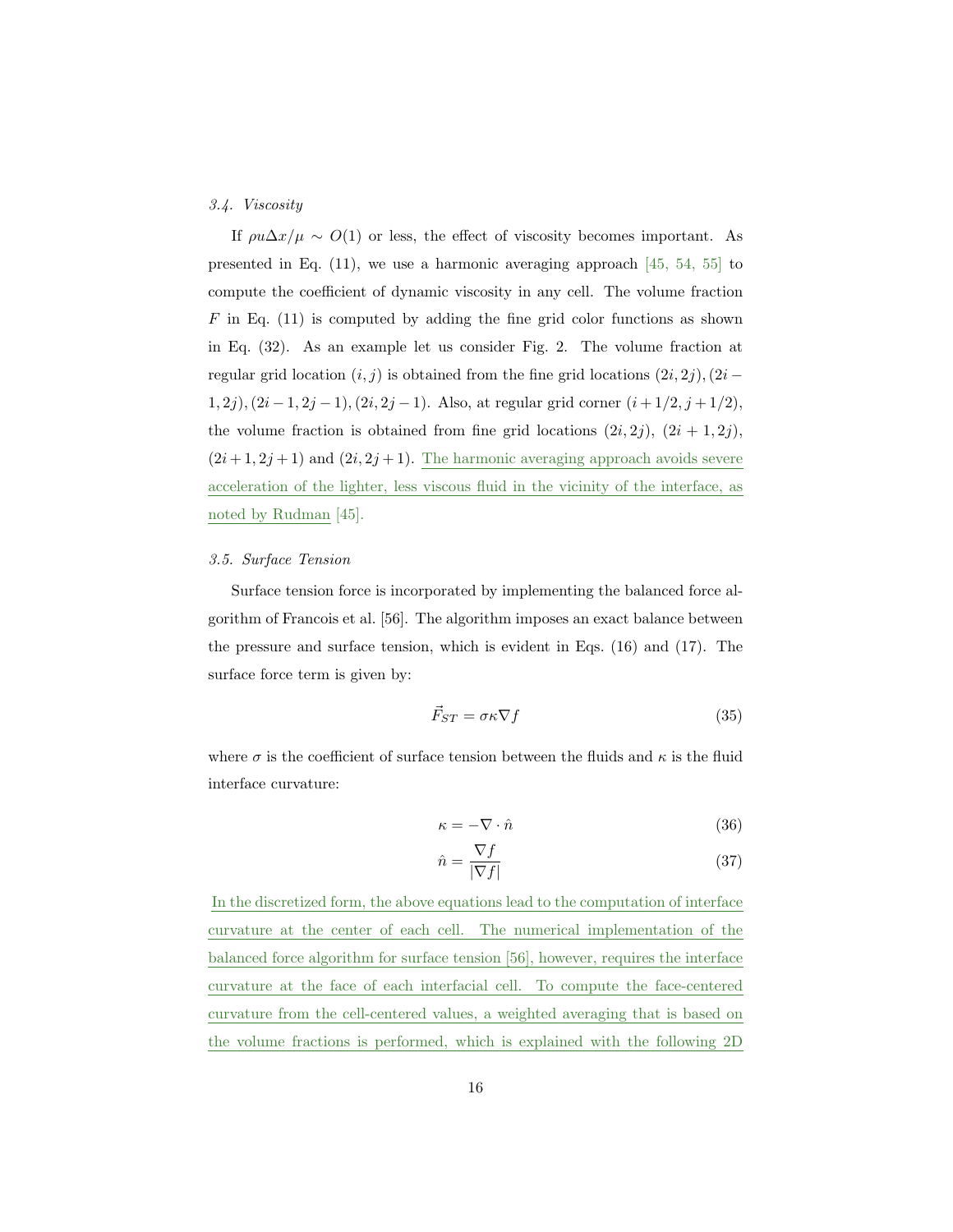

Figure 4: Shown are two adjacent cells at  $(i, j)$  and  $(i + 1, j)$ . Curvatures  $\kappa_{i,j}$  and  $\kappa_{i+1,j}$  are defined at the cell centers. The curvature  $\kappa_{i+1/2,j}$  at the cell face is computed by taking a weighted average of  $\kappa_{i,j}$  and  $\kappa_{i+1,j}$ .

example. Consider a 2D, two-fluid configuration illustrated in Fig. 4, which also shows the interface normal vectors located at the cell vertices along with the cell-centered curvatures,  $\kappa_{i,j}$  and  $\kappa_{i+1,j}$ . To obtain the face-centered curvature,  $\kappa_{i+1/2,j}$ , the following weighted averaging is used:

$$
\kappa_{i+1/2,j} = (\omega_1 \kappa_{i,j} + \omega_2 \kappa_{i+1,j})/(\omega_1 + \omega_2)
$$
\n(38)

where the weighting coefficients are a function of the volume fraction,  $F$ , as given below

$$
\omega_1 = 1 - |(2F_{i,j} - 1)^3|
$$
  
\n
$$
\omega_2 = 1 - |(2F_{i+1,j} - 1)^3|
$$
\n(39)

The weighting coefficient function is plotted in Fig. 5 against the volume fraction  $F$ . As can be seen in Fig. 5, by performing such weighted averaging, those cells with a volume fraction closer to 0.5 will contribute more to the calculation of face-centered curvatures. In other words, the cell-centered curvature of a cell that resides closer to the fluid interface is given more importance than of those located further. We have found in our tests, not shown here, that this approach yields better estimates of curvature, and consequently smaller magnitudes of "spurious currents" near the interface. The extension of the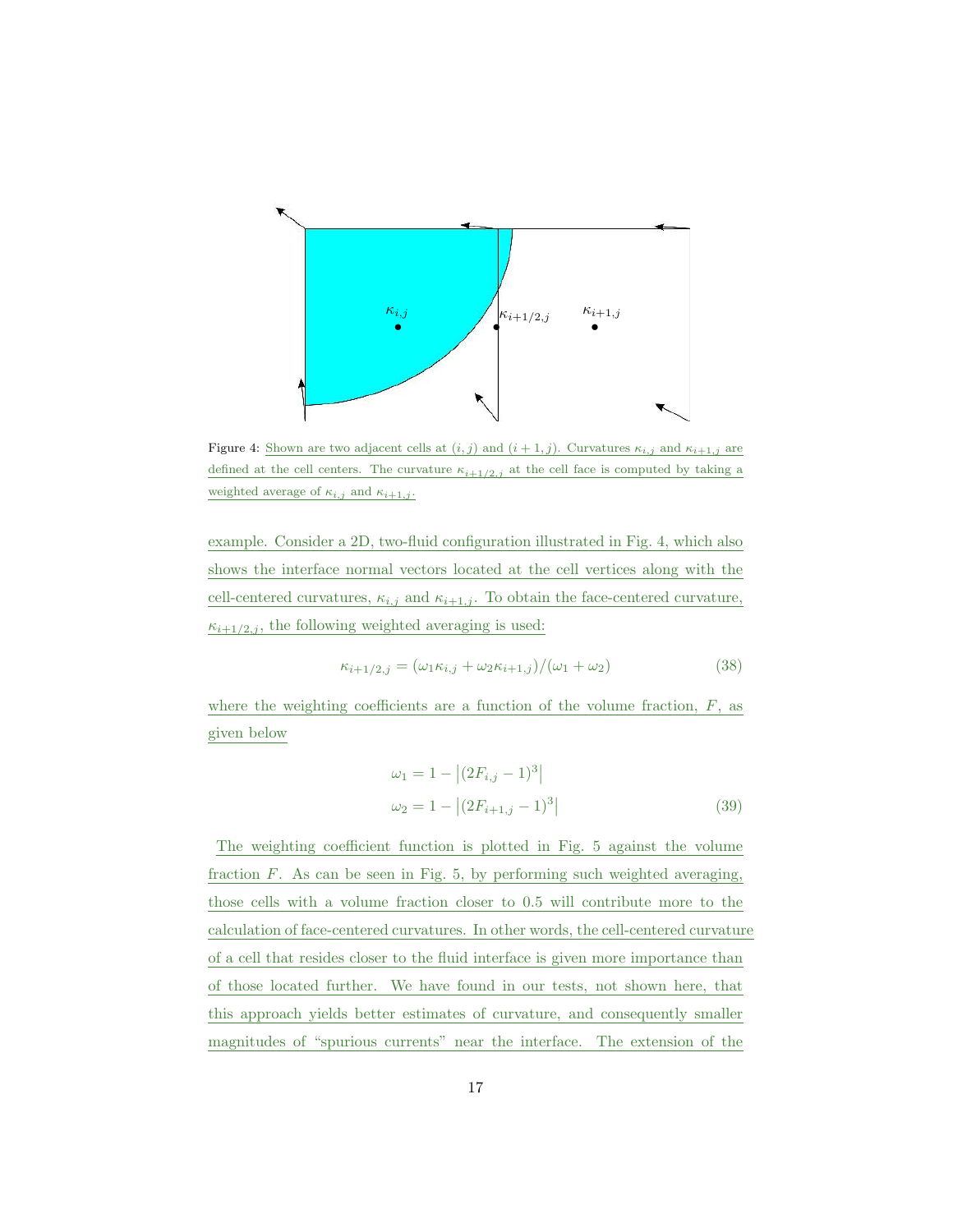

Figure 5: The weighting coefficient function  $\omega(F) = 1 - |(2F - 1)^3|$  plotted against the volume fraction F. The weighting function is used in computing an averaged face-centered curvature via Eq. (38) and gives more weight to cell-centered curvatures located closer to the interface.

above weighted averaging scheme to 3D is straightforward and was used in the present work.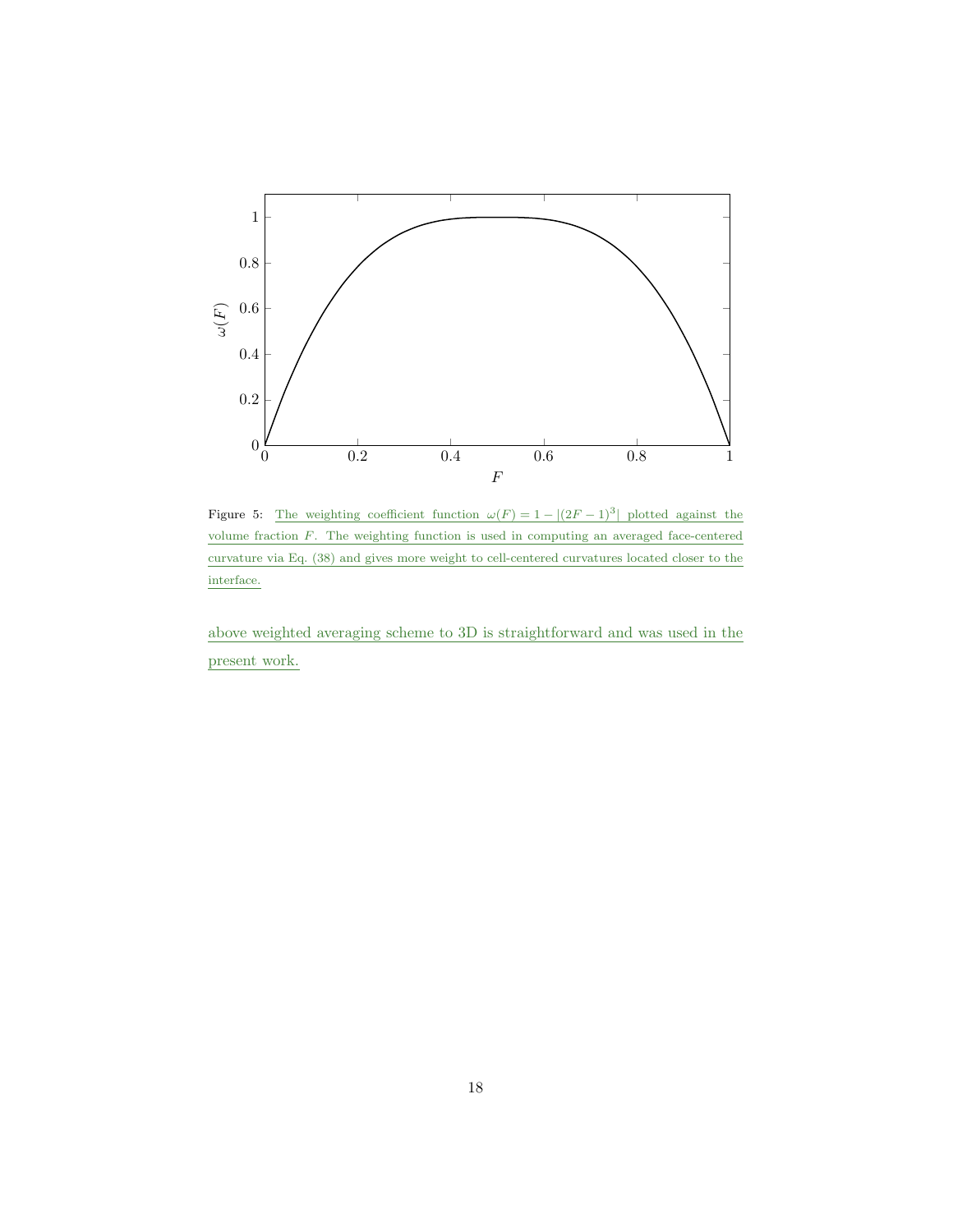#### 4. Results

We now present an array of test cases which will assess the performance of the proposed methodology. All the test cases except the first one employ air/water as the two fluids. The water (subscript  $l$ ) and air (subscript  $q$ ) properties that were used in the simulations are:  $\rho_l = 1000 \ kg/m^3$ ,  $\rho_g = 1.226 \ kg/m^3$ ,  $\mu_l = 1.137 \times 10^{-3} \ kg/ms, \ \mu_g = 1.78 \times 10^{-5} \ kg/ms, \ \sigma = 0.0728 \ N/m.$ Gravitational acceleration g is 9.81  $m/s^2$ .

### *4.1. A dense drop moving in an ambient fluid*

This test case was adopted from [44] to demonstrate the efficacy of the consistent mass and momentum advection in simulations involving large density ratios. We consider a spherical drop of fluid 1 with a radius of 0.1 initially positioned at (0.25, 0.5, 0.5) in a  $1 \times 1 \times 1$  domain otherwise filled with fluid 2. The computational domain is discretized into  $128 \times 128 \times 128$  cells. Surface tension, fluid viscosities and body forces in the momentum equation, Eq. 2, are set to zero, and the density ratio is  $\rho_1/\rho_2 = 10^6$ . The drop is given an initial velocity of  $(1, 0, 0)$  and its motion is simulated for a period of 0.5. The drop should remain undeformed due to the large density ratio.

Simulations were performed using both the present consistent method and a non-conservative formulation (see Raessi and Pitsch [44]). Figure 6a shows the initial drop. Figures 6b and 6c show the drop at the end of the simulation by a non-conservative formulation and the present method, respectively. The non-conservative formulation causes non-physical deformation of the drop only after few time steps due to error accumulation in the momentum transport. The issue is exacerbated at large density ratios. The present consistent scheme is well able to preserve the drop shape.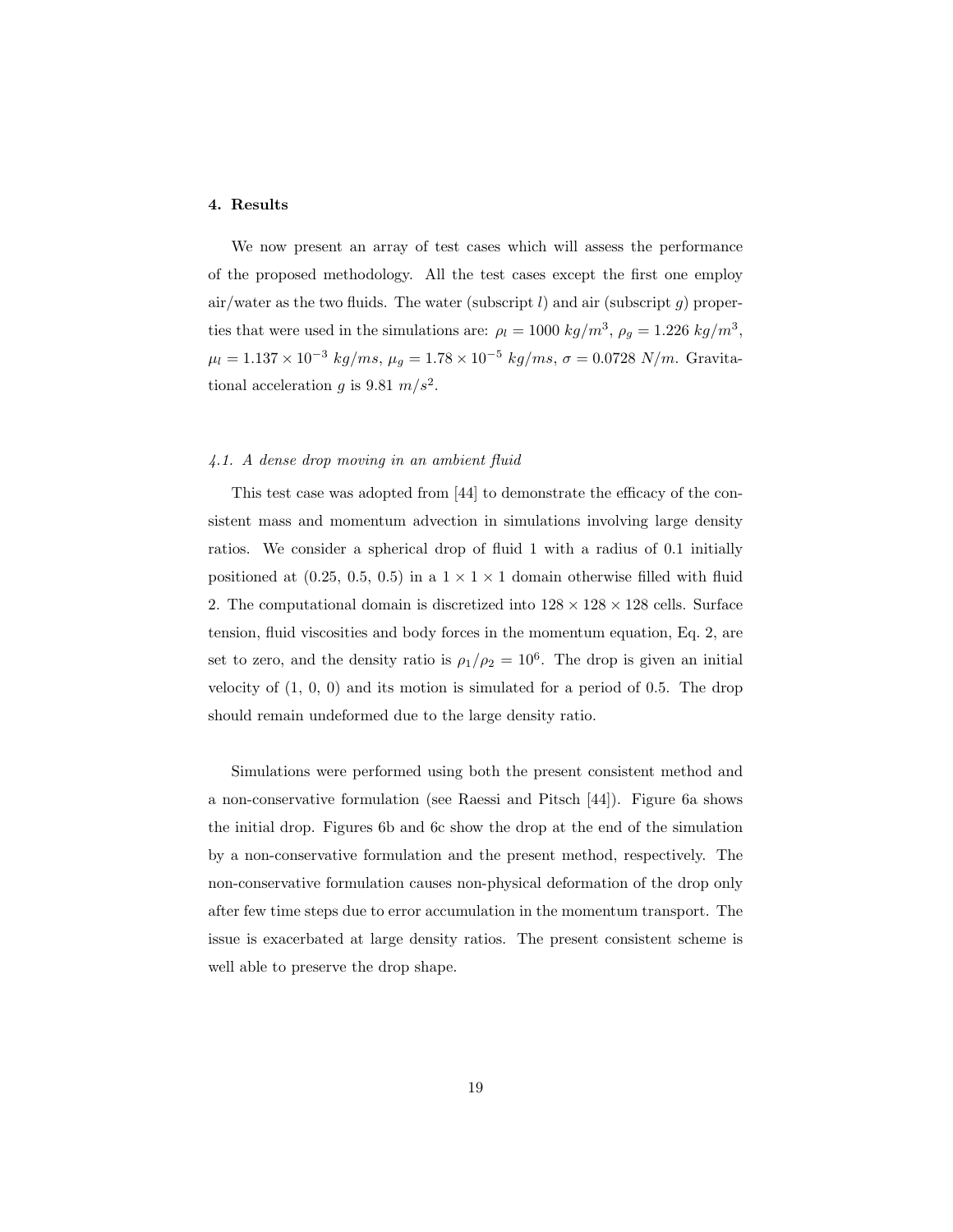

Figure 6: (a) Initial drop of a dense fluid which is given an initial velocity of  $(1, 0, 0)$  and simulated for a period of 0.5. The same drop at the end of a simulation performed by using (b) a non-conservative formulation exhibiting non-physical deformations, and (c) the consistent mass and momentum transport scheme where the drop shape is preserved. Density  $ratio = 10^6 : 1$ .

#### *4.2. Dambreak: Collapsing water column*

The present test case has been adopted from the experiments performed by Martin and Moyce [57]. Here, a water column collapses under the influence of gravity. This test case has been used by many to assess the performance of flow solvers in the context of various methods, including VOF [58–62], Smoothed Particle Hydrodynamics (SPH) [63, 64], Level Set [65, 66], Moving Particle Semi-Implicit [67, 68], and others [69–71]. The initial width and height of the dam are the same and equal to  $a = 0.05715$  m. The computational domain is 60  $cm \times 10$   $cm \times 10$   $cm$ . The snapshots of the simulation are shown in Fig. 7.

Figure 8 illustrates the non-dimensional position  $z/a$  versus non-dimensional time  $\tau = t\sqrt{g/a}$ , where z is the distance of the surge front from the left wall. Simulations were performed at four resolutions and their results are plotted against the experimental data of Martin and Moyce [57] in Fig. 8. It was noted by Martin and Moyce [57, p. 314] that it was not possible to record the exact time of the onset of motion, which presents an uncertainty with  $\tau = 0$ . This uncertainty was also recognized by other researchers, e.g., in [67, p. 1122], who attributed the discrepancy between the numerical result and the experimental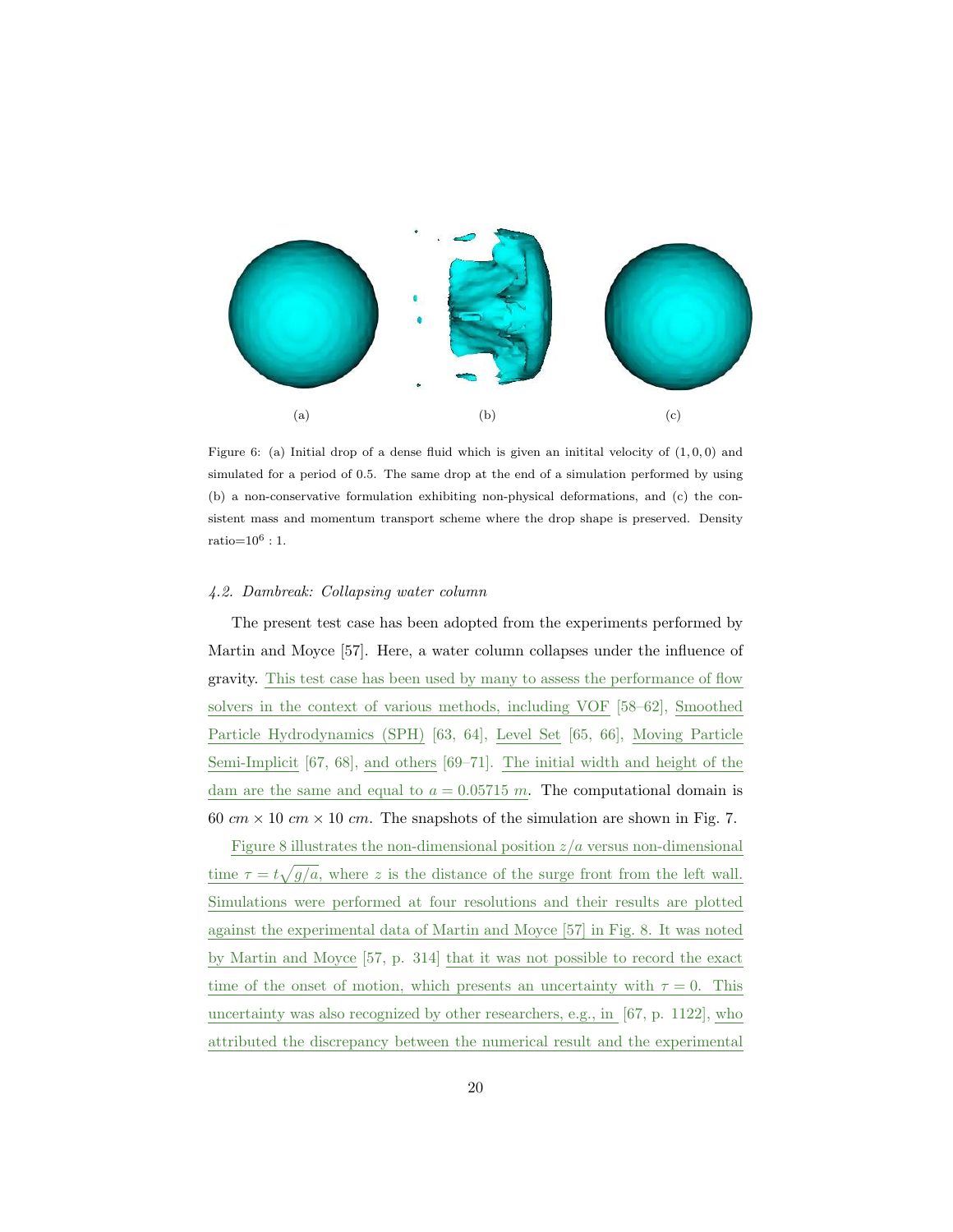data [57] to "the difficulty in realizing the ideal initial condition of infinitely sudden removal of front barrier". To resolve this issue, the first experimental data point at  $\tau = t\sqrt{g/a} = 0.43$  was identified as the "reference point". Then, only for the highest mesh resolution, the simulation data curve was shifted in time just enough to establish a match between the reference point at  $\tau = 0.43$ and the computational data point at this mesh resolution. Next, exactly the same amount of time shift, which corresponds to the data of the highest mesh resolution, was applied to the computational results at coarser resolutions. That means that the simulation data curves of the coarser mesh resolutions would not necessarily match the experimental data point at  $\tau = 0.43$ , i.e., the reference point.



Figure 7: Snapshots of the simulated collapsing water column.

Taking the computational result at the highest resolution,  $\Delta x = 1/2560$ , as the benchmark, the error in the non-dimensional surge front position,  $\tilde{z} = z/a$ , which is denoted by  $E_{\tilde{z}}$ , was computed using Eq. (40).

$$
E_{\tilde{z}} = \frac{1}{\tau_f - \tau_0} \int_{\tau_0}^{\tau_f} |\tilde{z}_{num.} - \tilde{z}_{bench.}| d\tau
$$
 (40)

where,  $\tilde{z}_{num.}$  and  $\tilde{z}_{bench.}$  are the numerical and benchmark dimensionless surge front positions, respectively. The calculation of error was carried out between non-dimensional time of  $\tau_0 = 0.43$  and  $\tau_f = 6.4$ . The reason for using  $\tau_0 = 0.43$ (as opposed to using  $\tau_0 = 0$ ) was the time shift explained above. The error,  $E_{\tilde{z}}$ ,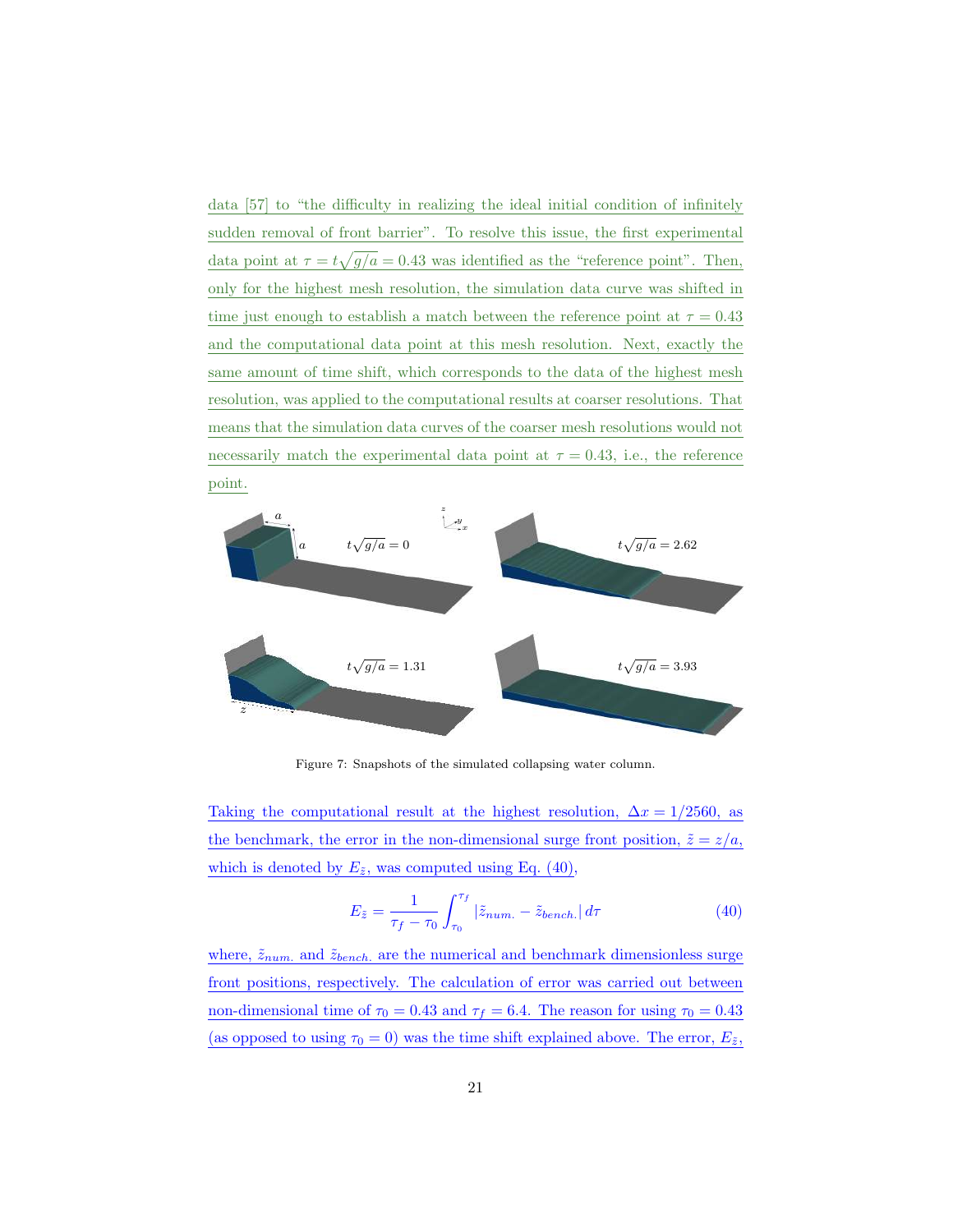

Figure 8: The dimensionless surge front position versus dimensionless time in the collapsing water column. Simulated results are plotted against the experimental data of Martin and Moyce [57].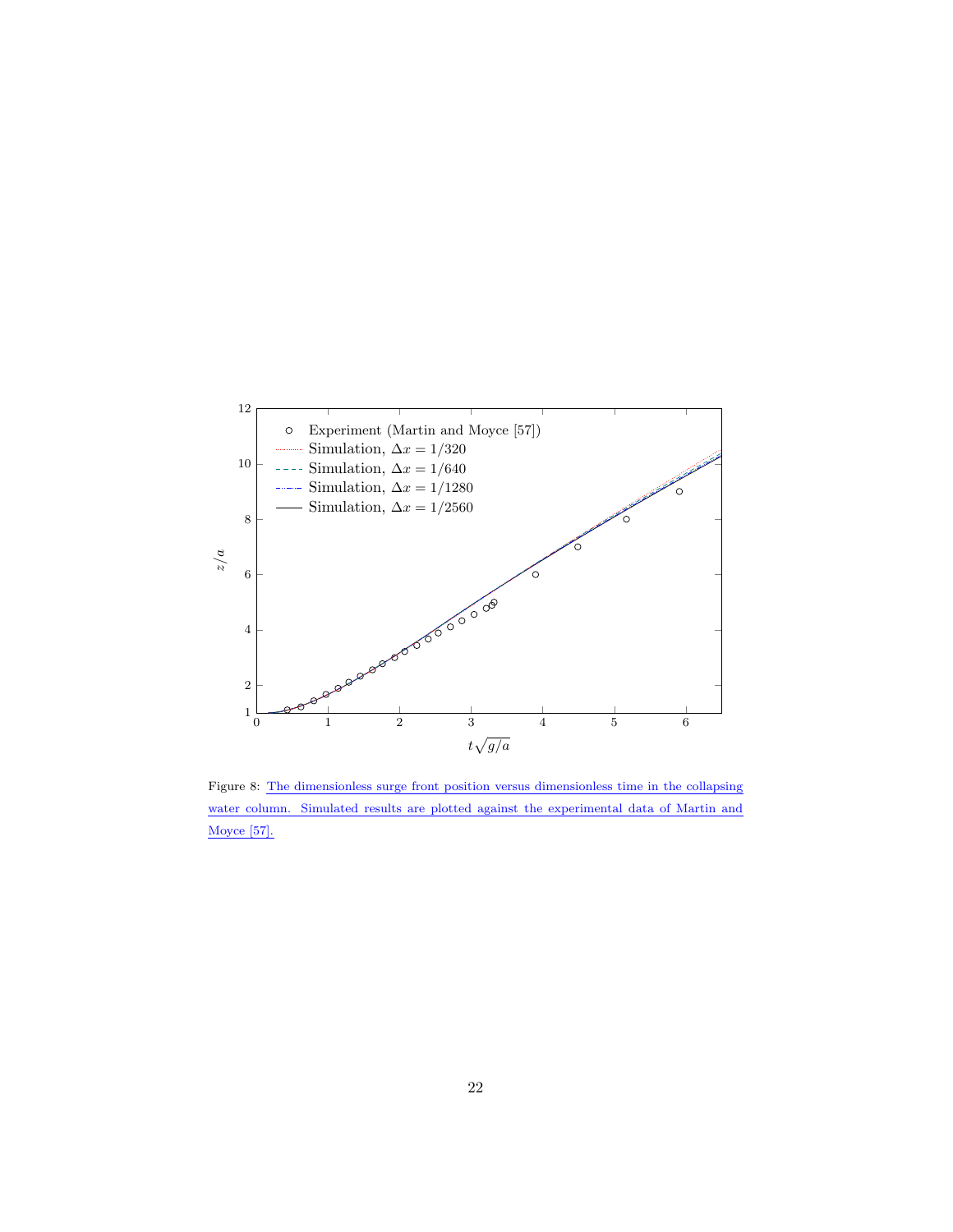is presented in Table 1 at each mesh resolution. A first-order error convergence is seen.

| $\Delta x$ | $E_{\tilde{z}}$       | order |
|------------|-----------------------|-------|
| 1/320      | $5.80 \times 10^{-2}$ |       |
|            |                       | 0.74  |
| 1/640      | $3.47 \times 10^{-2}$ |       |
|            |                       | 1.10  |
| 1/1280     | $1.62 \times 10^{-2}$ |       |

Table 1: Error  $E_{\tilde{z}}$ , defined in Eq. (40), associated with the non-dimensional surge front  $z/a$ of the collapsing water column at different mesh resolutions.

#### *4.3. Dambreak: Water column impact with an obstacle*

Here, we present a dambreak problem where the collapsing water column impacts a stationary obstacle. The free water interface undergoes large deformation. The test case has been taken from Kleefsman et al. [46]. The experiments were performed at Maritime Research Institute Netherlands (MARIN). Figure 11a shows the initial setup. The dimension of the water tank is 3.22  $m \times$  $1 m \times 1 m$ . The dimensions of the initial water column and the obstacle are shown in Fig. 9. The water column is released at  $t = 0$ , which travels towards the other end of the tank due to gravity. Figure 11 shows snapshots of the numerical simulation at various times. Also shown is a slice at  $y = 0.475$ . The simulation was performed for 6 s and a uniform finite volume grid consisting of  $161 \times 50 \times 50$  cells was used.

In the experiments, sensors were located in the water tank to measure water height and pressure. The locations of the height sensors (H1-H4) are shown in Fig. 9, and of the pressure sensors (P1-P8) are shown in Fig. 10. The simulated height using the present method is compared with experiments at H2 and H4, and is shown in Fig. 12. Also shown in the plots are the simulation results of Kleefsman et al. [46]. Overall there is a good agreement between the present simulation and the experiments. Present simulation is well able to capture the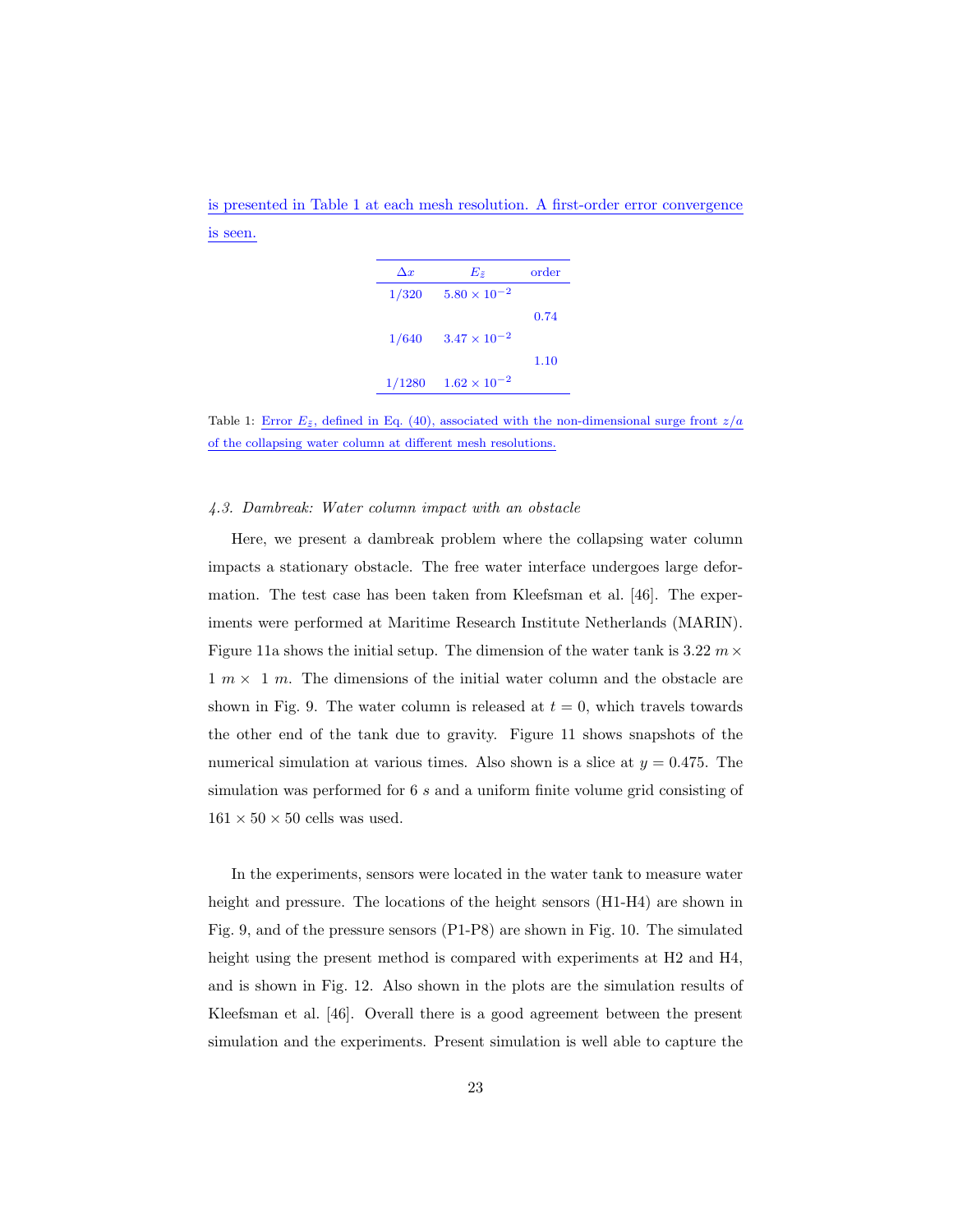

Figure 9: The dimensions of the intial water column (in blue) and the obstacle (in yellow) are shown. Also shown the location of the water height sensors. Extracted from [72].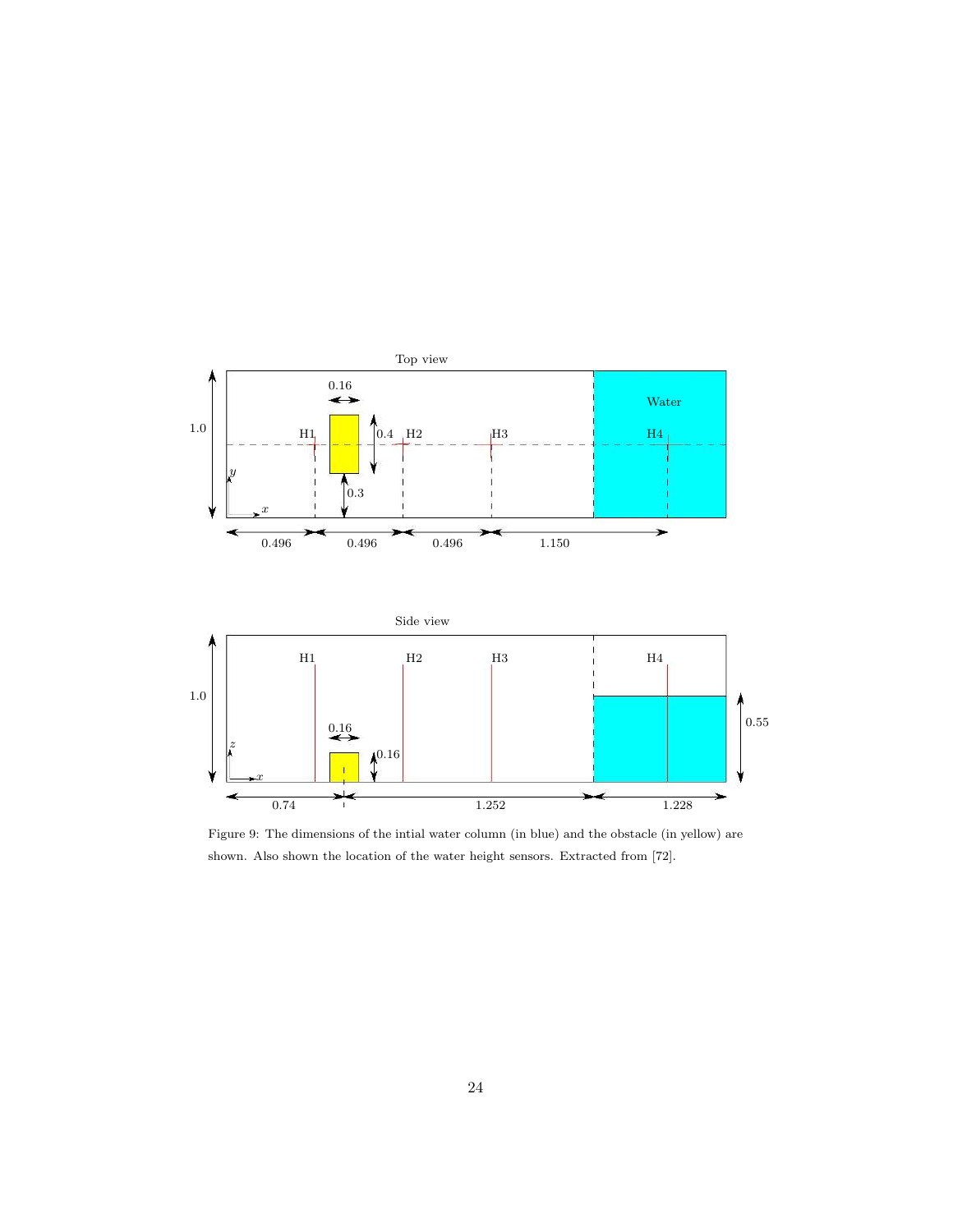

Figure 10: Location of pressure sensors on the obstacle. Extracted from [72].

oscillations in the water height.

Figure 13 compares the simulated pressure against experiments at P1, P3, P5 and P7. P1 and P3 sensors are located at the front face. The peak pressure is well captured by the simulations at P1, but underpredicted at P3. The wave returning at 4.7 s is evident by the pressure jump in both experiment and the simulations. Locations P5 and P7 lie on the top face of the obstacle. A few numerical spikes are visible in the pressure history of P5 and P7, both in the present simulation and that of Kleefsman et al. [46]. The present simulation shows a discrepancy for P7 pressure at  $\sim$  2 s. We found that the momentary dip in the simulated pressure is due to an air void passing over the P7 location. Overall there is a fair agreement between the simulations and the experiments.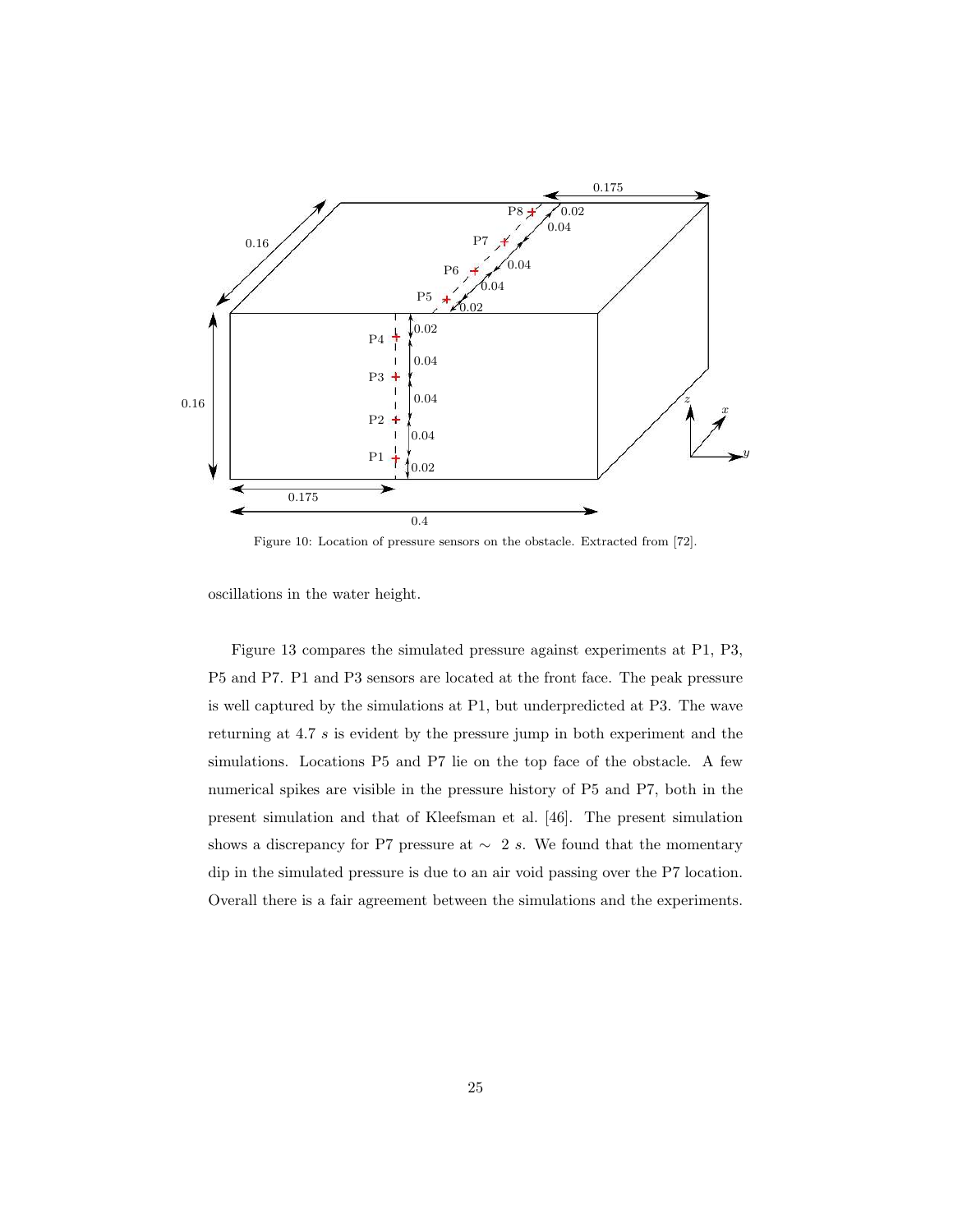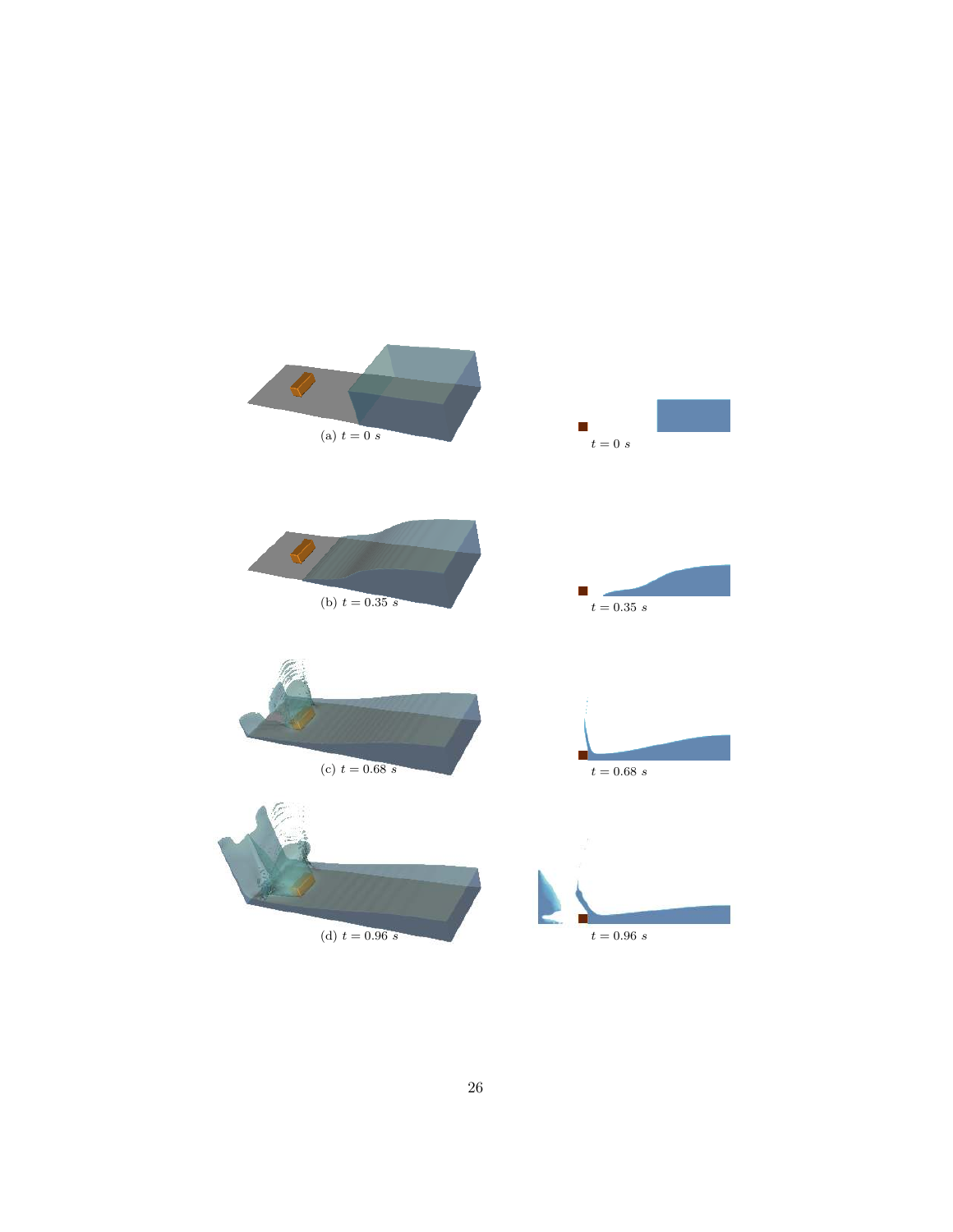

Figure 11: Computational simulation results of a water column released at  $t = 0$  impacting a stationary obstacle. Also shown is a slice at  $y = 0.475$ .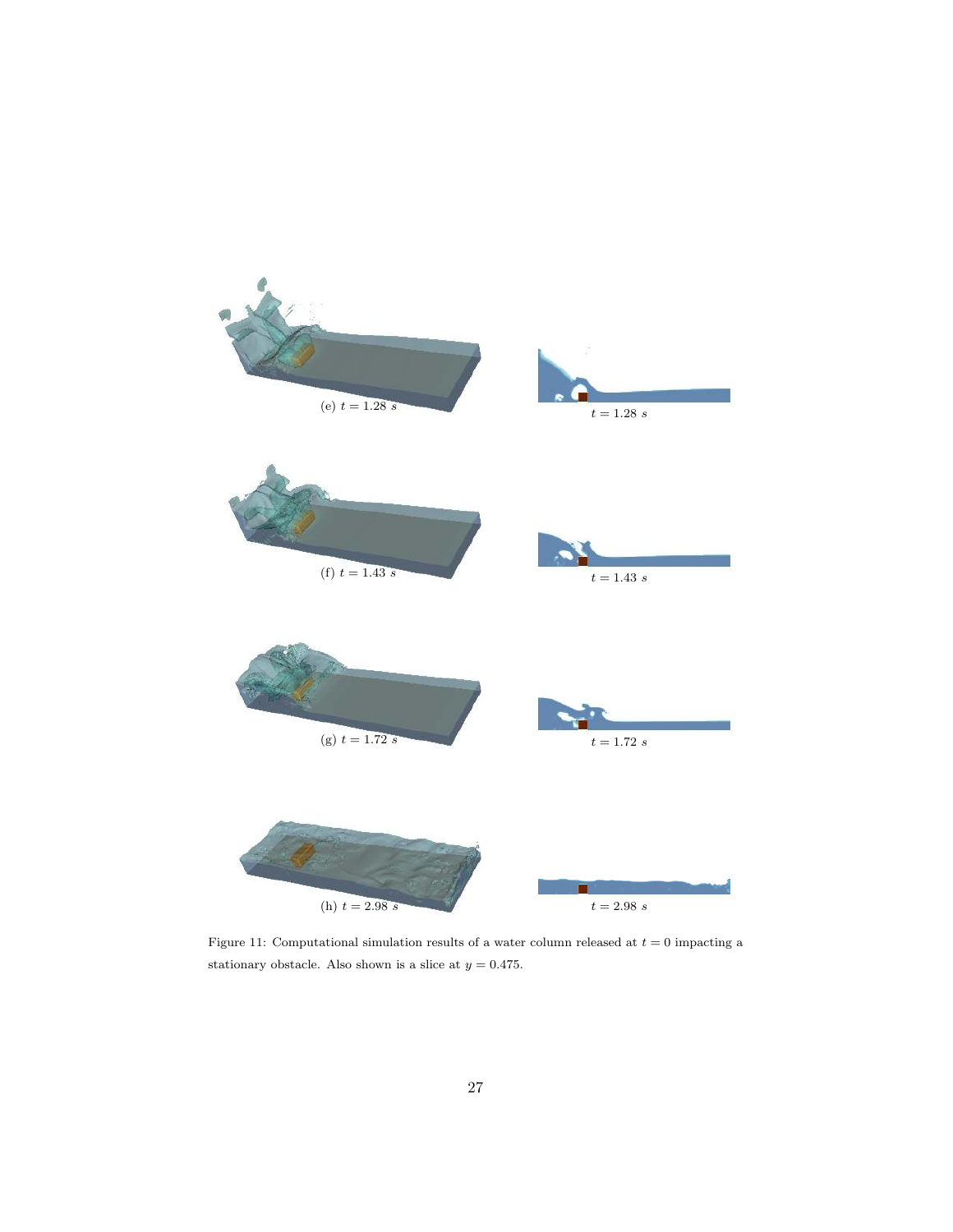

Figure 12: Water height history measured at (a) H4 and (b) H2 locations shown in Fig. 9.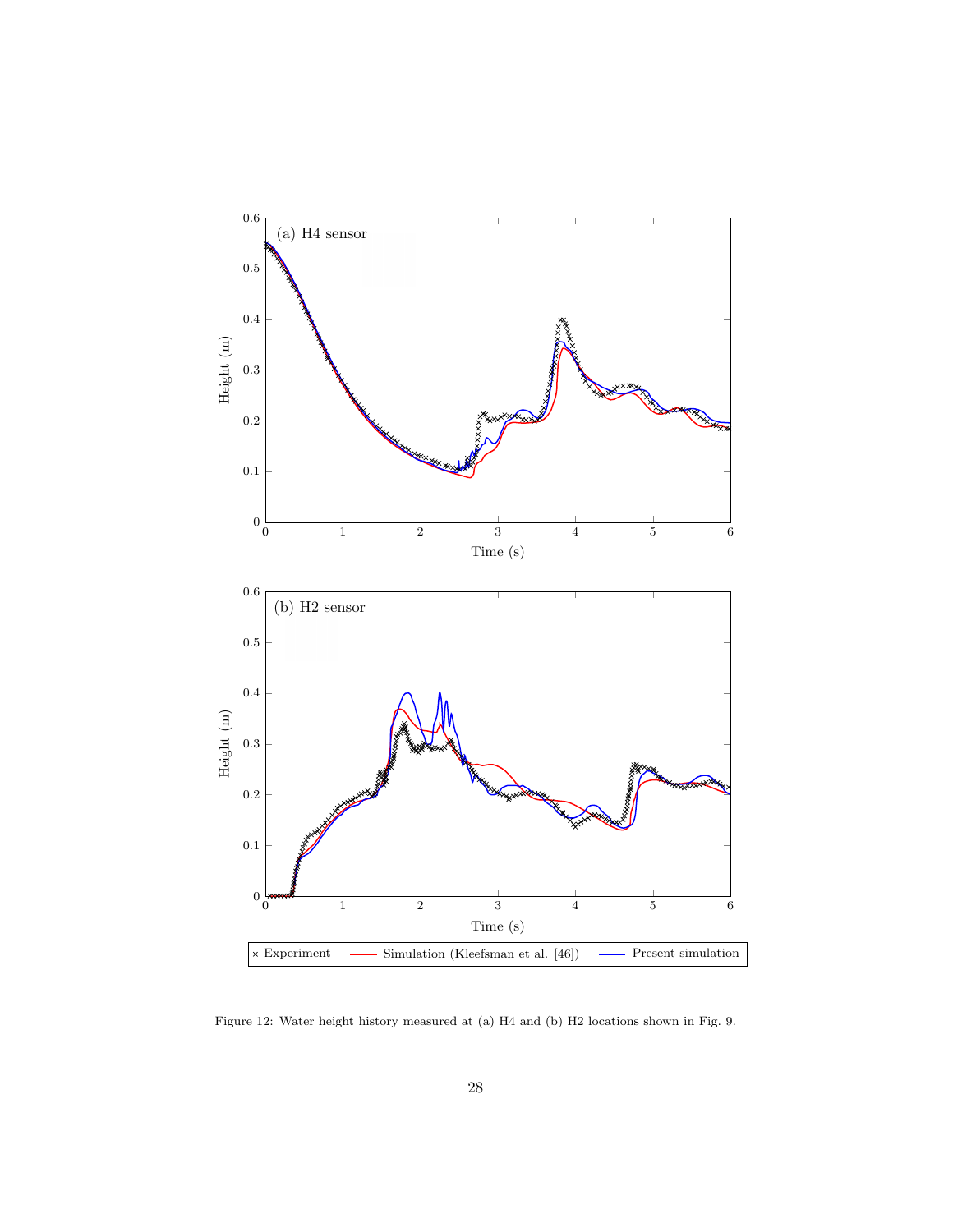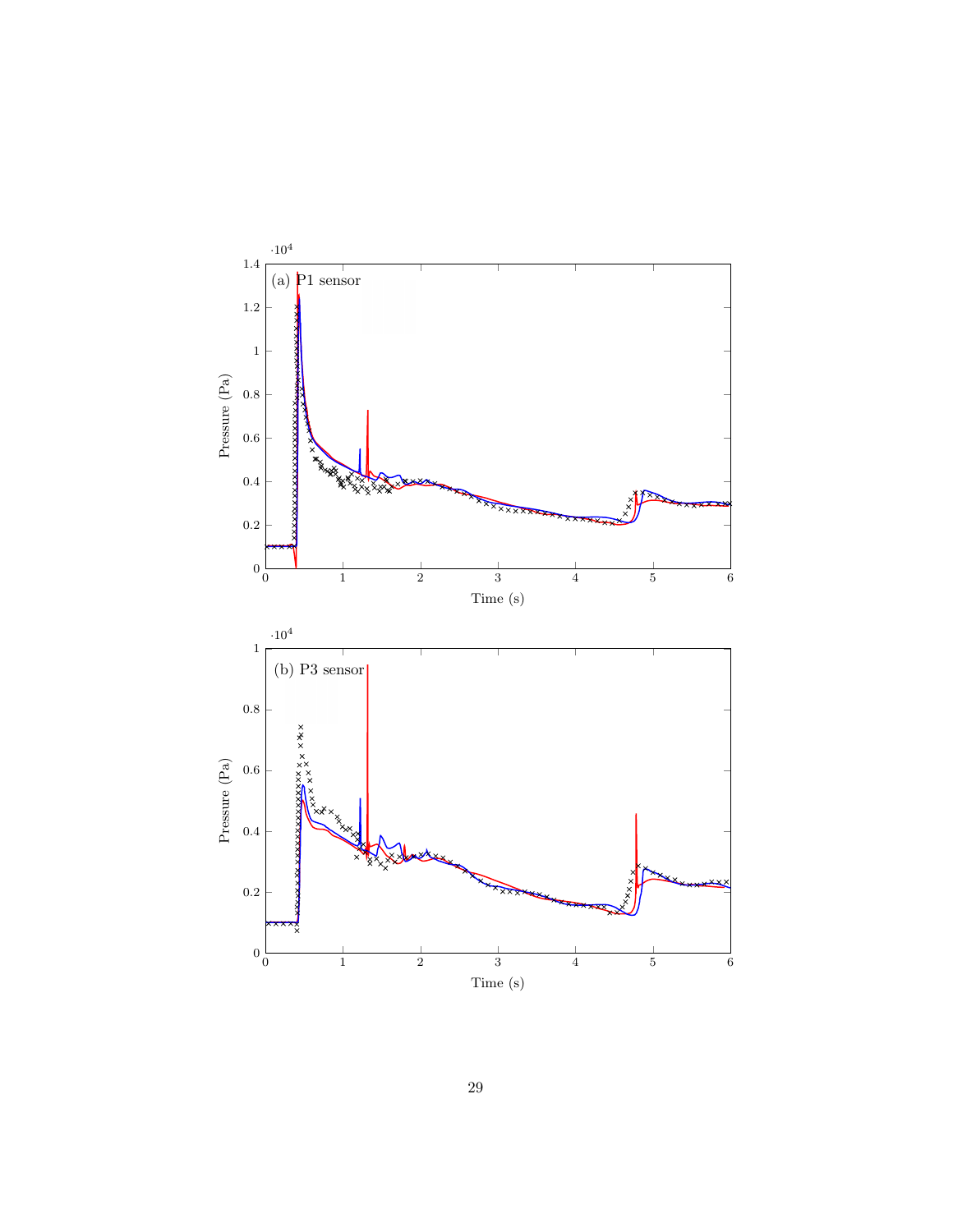

Figure 13: Pressure time history at locations: (a) P1, (b) P3, (c) P5 and (d) P7, depicted in Fig. 10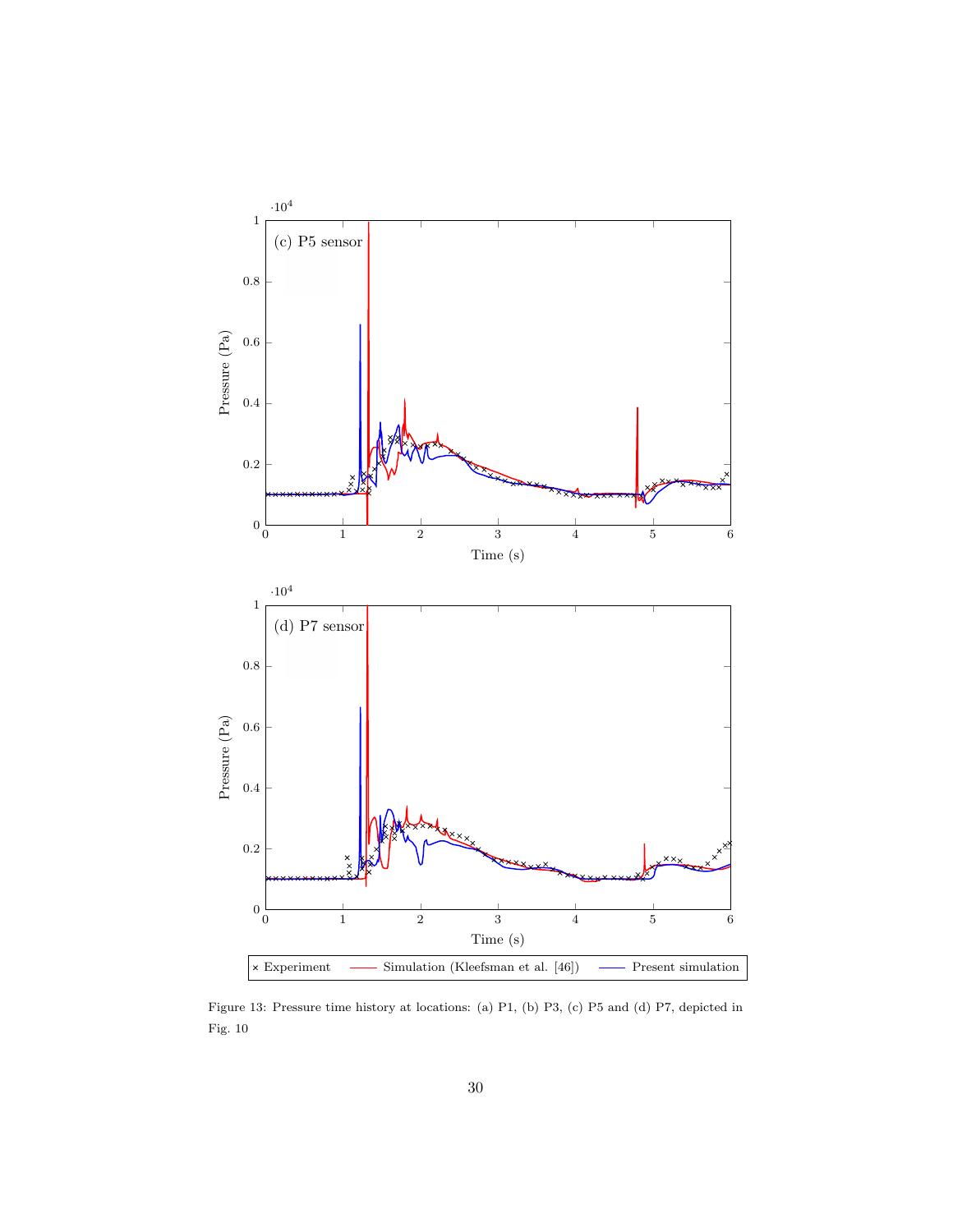### *4.4. Free heave of a cylinder*

Free heave of a cylinder was studied experimentally by Ito [73]. A cylinder of radius  $a = 0.0762$  m with a length of 2.5908 m was released into a rectangular water tank from  $z_0 = 0.0254$  m above the free surface. The density of the cylinder material was 500  $kg/m^3$ . The numerical water tank's length and width were set as  $12.192 \, m$  and  $2.5908 \, m$ , respectively. The water depth in the tank was  $1.2192$  m. Since the cylinder is half as dense as water, its equilibrium position aligns with the initial free surface of the water at  $z = 0$ . After being released into the tank, the cylinder starts performing heaving oscillations. The amplitude of the oscillations reduces over time as energy is radiated away from the cylinder via waves, which can be seen in Fig. 14.

Four simulations were performed using mesh resolutions of 10, 20, 40, and 80 cells per radius (CPR) of the cylinder. At each resolution and throughout the heave oscillations, the vertical position of the cylinder's centroid was tracked in time. The results are shown in Figure 15 in a dimensionless form, along with the experimental result by Ito [73]. The agreement between the computational results and the experimental data is very good, except at the coarsest resolution of 10 CPR. Using the computational result at the finest resolution, 80 CPR, as the benchmark, the error associated with the vertical position of the cylinder, which is denoted by  $E_{\tilde{z}}$ , was computed at each resolution by following Eq. (40), where  $\tilde{z} = z/z_0$ ,  $\tau = t\sqrt{g/a}$ ,  $\tau_0 = 0$ , and  $\tau_f = 35$ . The error  $E_{\tilde{z}}$  is presented in Table 2 at different mesh resolutions and shows first-order convergence.

| resolution | $E_{\tilde{z}}$       | order |
|------------|-----------------------|-------|
| 10 CPR     | $4.91 \times 10^{-2}$ |       |
|            |                       | 1.19  |
| 20 CPR.    | $2.15 \times 10^{-2}$ |       |
|            |                       | 1.54  |
| 40 CPR     | $7.38 \times 10^{-3}$ |       |

Table 2: Error  $E_{\tilde{z}}$ , defined in Eq. (40), associated with the vertical position of the heaving cylinder at different mesh resolutions.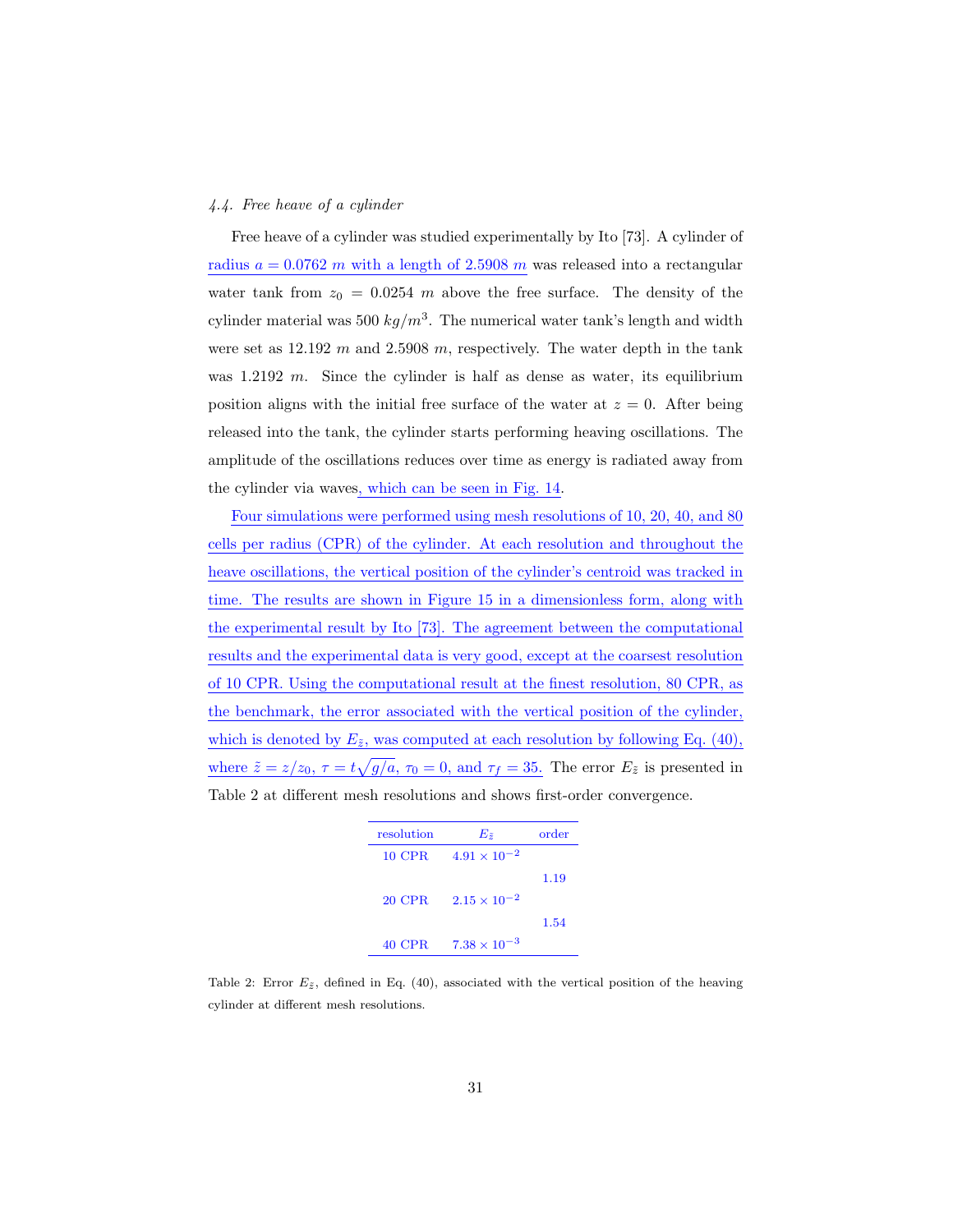

Figure 14: The heaving cylinder shown at the dimensionless time  $t\sqrt{g/a} = 24.37$ , which was released from an initial height. Waves radiating away from the cylinder are visible.



Figure 15: Vertical position of a freely heaving cylinder released from an initial height.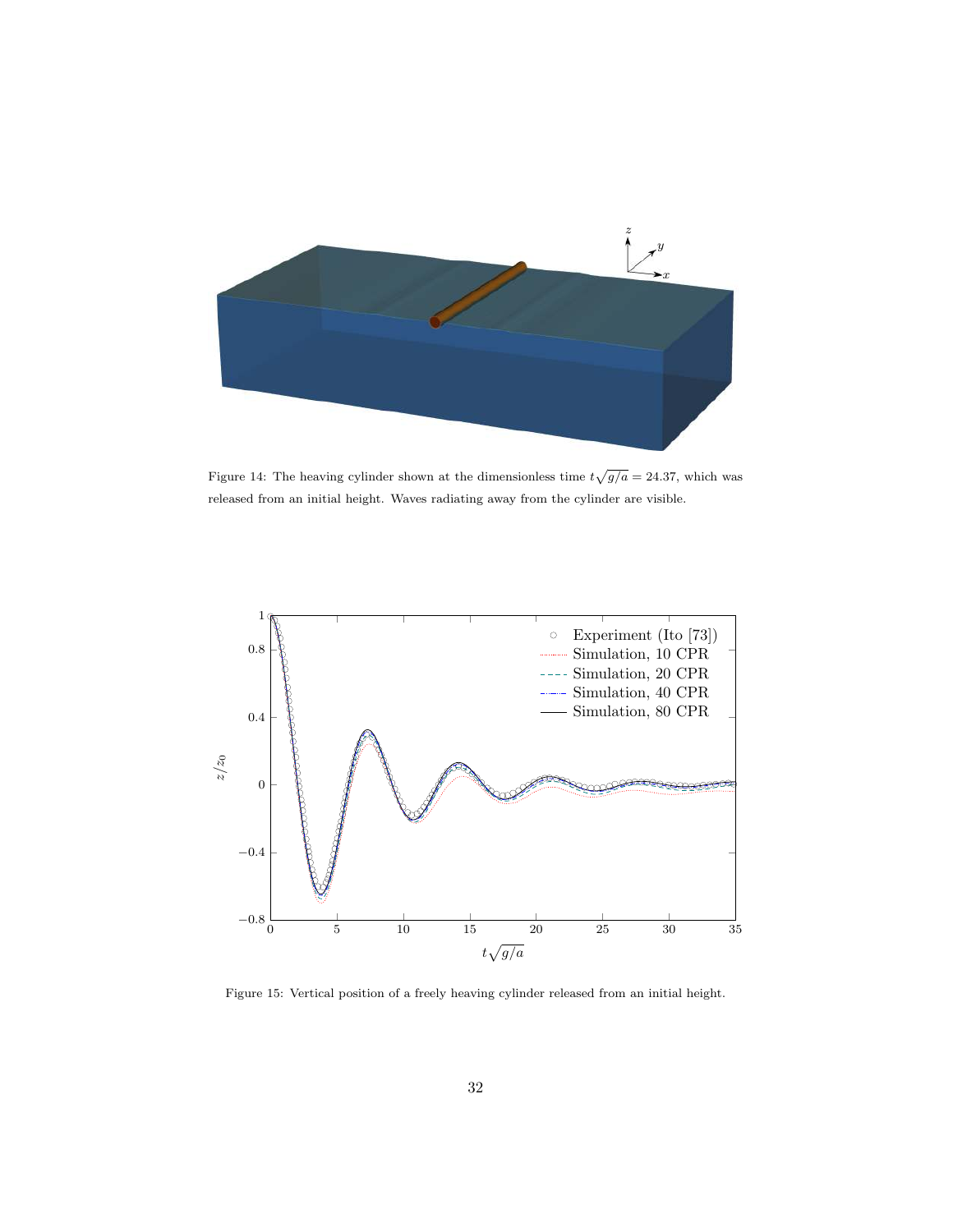Using the potential flow theory, Maskell and Ursell [74] studied the free heave of a cylinder and developed an analytical model for the heave response. Figure 16 shows a comparison between the theoretical model [74], experiments by Ito [73], and our simulation results with the finest mesh resolution of 80 CPR. Note that the theoretical model [74] assumes small amplitudes of oscillations, i.e., a small initial height, while the initial height of the cylinder in the experiments [73] and our simulations was  $a/3$ . Despite the apparent difference in the range of the initial height, the theoretical response shows a good agreement with the simulated and experimental responses. That can suggest that the flow in the experiments and simulations is still close to the linear regime, where the nonlinear and viscous effects still remain small. As seen in Fig. 16, the theory [74] slightly over-predicts the heave response possibly because it neglects these small nonlinear and viscous effects.



Figure 16: Vertical position of a freely heaving cylinder released from an initial height. Comparison is shown between the responses obtained from potential flow theory [74], present simulation and experiments [73].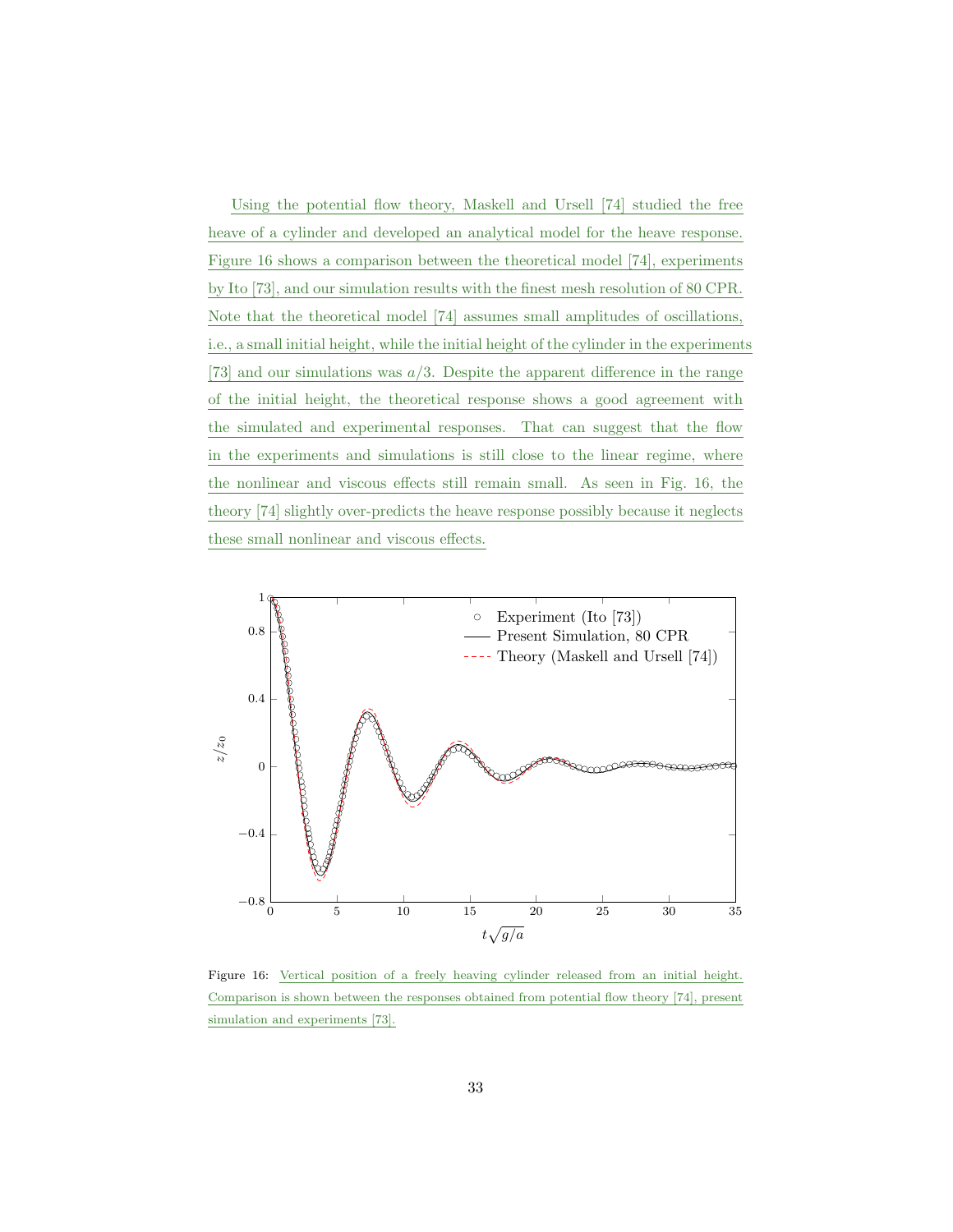#### *4.5. Free roll of a rectangular cuboid barge*

We now test the accuracy of the proposed method in capturing rotational motion of a rigid body. The test case presented here is based on experiments conducted by Jung et al. [75]. A rectangular cuboid barge 0.9 m long, 0.3 m wide and 0.1 m high is half submerged in a water tank. The water tank is  $12 m$ long and 0.9 m wide; the water depth is 0.9 m. The barge is only allowed to rotate about an axis parallel to the y-axis and passing through the centroid of the barge. The density of the barge is 1049  $kg/m^3$  and is given an initial inclination of 15◦ as shown in Fig. 17a. The torque generated due to hydrodynamic forces causes roll motion in the barge. The roll amplitude decreases over time as the energy is damped and radiated away via waves.

Figure 17 shows the snapshots of the rolling barge at different times. The barge motion was simulated at four mesh resolutions that resolved the barge width  $(0.3 \, m)$  by 30, 60, 120 and 240 cells, respectively. Figure 18 shows the time history of the barge inclination angle obtained by our simulations at different mesh resolutions, by a simulation performed by Calderer et al. [76], and by the experiment of Jung et al. [75]. The simulations, both ours and that of Calderer et al. [76], overpredict the inclination angle compared to the experiment. However, the present simulation agrees very well with the simulation performed by Calderer et al. [76]. As argued by Calderer et al. [76], the suppressed response in the experimental results is attributed to the specific damping of the experimental apparatus, which was not known *a priori*, and was not taken into account in the computational simulations. Calderer et al. [76] performed additional simulations by adding an artificial damping and verified the above argument, which was not done in the present study.

Using the results of the finest resolution, 240 cells per width (CPW) of the barge, as the benchmark, the error associated with the inclination angle, which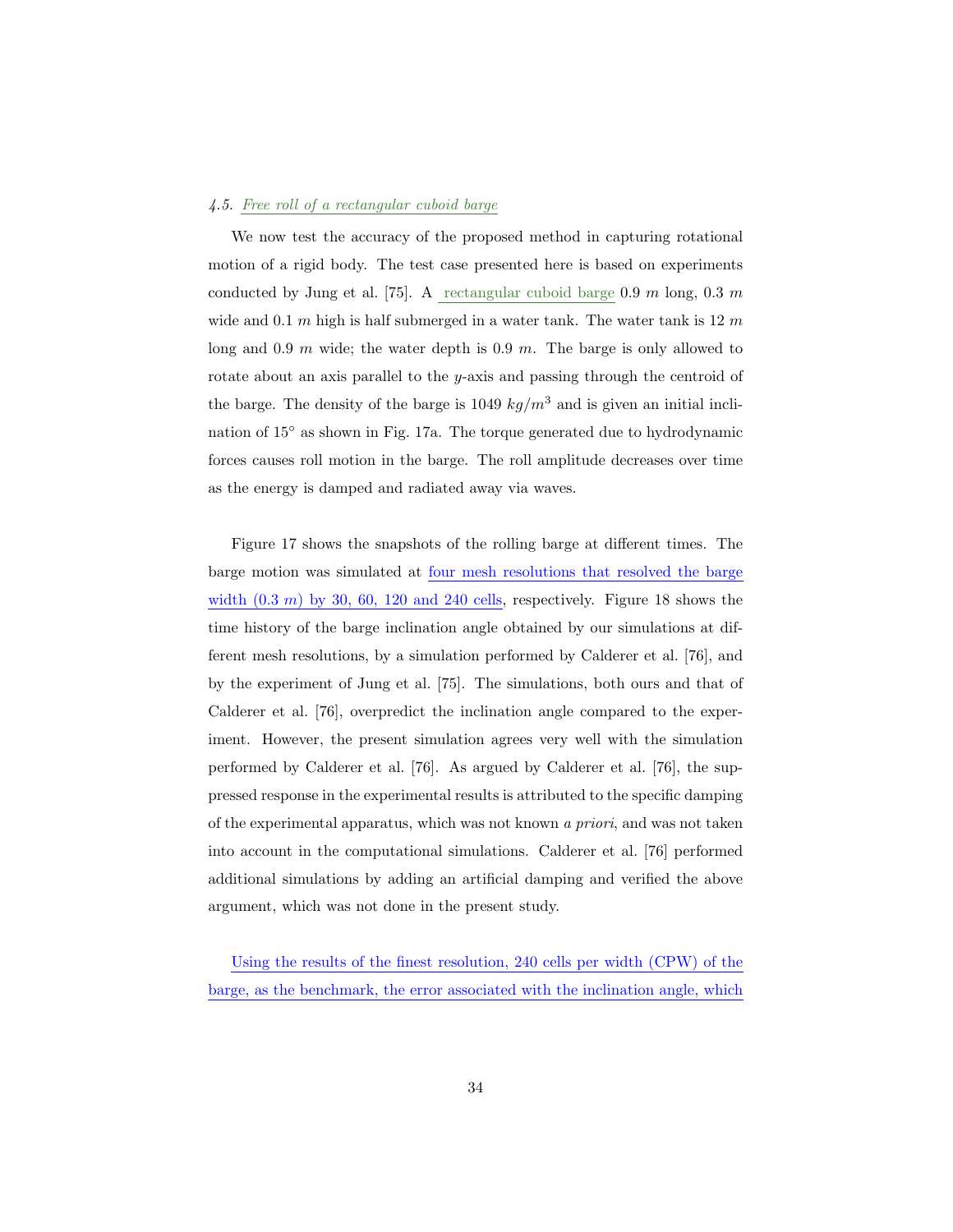

Figure 17: Snapshots of a rolling rectangular barge released from an initial inclination angle of  $15^\circ$ .

is denoted by  $E_{\theta}$ , was calculated via Eq. (41) for each mesh resolution.

$$
E_{\theta} = \frac{1}{t_f - t_0} \int_{t_0}^{t_f} |\theta_{bench.} - \theta_{num.}| dt
$$
 (41)

where,  $t_0 = 0$  s,  $t_f = 3.5$  s,  $\theta_{bench.}$  and  $\theta_{num.}$  are, respectively, the benchmark and simulated inclination angle (in degrees) of the barge. Table 3 reports the error  $E_{\theta}$  at various mesh resolutions. As the mesh is refined, first-order convergence is observed. It would appear from the error table that the results obtained at 30 and 60 CPW are almost equally close to the benchmark. However, by closely observing Fig. 18, it is seen that two different types of errors are present in each case: the results at 30 CPW suffer from phase shift errors, which are most visible after 2.5 s, while the 60 CPW results exhibit errors mainly in the amplitude of oscillations.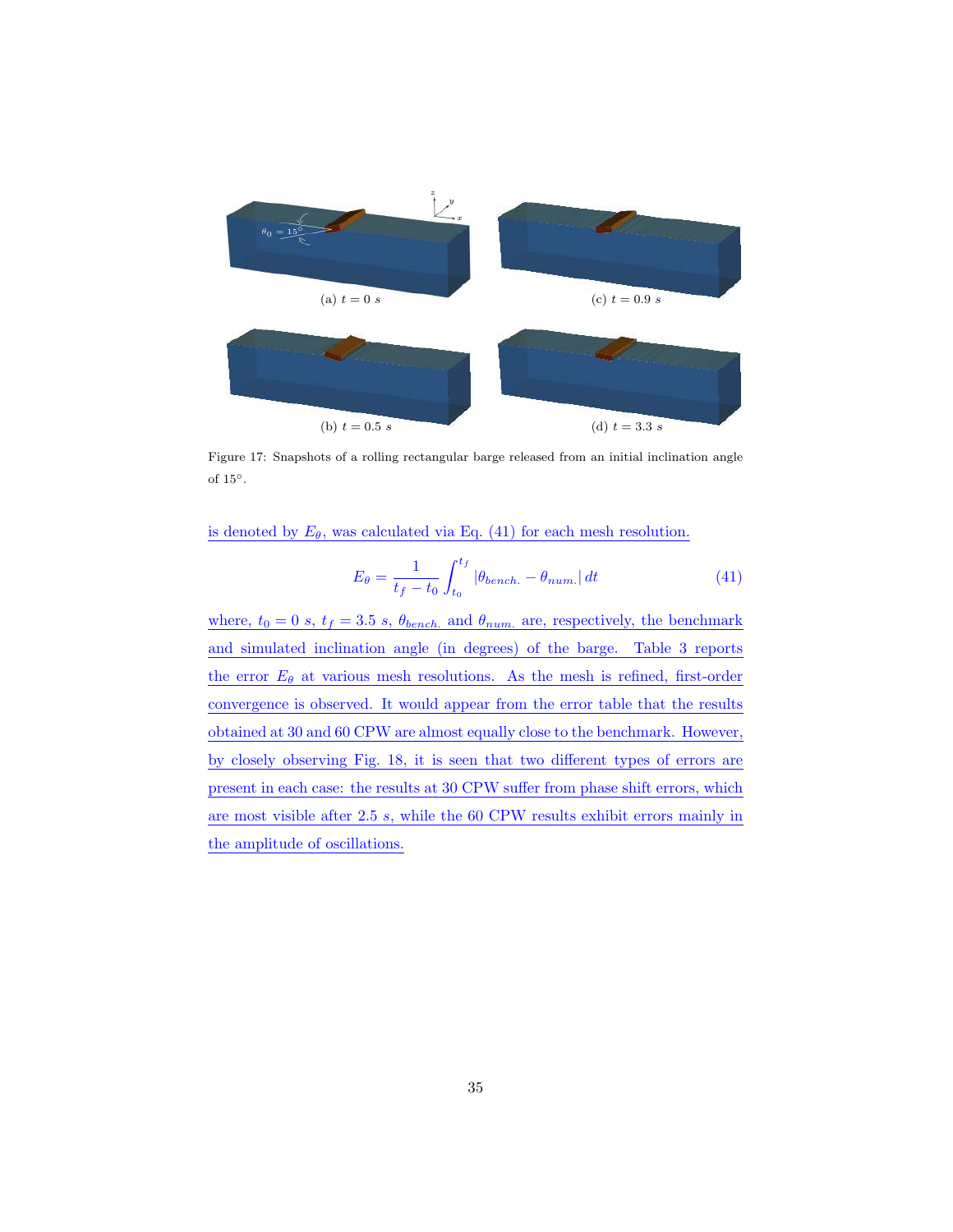

Figure 18: Time history of the inclination angle of the rolling rectangular cuboid barge, shown in Fig. 14, obtained by the present methodology at 30, 60, 120 and 240 cells per width (CPW) of the barge, and comparison with the experiments conducted by Jung et al. [75] and the computational simulation performed by Calderer et al. [76].

| resolution | $E_{\boldsymbol{\theta}}$ | order |
|------------|---------------------------|-------|
| 30 CPW     | $3.12 \times 10^{-1}$     |       |
|            |                           | 0.03  |
| 60 CPW     | $3.05 \times 10^{-1}$     |       |
|            |                           | 1.19  |
| 120 CPW    | $1.33 \times 10^{-1}$     |       |

Table 3: Error  $E_{\theta}$ , defined in Eq. (41), associated with the inclination angle in the free roll motion of a rectangular cuboid barge at different mesh resolutions.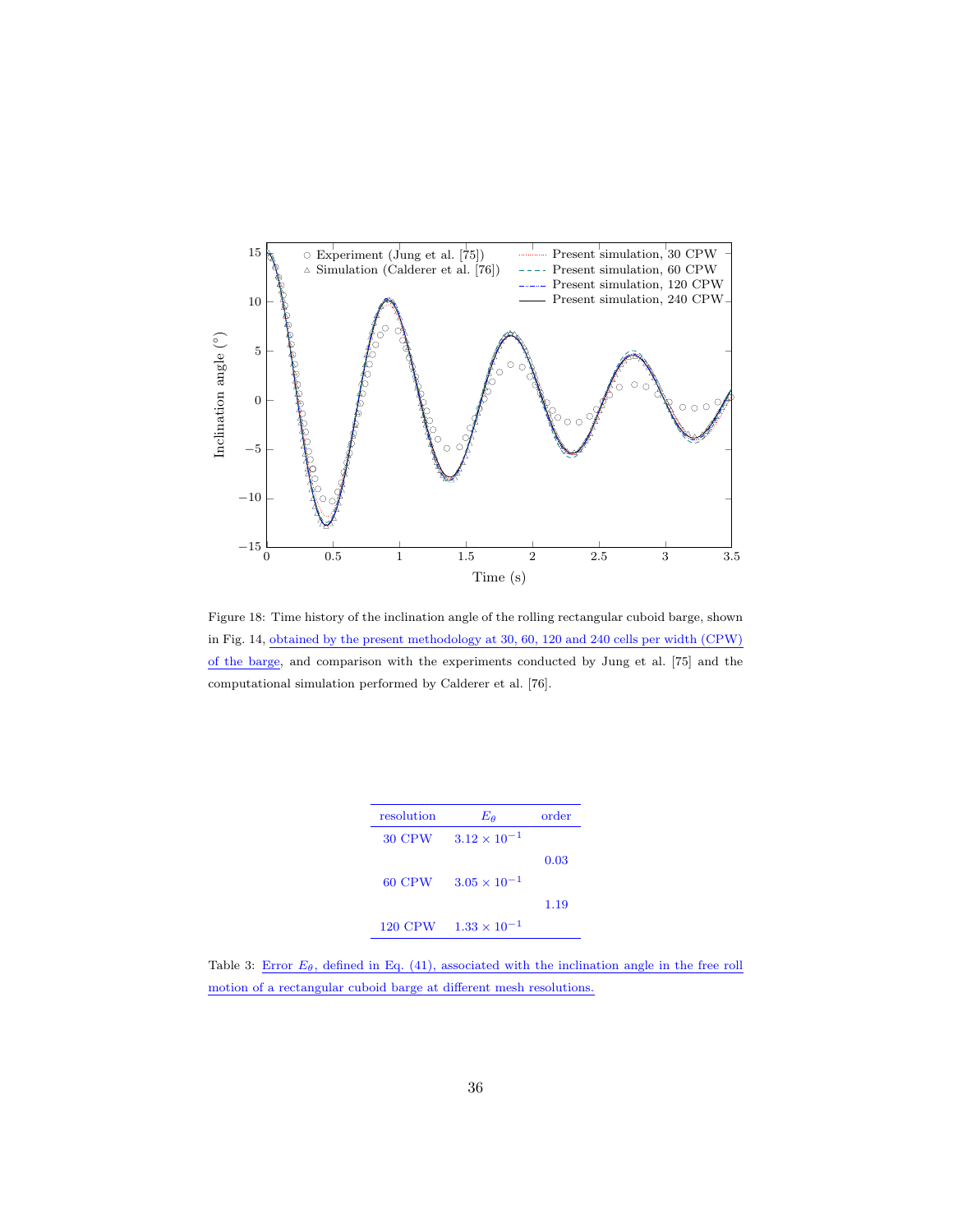#### *4.6. Free heave of a sphere*

Next, we present the decaying heave motion of a spherical buoy. This problem has been studied experimentally, e.g., in [77, 78]. We adopted the experiments of Beck and Liapis [78], where a sphere with a radius of  $a = 0.254$  m is released from an initial height of  $z_0$  above the free water surface. The density of the sphere is 500  $kg/m^3$ . Therefore the equilibrium position coincides with the initial free surface location,  $z = 0$ . The experiments were performed in the Ship Hydrodynamics lab at the University of Michigan. The towing tank's specifications available at [79] were used for our numerical tank. Both length and width of the numerical tank were set at  $13 \, m$ . The water depth was set at 3.2 m. After being released from the initial position, the sphere begins to perform oscillations, the amplitude of which dissipates over time. Simulations using the proposed methodology were performed for  $z_0 = a/3$ . Figure 19 shows a snapshot of the computational result at a dimensionless time of  $t\sqrt{g/a} = 21.7$ . The time history of the heaving sphere's centroid is presented in Fig. 20. The figure shows the results obtained from two simulations performed at the resolutions of 10 and 20 cells per radius (CPR) of the sphere. A comparison between the computational results and the experimental [78] and analytical [80] results are also presented in Fig. 20. The 10 CPR resolution does not capture the oscillation peaks well, but at the 20 CPR resolution, the agreement with the experimental and analytical results improves significantly.

It should be noted that a comparison between the experiments and simulations might not be exactly proper here because of the difference in the initial height of the sphere. The initial height in the experiments by Beck and Liapis [78] was  $a/10$  in contrast to  $a/3$  chosen in our simulations. The reason for such a choice was computational feasibility, because resolving a small initial height of  $z_0 = a/10$  with an adequate number of grid points (e.g., six) leads to vast memory requirements. Nevertheless, as seen in Fig. 20, despite the larger initial height, the numerical solutions still follow the experimental and analytical responses. The experimental response seems to match well the analytical response model of Damaren [80], which assumes small amplitudes of oscillations and a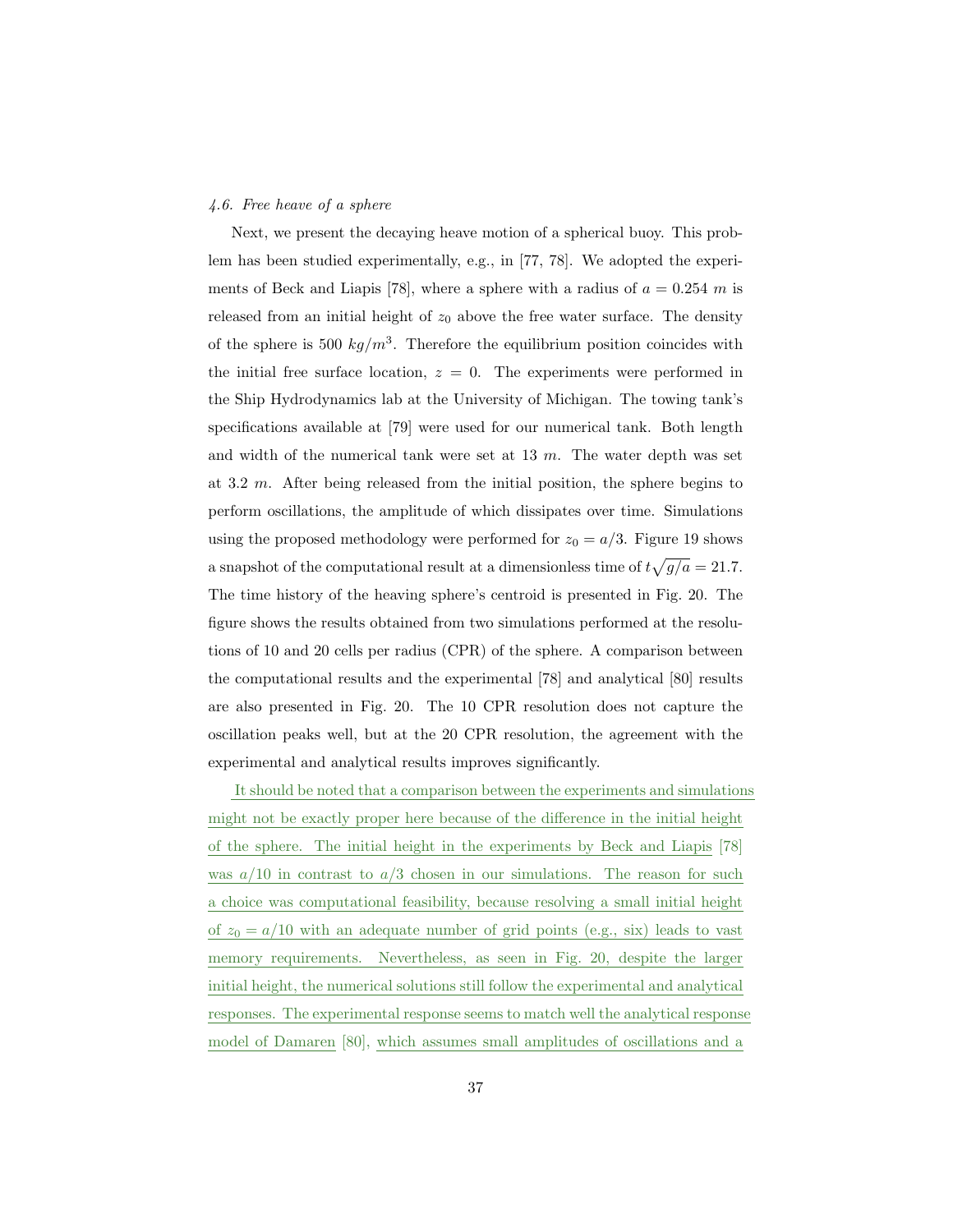potential flow in the linear regime. From the results presented in Fig. 20, it can be argued that a larger initial height of  $z_0 = a/3$  used in the simulations still leads to a linear flow regime.



Figure 19: A snapshot of the computational result for the heave oscillations of a sphere released from an initial height.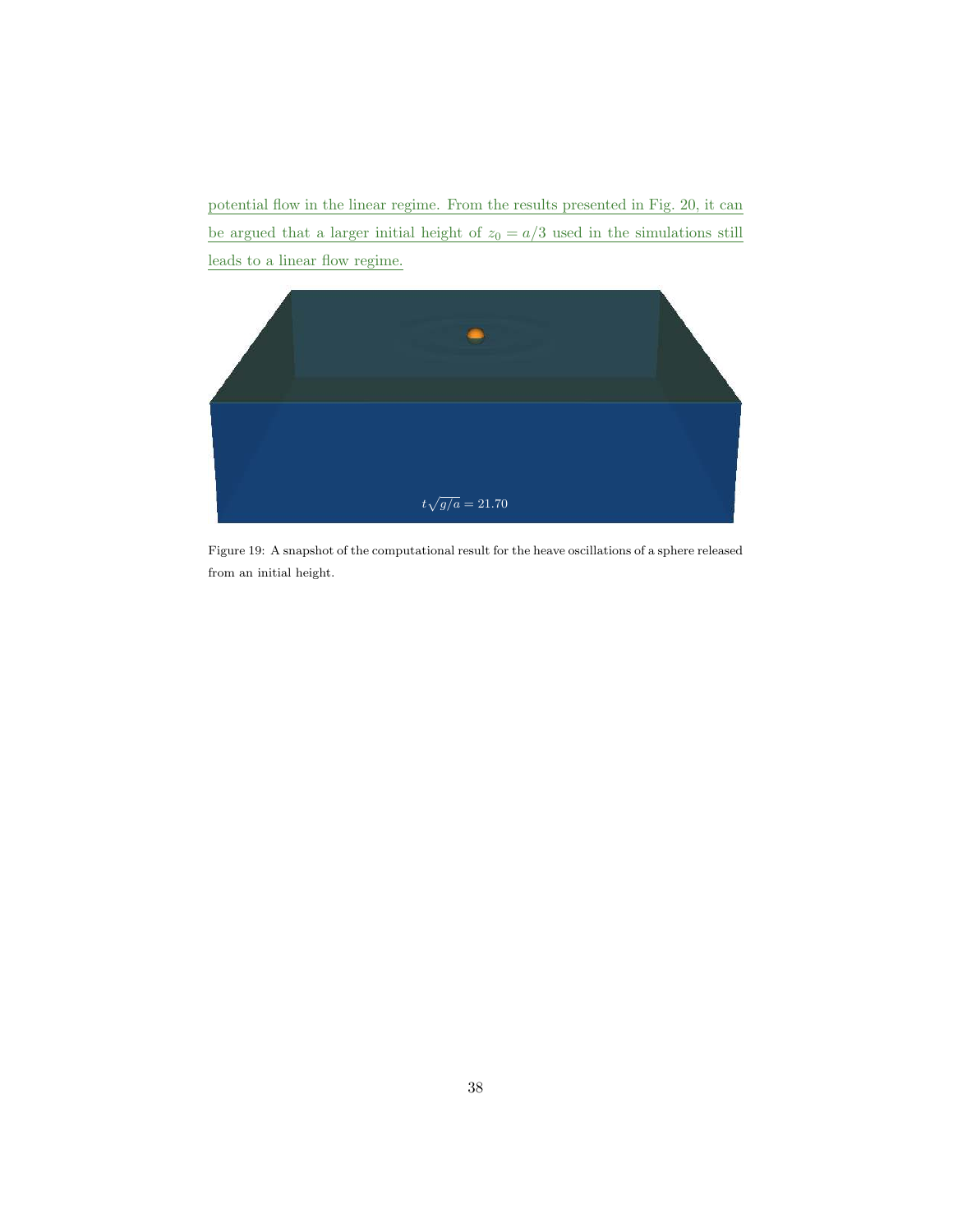

Figure 20: Dimensionless vertical position of a freely heaving sphere released from an intial height,  $z_0$ , obtained from the present simulations at two resolutions of 10 and 20 cells per radius (CPR), and the comparison with the experimental and analytical results.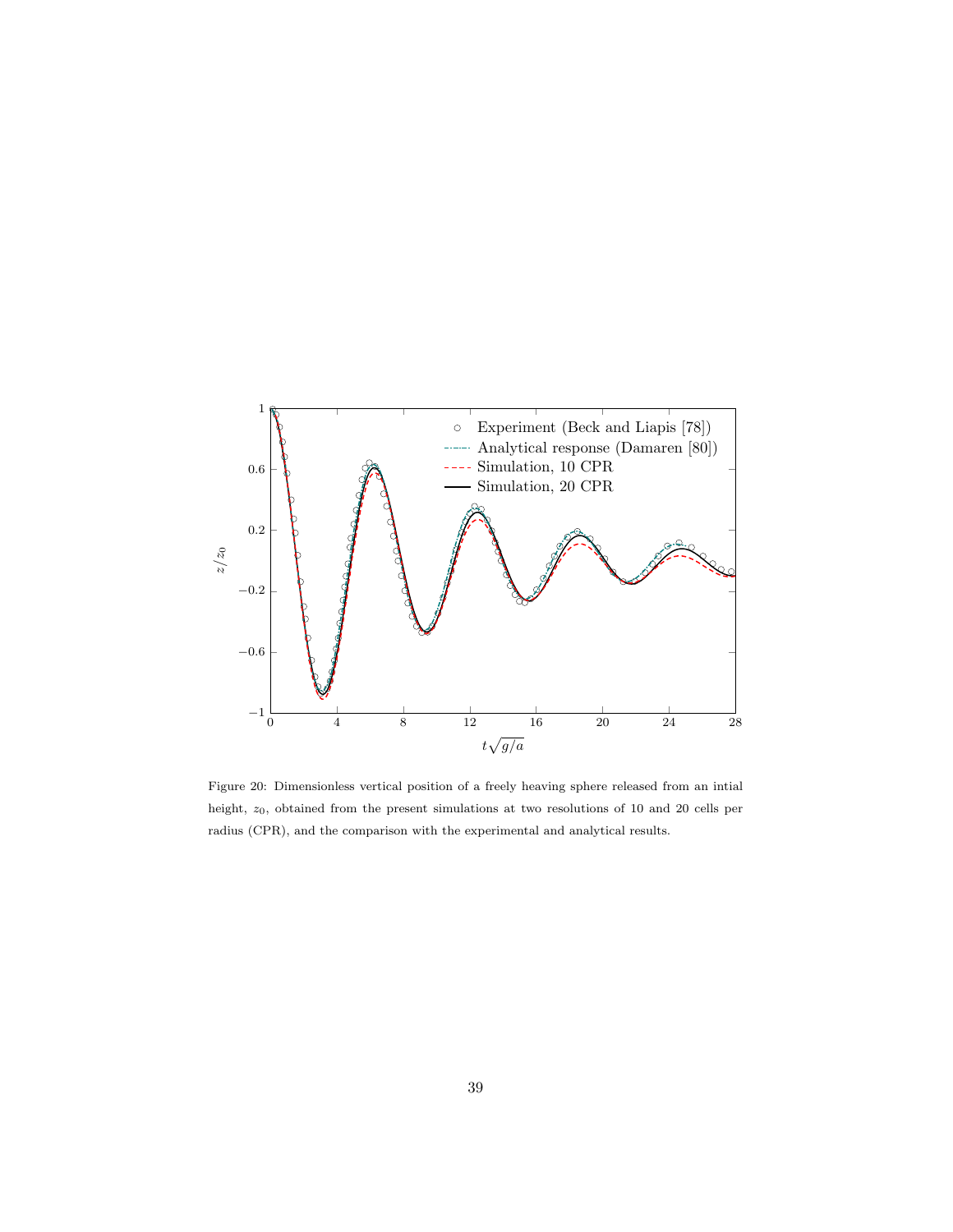## *4.7. Water entry of a freely falling 3D wedge*

Here we simulate the water entry of a 3D wedge. Compared to the earlier test cases, the solid object has more complicated geometry and large velocity and pressure gradients are generated when the wedge keel impacts the free water surface. This test case was borrowed from the experiments of Yettou et al. [81]. The wedge has a square top 1.2  $m \times 1.2$  m and deadrise angle of 25°. The weight of the wedge is 94 kg corresponding to a density of 466.6  $kg/m<sup>3</sup>$ . The wedge is initially positioned 1.3  $m$  above the free water surface and there is a gap of  $0.4 \, m$  between the wedge's vertical sides and water tank's lateral walls. The wedge is released into a water tank that is  $12.0 \, m$  long and  $2.0 \, m$  wide. The water depth is  $1 \, m$ .

Figure 21 shows snapshots of the free fall and water entry of the wedge. The images also include the velocity vectors at the mid-plane normal to the  $y$ -axis. Vortices can be clearly seen in the wake of the wedge during its fall in the air; see Fig. 21b. The vortices are shed away from the wedge after its impact with the water surface. The wedge velocity and position have been plotted in Figs. 22 and 23, respectively, alongwith the experimental data of Yettou et al. [81]. The computational results include two uniform mesh resolutions resolving the wedge length  $(1.2 \, m)$  by 60 and 120 cells. In Fig. 22, we observe that the simulated wedge velocity is in good agreement with the experiment. The wedge position, in Fig. 23, is captured very well by the simulation when the wedge is falling in air. After the impact with water occurs, the simulation slightly underpredicts the water penetration length and the simulated wedge remains less submerged in water when compared with the experiment. Overall there is a fair agreement between the simulations and the experiment.

It is worth mentioning that the same test was simulated by Calderer et al. [76] using an immersed boundary method. There the hydrodynamic forces acting on the rigid body were calculated by explicit integration of surface forces, which led to diverged solutions. To ensure convergence they had to resort to strong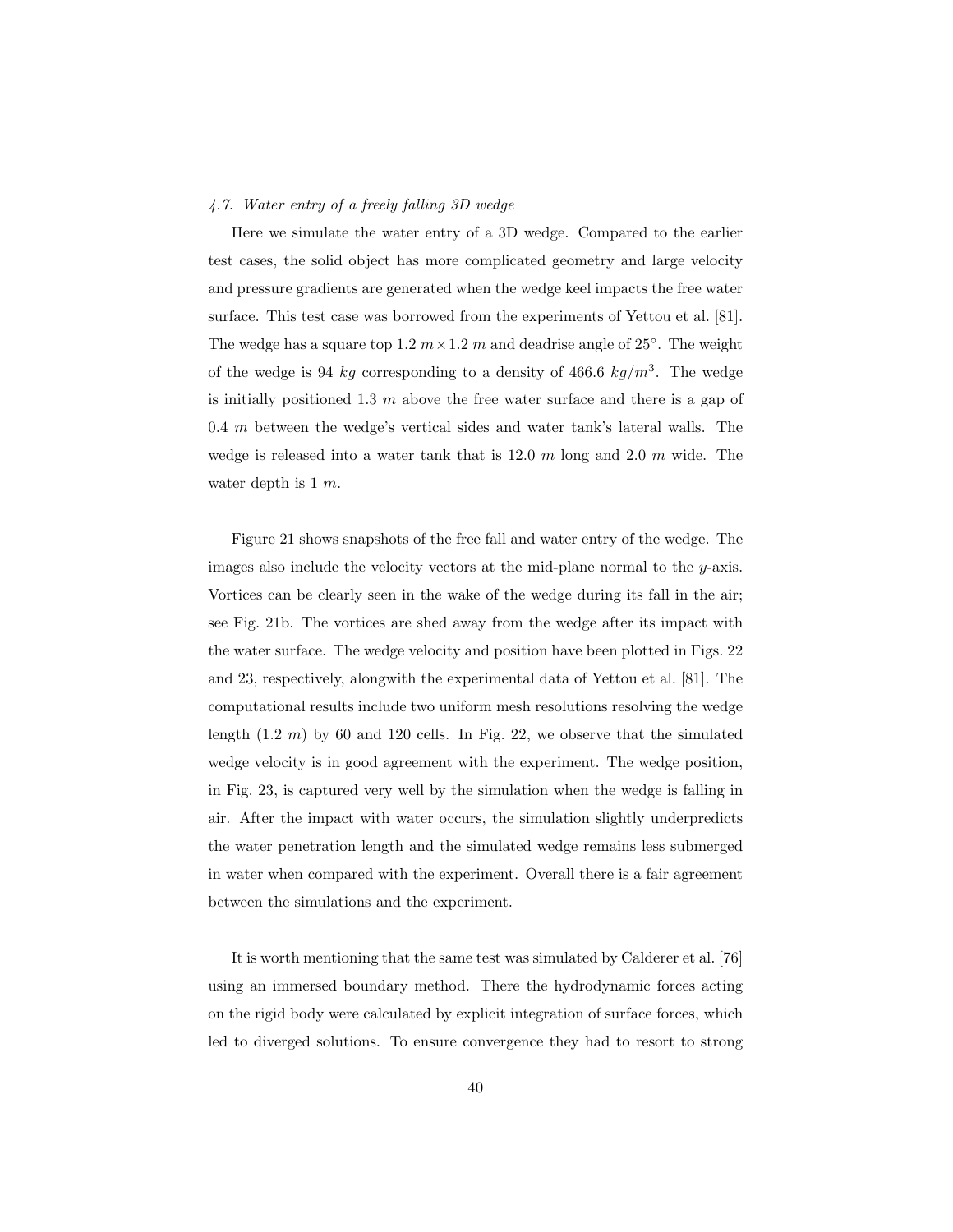coupling that involved 4-5 subiterations in each time-step. Hu and Joseph [21] and Fekken [22] have stated earlier that an explicit coupling of fluid and rigid body motion, where the forces are computed explicitly, can lead to numerical instablities. The methodology presented in the present paper is based on an implicit coupling of fluid/rigid body momentum equations. The forces on the rigid body are not calculated explicitly, but introduced implicitly in the form of rigid body velocities after solving simultaneously the momentum equations for fluid and the the rigid body. The implicit formulation makes the new methodology stable and it posed no convergence issues while simulating the present test case.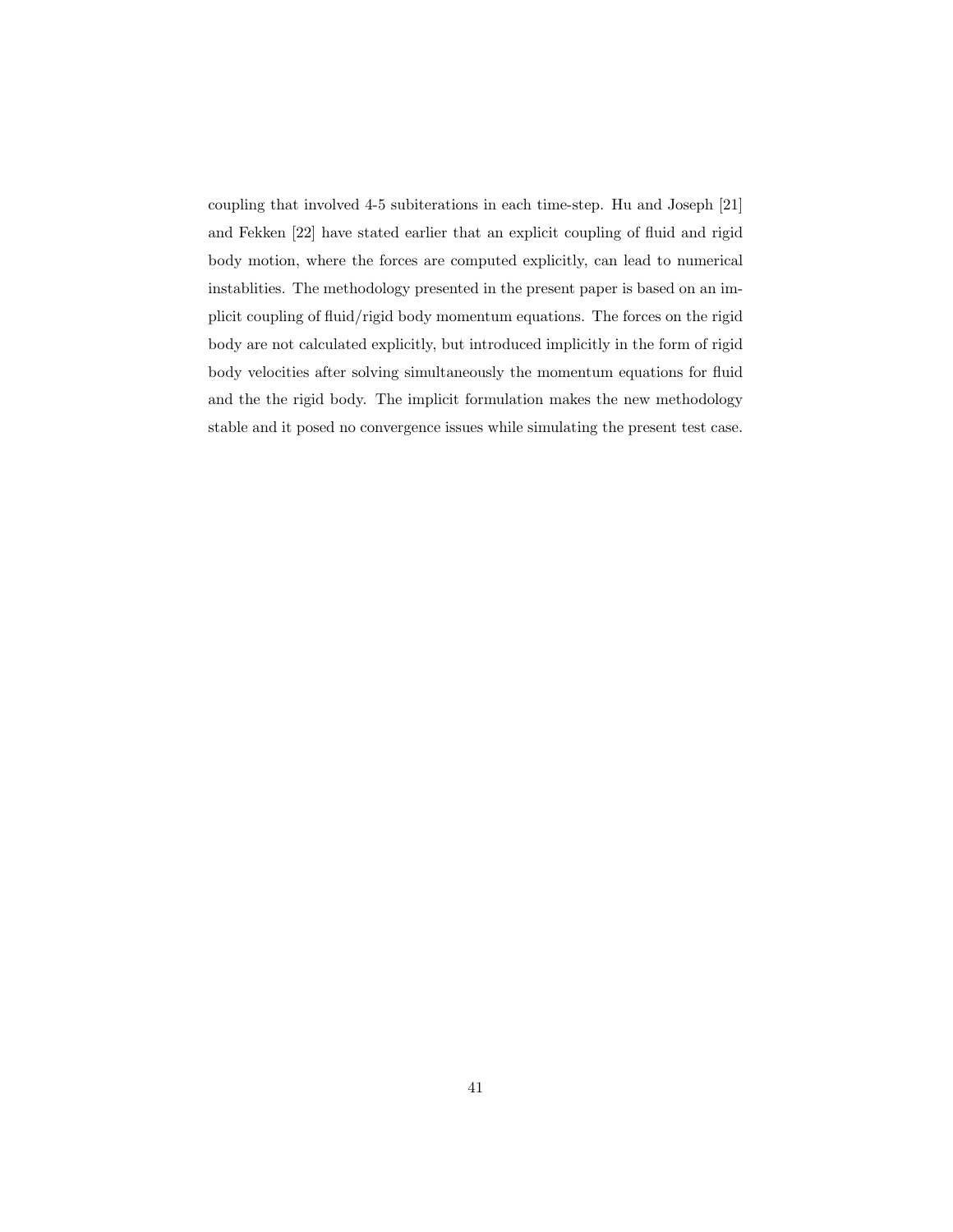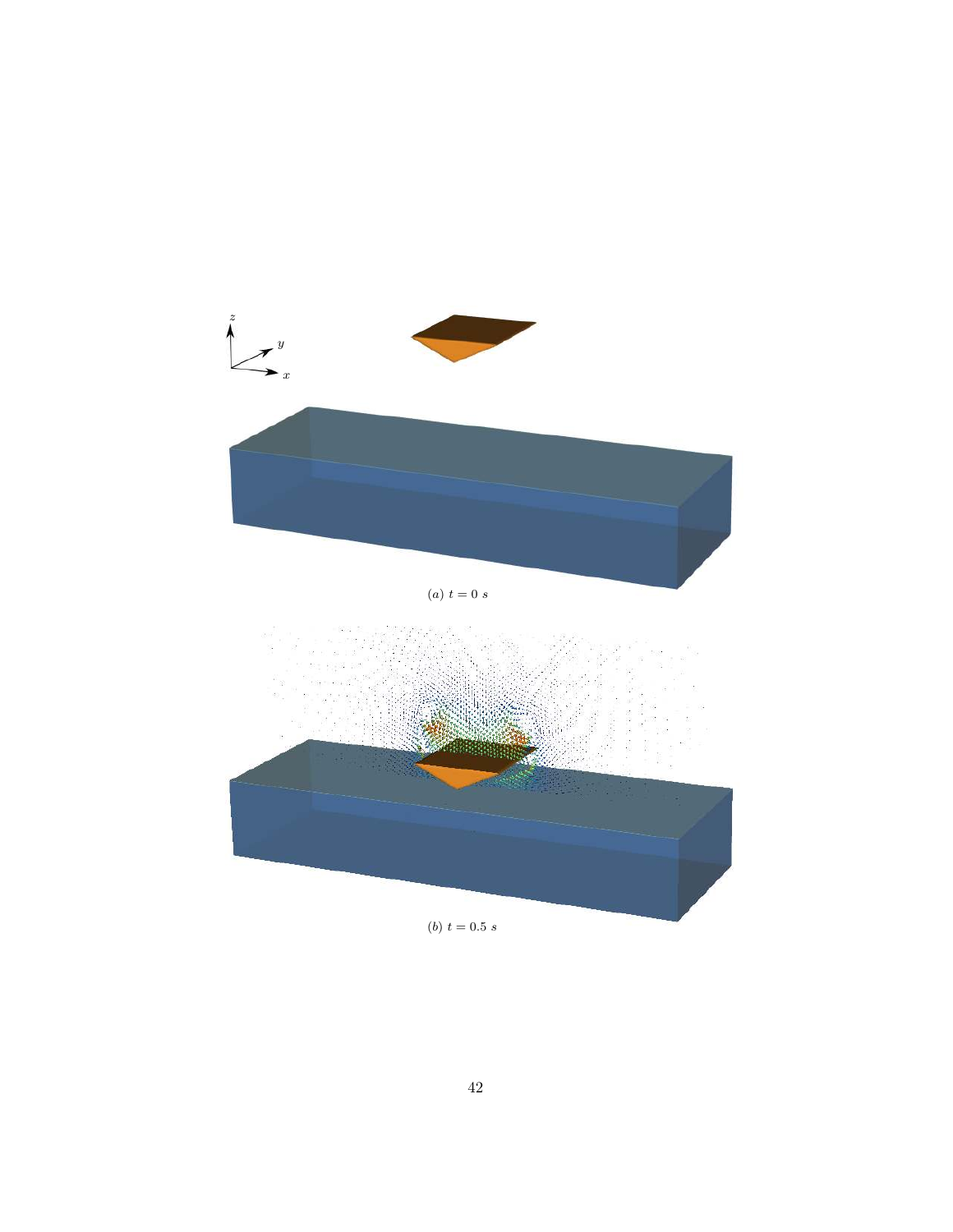

Figure 21: Snapshots of a freely falling 3D wedge impacting the water surface, and subsequently floating.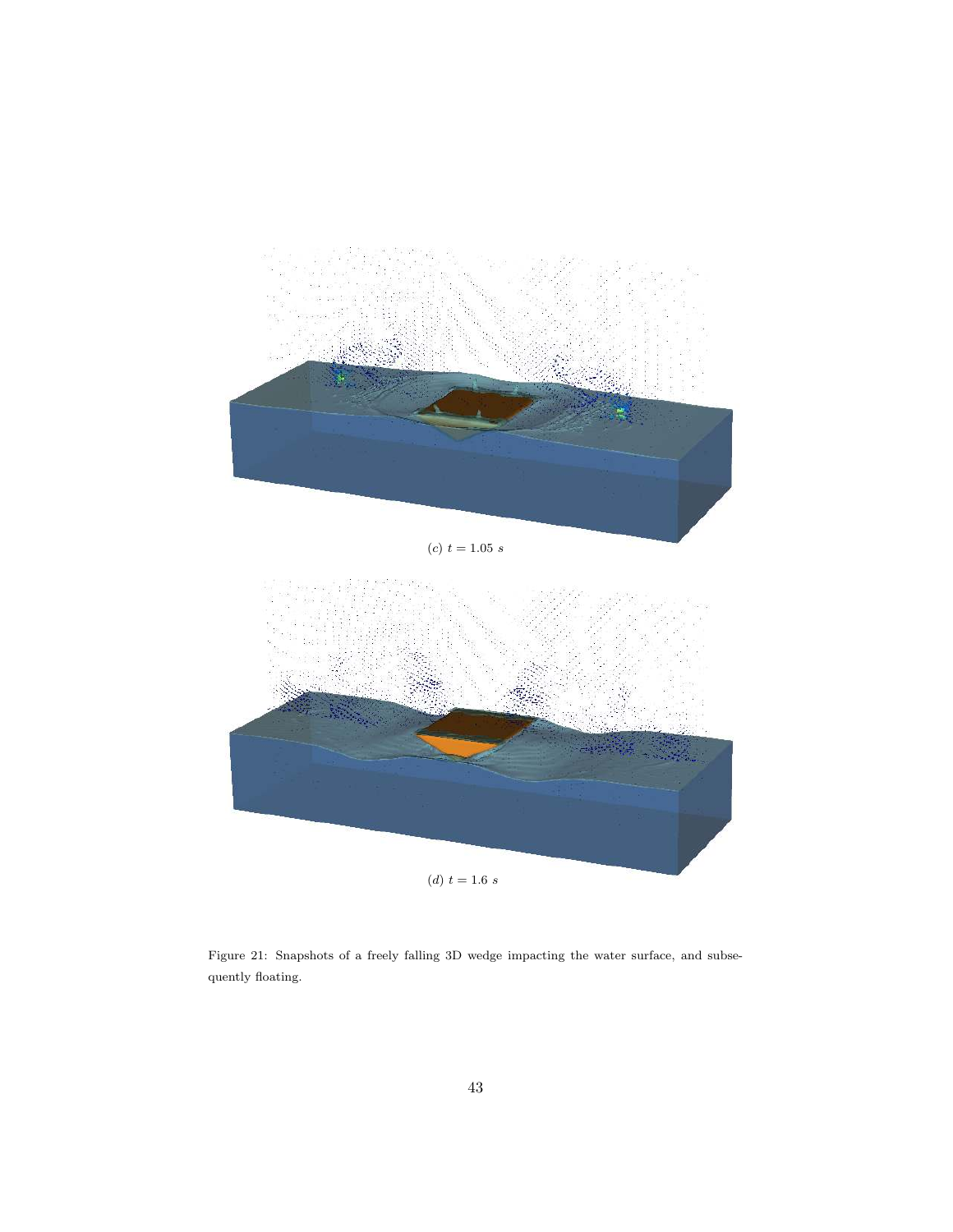

Figure 22: Velocity of a freely falling wedge entering the water, obtained from present simulations at resolutions of 60 and 120 cells per length (CPL) of the wedge, and the comparison with the experimental data of Yettou et al. [81].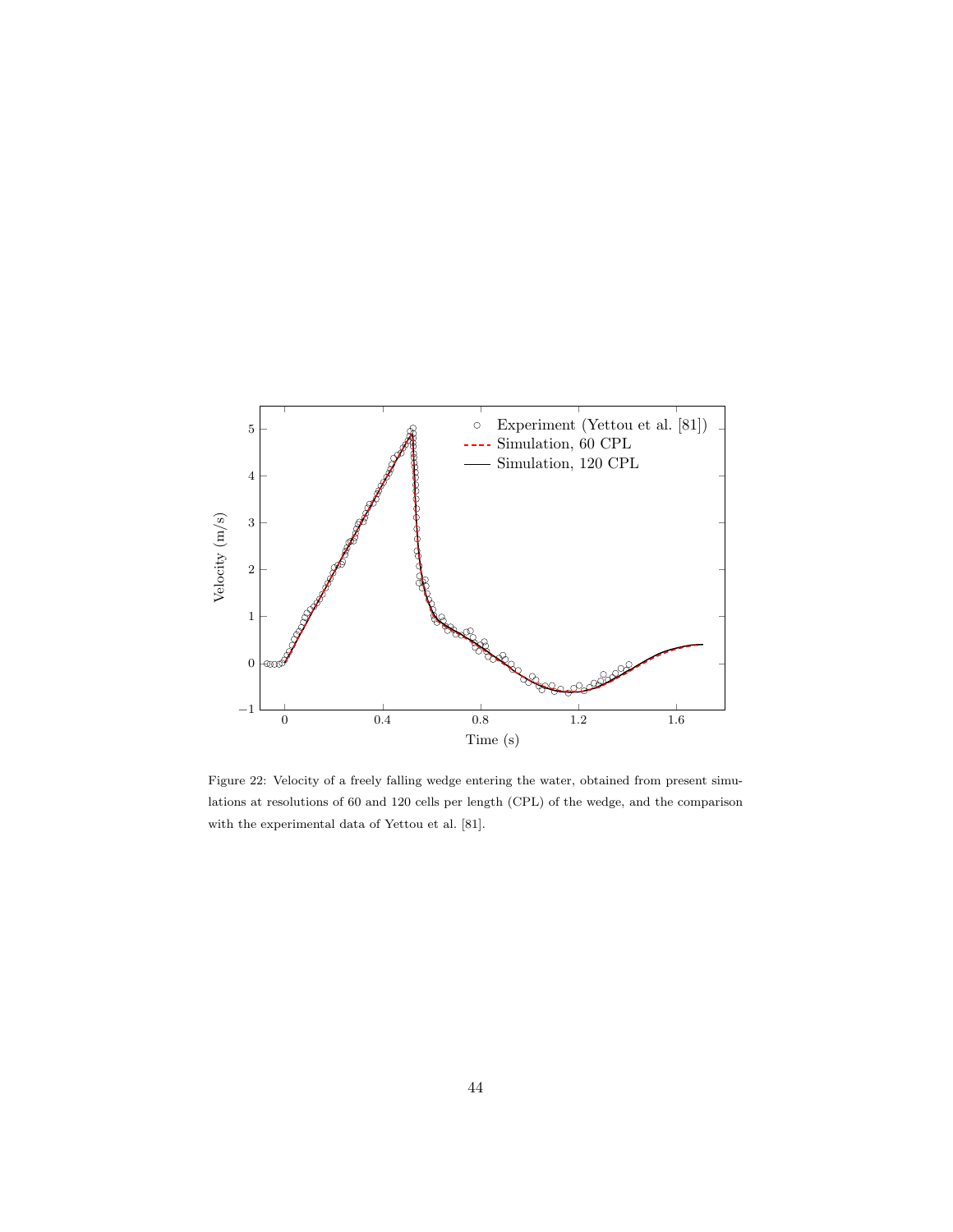

Figure 23: Position of a freely falling wedge entering the water, obtained from present simulations at the resolutions of 60 and 120 cells per length (CPL) of the wedge, and the comparison with the experimental data of Yettou et al. [81].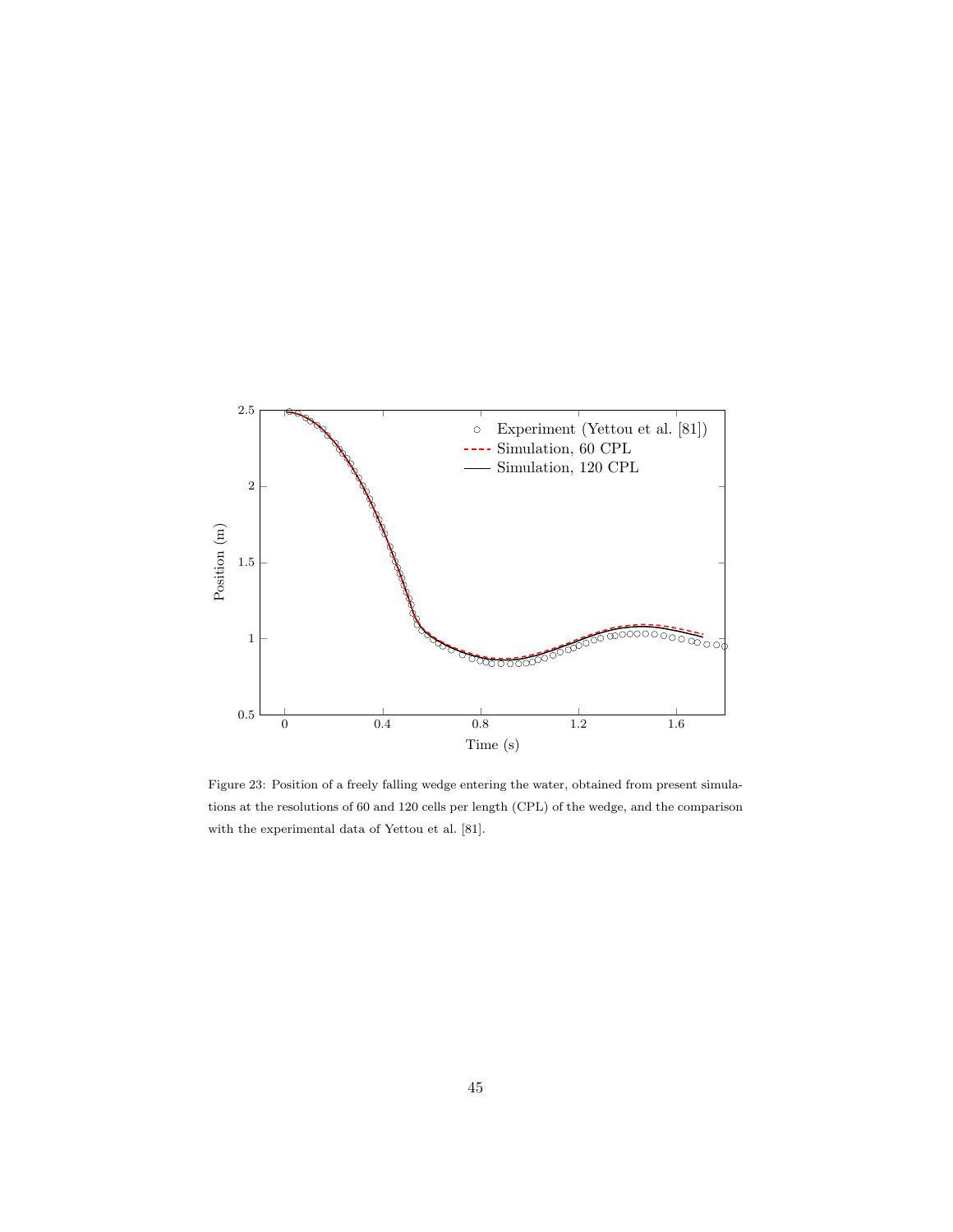### *4.8. Interaction of multiple moving rigid bodies with waves*

In the previous test cases, we have demonstrated the accuracy of the new methodology in capturing the interaction between two fluids and a single rigid body in both translational and rotational degrees of freedom. Now we present a numerical simulation of multiple rigid bodies interacting with waves. Two rigid bodies are representative examples of ocean wave energy converters (WECs); see Fig. 24. One is a flap type WEC, which can rotate about an axis passing through its base; the other is a point absorber spherical buoy that floats on the free surface. The third rigid body is the wave maker on the left. The numerical wave tank is  $12 \, m$  long and  $0.6 \, m$  wide. The water depth is  $0.6 \, m$ . To generate waves we use a piston type wave maker that is 0.1  $m \times 0.6$   $m \times 0.9$  m and is initially located at  $x = 0.15$  m. The wave maker is prescribed a velocity in  $x$ direction as:

$$
V = \frac{S}{2} \frac{2\pi}{T} \sin\left(\frac{2\pi t}{T}\right) \tag{42}
$$

where, stroke  $S = 0.064$  m and time period  $T = 1$  s. The flap-type WEC has a cuboid part of dimensions 0.1  $m \times 0.6$   $m \times 0.3$   $m$ . Below the cuboid there is a semicylinder base of radius 0.1 m and is located at  $x = 6$  m. The spherical buoy has a radius of 0.1 m and is located at  $x = 7.0$  m half submerged in water. The sphere has a single degree of freedom in the vertical direction. The density of both WECs is 500  $kg/m^3$ . The computational domain, which is 12  $m \times 0.6$   $m \times 1.0$   $m$ , is resolved using  $1200 \times 60 \times 100$  cells.

Figure 24 shows snapshots of the simulation at various times. The waves cause rotational motion in the flap-type WEC and heave motion in the pointabsorber WEC. The position of the heaving buoy and the roll angle of the flap-type WEC are plotted in Figs. 25 and 26, respectively. Such motions can be used to harness ocean wave energy using power take-off devices. Snapshots at  $t = 12.15$  s and  $t = 16.65$  s show that the waves become strongly nonlinear in the downstream of the flap-type WEC. As the waves around the sphere increase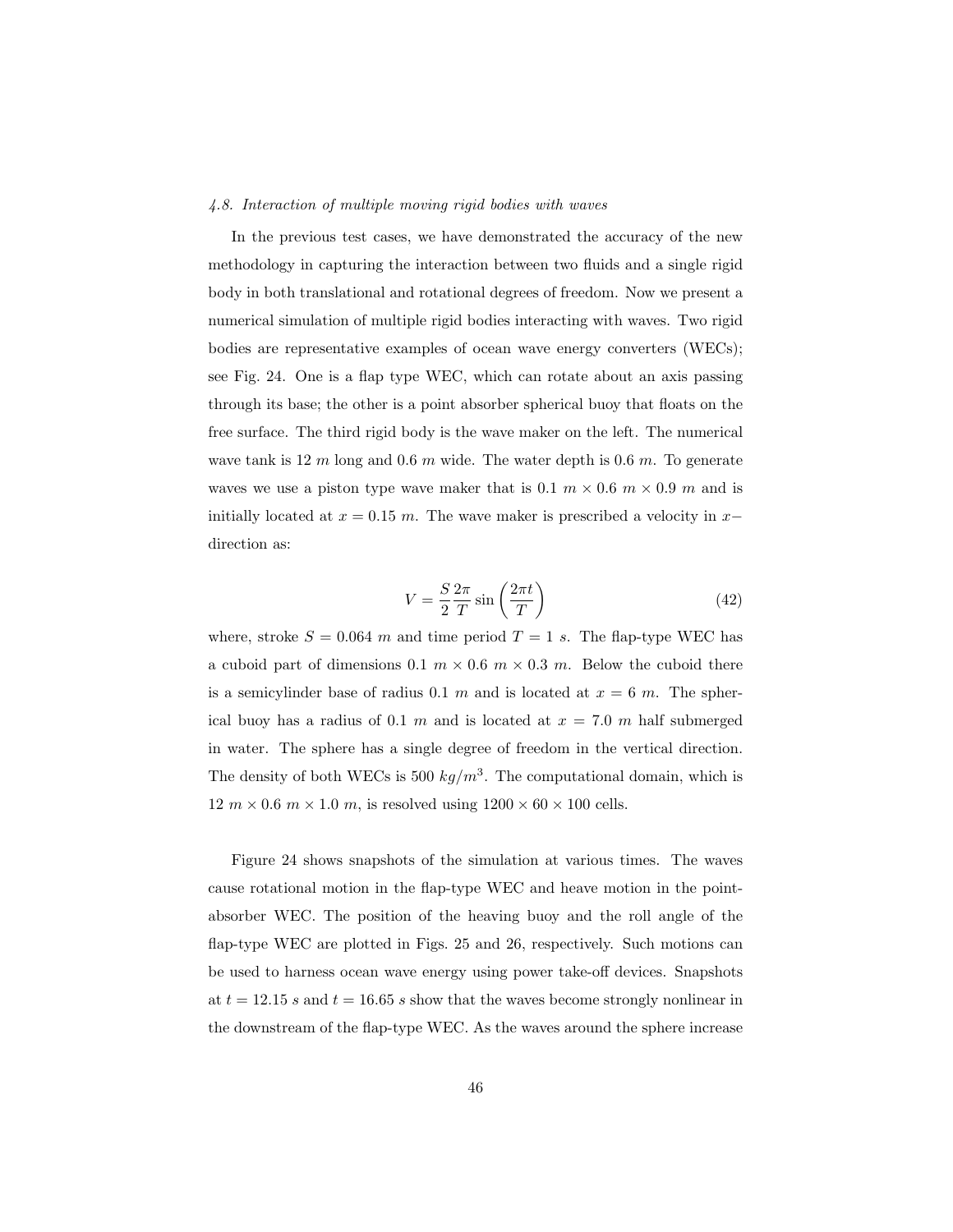z  $\mathbf{y}$  $\bigstar$  $t = 0$  s  $t = 4 \ s$  $\blacksquare$  $t=7.2\ s$  $t=9.65\ s$ 

in height, they break around it further adding to the wave's nonlinearity.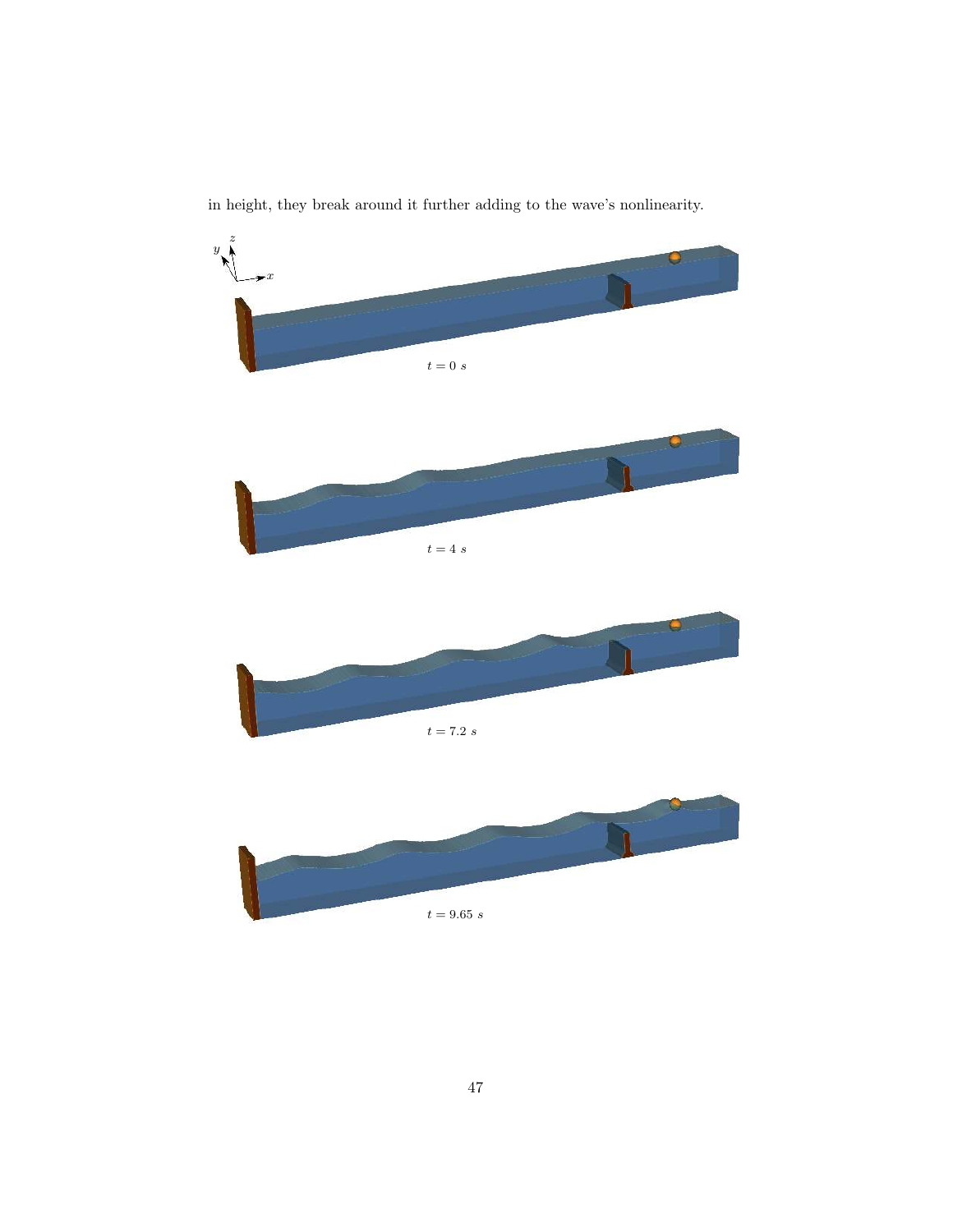

Figure 24: Snapshots of interaction between multiple moving rigid bodies with waves.



Figure 25: Position of the heaving spherical buoy, shown in Fig. 24, in response to waves.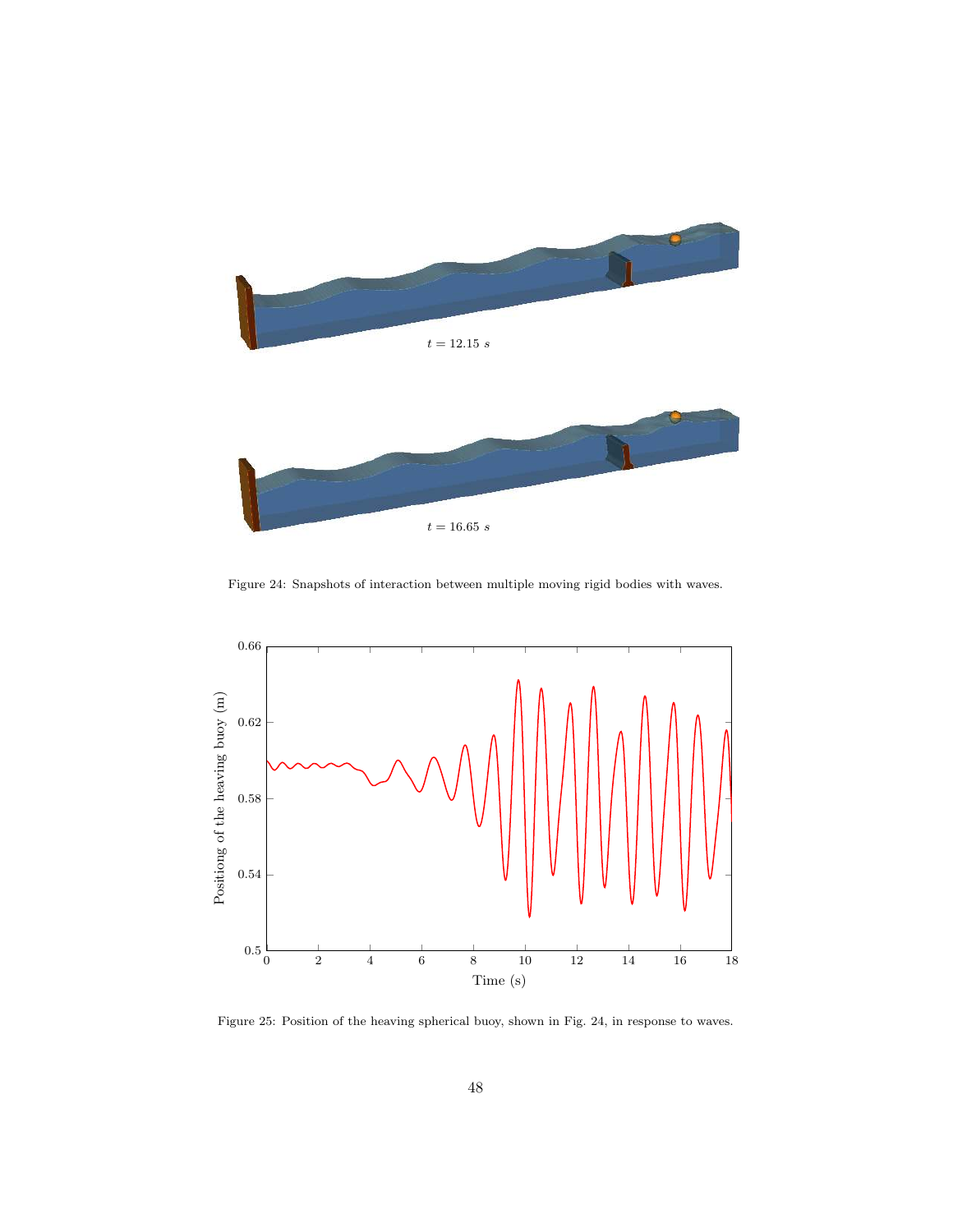

Figure 26: Roll angle of the flap-type WEC, shown in Fig. 24, in response to waves.

#### 5. Summary and conclusion

We have presented a 3D fully Eulerian implementation of the fictitious domain method to study the interaction between two-fluid flows and moving rigid bodies. The proposed methodology is quite general and applicable to a variety of applications with fluid-solid interaction. In this work, however, our focus is on wave energy converters, and by considering two fluids we take into account the effect of air which can cause significant energy dissipation via formation of large dipoles in wave simulations. Unlike many numerical models for WEC simulations, we solve the full Navier-Stokes equations, thereby capturing the nonlinear phenomena and large topographical changes in the free water surface, which are critical to the WEC response.

Special numerical schemes were adopted to enable simulations of two fluids of arbitrarily large density ratio interacting with moving rigid body. Two color functions were used to track the rigid body and the fluid-fluid interface.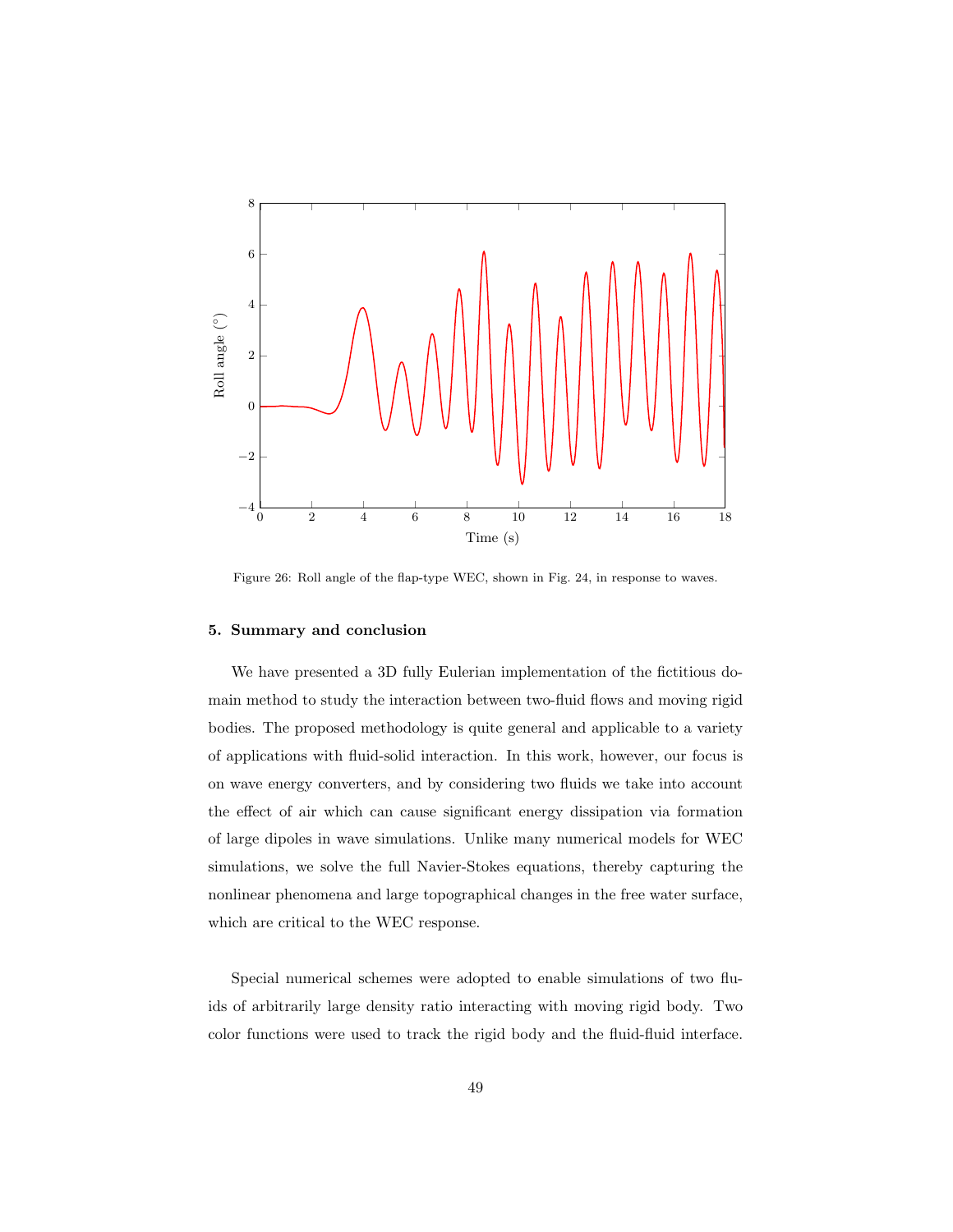Interface reconstruction in three-phase cells was performed using an error minimization based VOF method [40]. A consistent mass and momentum transport scheme was adopted to handle large density ratios (e.g. air/water systems). The fluid-structure interaction was captured by the fast fictitious domain method of Sharma and Patankar [17], which solves a combined fluid and structure momentum equation. The method is implicit in nature and does not involve explicit integration of hydrodynamic forces on the boundary of the structure. The implicit formulation makes the proposed methodology numerically stable (as demonstrated in Section 4.7)

The proposed methodology was assessed using an array of test cases. First, the efficacy of the consistent mass and momentum transport and the ability of the solver to perform simulations involving large interfacial deformations was demonstrated. The remaining test cases assessed the accuracy with which the interaction between two-fluid flows and a moving rigid body is captured. Finally, a numerical simulation was presented where waves generated by a piston-type wave maker interacted with two different WECs. Oscillatory motion induced in the WECs as a result of this interaction was presented. The motion can be used to harness ocean wave energy using power take-off devices.

### Acknowledgements

The research support from the National Science Foundation under the CBET Grant Nos. 1236462 and 1336232 is gratefully acknowledged. The simulations presented here were performed on the UMass Dartmouth HPC cluster, which was purchased through partial support from the NSF (MRI Grant No. CNS-0959382) and AFOSR (DURIP Grant No. FA9550-10-1-0354). AP gratefully acknowledges the Fellowship from the Office of the Associate Provost for Graduate Studies at UMass Dartmouth.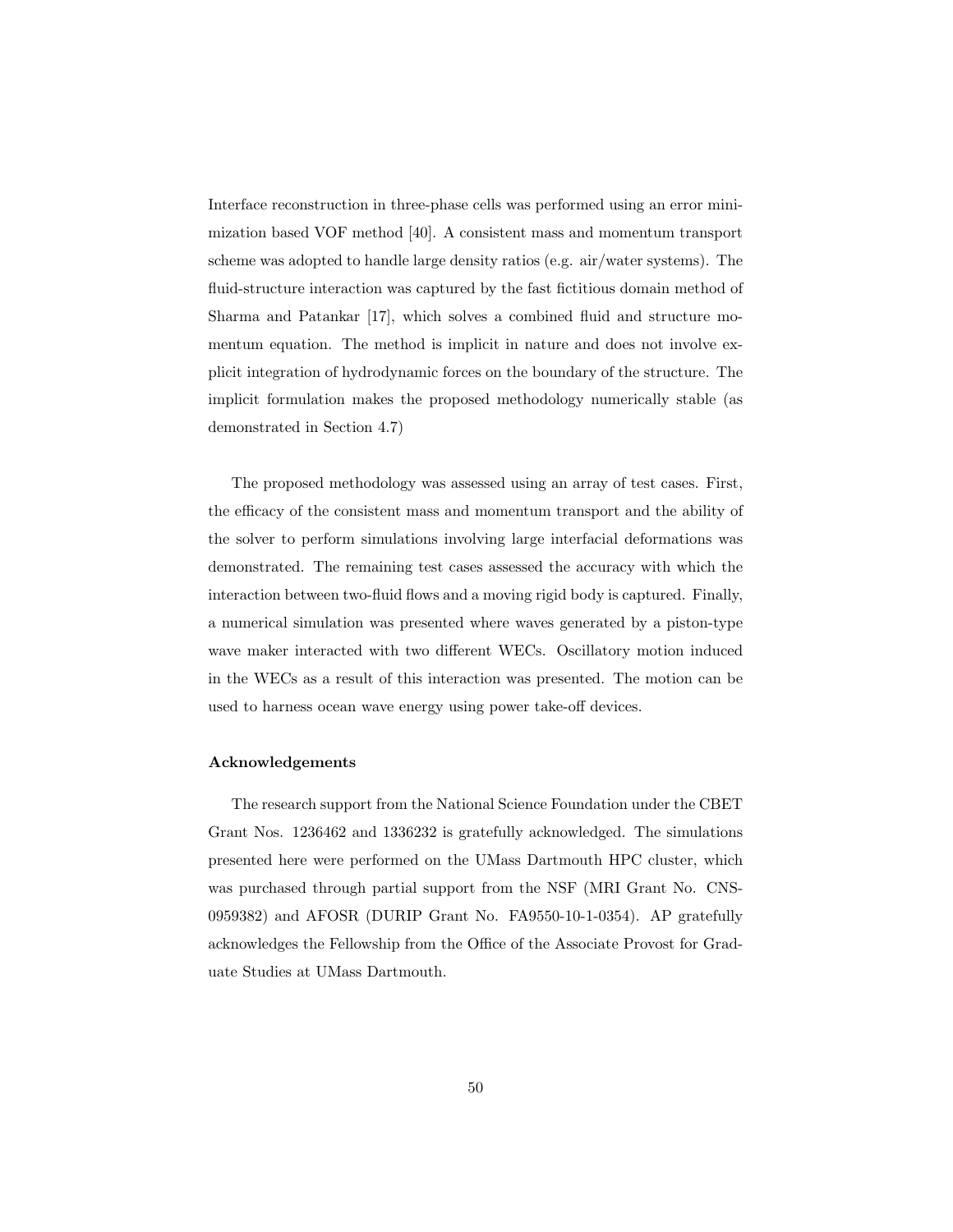#### References

- [1] M. Eriksson, J. Isberg, M. Leijon, Hydrodynamic modelling of a direct drive wave energy converter, International Journal of Engineering Science 43 (17) (2005) 1377–1387.
- [2] X. Garnaud, C. C. Mei, Wave-power extraction by a compact array of buoys, Journal of Fluid Mechanics 635 (2009) 389–413.
- [3] Y. Kim, D. C. Kring, P. D. Sclavounos, Linear and nonlinear interactions of surface waves with bodies by a three-dimensional Rankine panel method, Applied Ocean Research 19 (5) (1997) 235–249.
- [4] W. Bai, R. E. Taylor, Higher-order boundary element simulation of fully nonlinear wave radiation by oscillating vertical cylinders, Applied Ocean Research 28 (4) (2006) 247–265.
- [5] P. Ferrant, D. L. Touzé, K. Pelletier, Non-linear time-domain models for irregular wave diffraction about offshore structures, International journal for numerical methods in fluids 43 (10-11) (2003) 1257–1277.
- [6] V. Vinayan, S. A. Kinnas, A numerical nonlinear analysis of twodimensional ventilating entry of surface-piercing hydrofoils with effects of gravity, Journal of Fluid Mechanics 658 (2010) 383–408.
- [7] C. C. Mei, M. Stiassnie, D. K.-P. Yue, Theory and applications of ocean surface waves: nonlinear aspects, Vol. 23, World Scientific, 2005.
- [8] J. Morison, J. Johnson, S. Schaaf, The force exerted by surface waves on piles, Journal of Petroleum Technology 2 (05) (1950) 149–154.
- [9] T. Tezduyar, M. Behr, J. Liou, A new strategy for finite element computations involving moving boundaries and interfaces–The deforming–spatial– domain/space–time procedure: I. The concept and the preliminary numerical tests, Computer Methods in Applied Mechanics and Engineering 94 (3)  $(1992)$  339 – 351.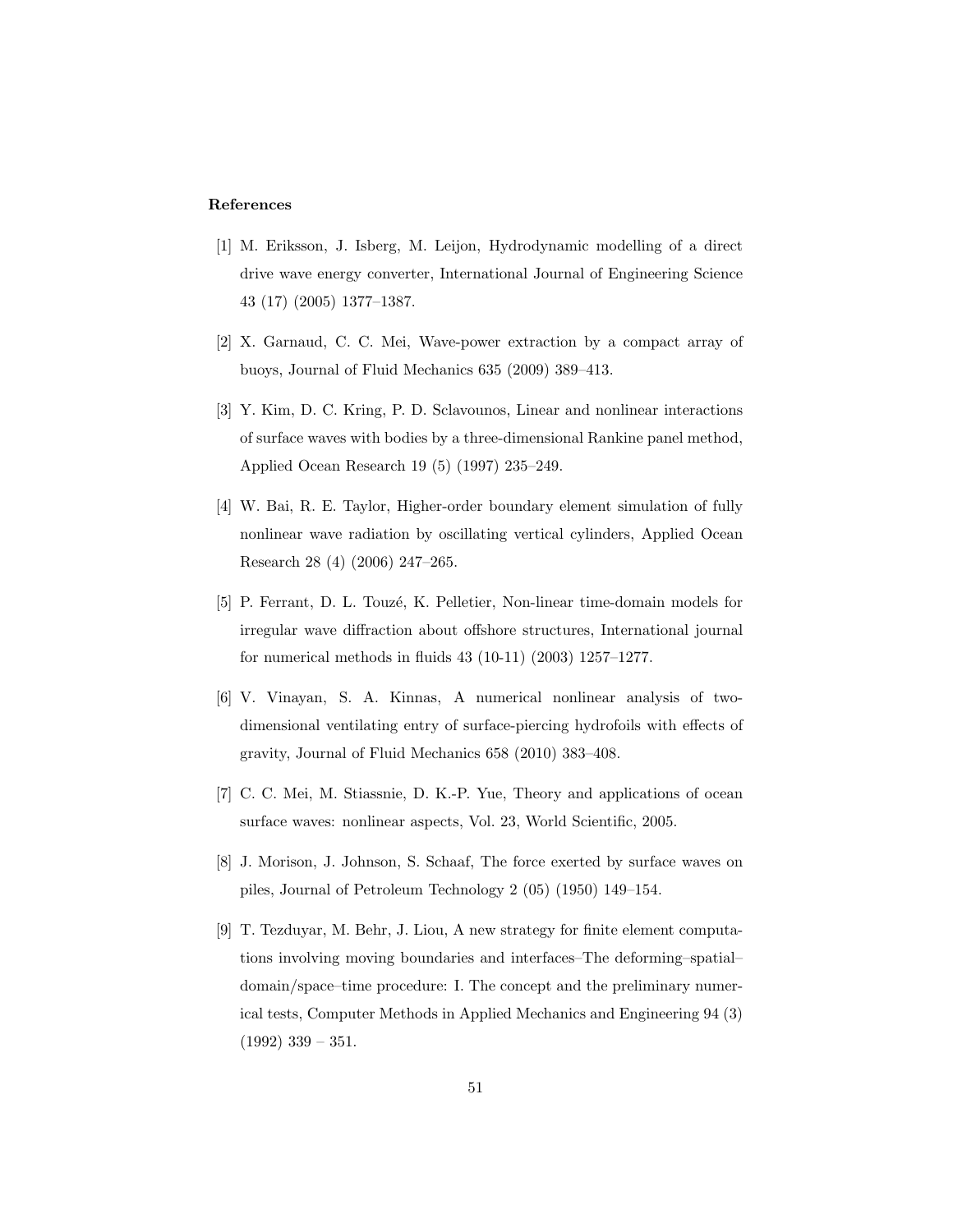- [10] R. Torii, M. Oshima, T. Kobayashi, K. Takagi, T. E. Tezduyar, Computer modeling of cardiovascular fluid–structure interactions with the deformingspatial-domain/stabilized space–time formulation, Computer Methods in Applied Mechanics and Engineering 195 (13) (2006) 1885–1895.
- [11] T. E. Tezduyar, S. Sathe, Modelling of fluid–structure interactions with the space–time finite elements: Solution techniques, International Journal for Numerical Methods in Fluids 54 (6-8) (2007) 855–900.
- [12] H. Gan, J. Chang, J. Feng, H. Hu, Direct numerical simulation of the sedimentation of solid particles with thermal convection, Journal of Fluid Mechanics 481 (2003) 385–411.
- [13] D. Wan, S. Turek, An efficient multigrid-FEM method for the simulation of solid liquid two phase flows, Computer Methods in Applied Mechanics and Engineering 203 (2007) 561–580.
- [14] C. S. Peskin, Numerical analysis of blood flow in the heart, Journal of computational physics 25 (3) (1977) 220–252.
- [15] R. Mittal, G. Iaccarino, Immersed boundary methods, Annu. Rev. Fluid Mech. 37 (2005) 239–261.
- [16] M. Carlson, P. J. Mucha, G. Turk, Rigid fluid: animating the interplay between rigid bodies and fluid, Transactions on Graphics 23 (2004) 377– 384.
- [17] N. Sharma, N. A. Patankar, A fast computation technique for the direct numerical simulation of rigid particulate flows, Journal of Computational Physics 205 (2005) 439–457.
- [18] S. Haeri, J. S. Shrimpton, On the application of immersed boundary, fictitious domain and body-conformal mesh methods to many particle multiphase flows, International Journal of Multiphase Flow 40 (2012) 38–55.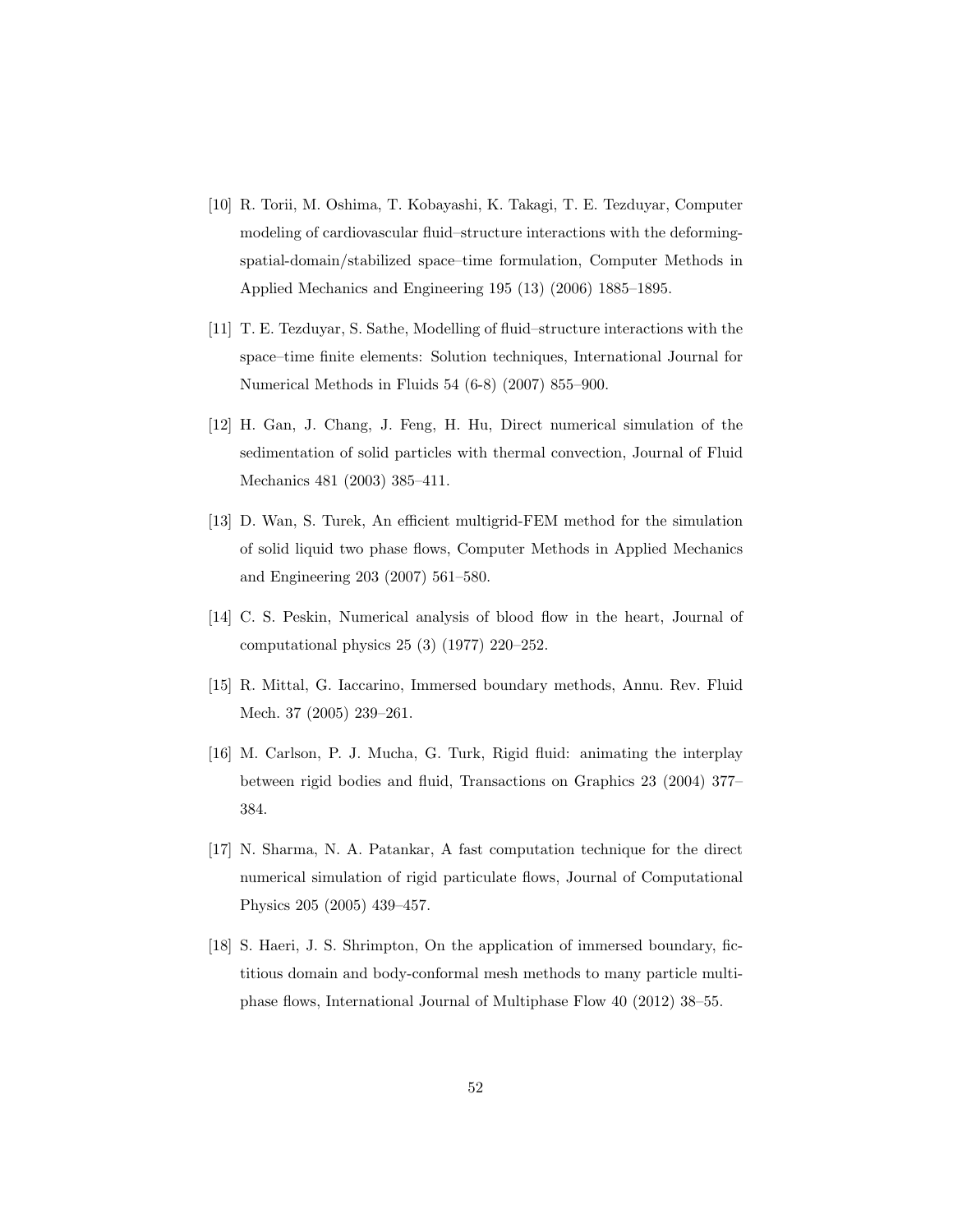- [19] J. Mohd-Yusof, Combined immersed-boundary/b-spline methods for simulations of flow in complex geometries, Annual Research Briefs. NASA Ames Research Center, Stanford University Center of Turbulence Research, Stanford (1997) 317–327.
- [20] A. Gilmanov, S. Acharya, A hybrid immersed boundary and material point method for simulating 3D fluid–structure interaction problems, International journal for numerical methods in fluids 56 (12) (2008) 2151–2177.
- [21] H. H. Hu, D. D. Joseph, Direct simulation of fluid particle motions, Theoretical and Computational Fluid Dynamics 3 (1992) 285–306.
- [22] G. Fekken, Numerical simulation of free-surface flow with moving objects, Ph.D. thesis, University of Groningen, Groningen, The Netherlands, March. See also URL http://www. ub. rug. nl/eldoc/dis/science/g. fekken (2004).
- [23] T. Hesla, The dynamical simulation of two-dimensional fluid/particle systems, Unpublished notes.
- [24] R. Glowinski, T.-W. Pan, T. I. Hesla, D. D. Joseph, A distributed Lagrange multiplier/fictitious domain method for particulate flows, International Journal of Multiphase Flow 25 (5) (1999) 755–794.
- [25] N. A. Patankar, P. Singh, D. D. Joseph, R. Glowinski, T. W. Pan, A new formulation of the distributed Lagrange multiplier/fictitious domain method for particulate flows, International Journal of Multiphase Flow 26 (2000) 1509–1524.
- [26] N. Patankar, A formulation for fast computations of rigid particulate flows, Center for Turbulence Research Annual Research Briefs 2001 (2001) 185– 196.
- [27] S. V. Apte, J. R. Finn, A variable-density fictitious domain method for particulate flows with broad range of particle-fluid density ratios, Journal of Computational Physics 243 (2013) 109–129.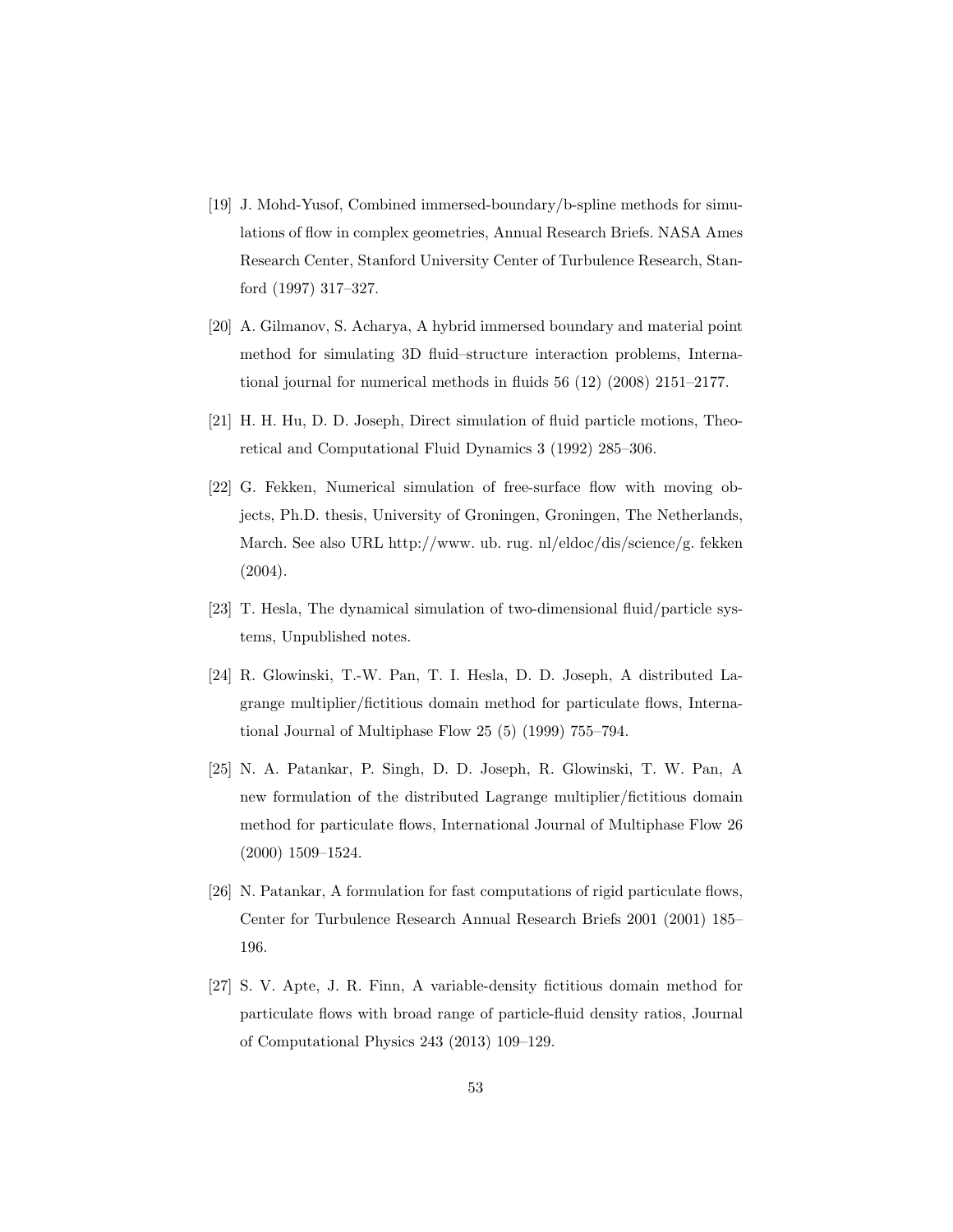- [28] A. Ghasemi, A. Pathak, M. Raessi, Computational simulation of the interactions between moving rigid bodies and incompressible two-fluid flows, Computers & Fluids 94 (0)  $(2014)$  1 – 13.
- [29] P. Rauschenberger, B. Weigand, Direct numerical simulation of rigid bodies in multiphase flow within an Eulerian framework, Journal of Computational Physics 291 (2015) 238–253.
- [30] S. Gallier, E. Lemaire, L. Lobry, F. Peters, A fictitious domain approach for the simulation of dense suspensions, Journal of Computational Physics 256 (2014) 367–387.
- [31] S. Court, M. Fournié, A fictitious domain finite element method for simulations of fluid–structure interactions: The navier–stokes equations coupled with a moving solid, Journal of Fluids and Structures 55 (2015) 398–408.
- [32] M. Lage, H. Lopes, M. d. S. Carvalho, Flows with suspended and floating particles, Journal of Computational Physics 230 (20) (2011) 7736–7754.
- [33] H. Fadaifard, Computational two-phase flow and fluid-structure interaction with application to seabed scour, Ph.D. thesis, The University of Texas at Austin (2014).
- [34] M. Anbarsooz, M. Passandideh-Fard, M. Moghiman, Numerical simulation of a submerged cylindrical wave energy converter, Renewable Energy 64 (2014) 132–143.
- [35] P. Singh, D. Joseph, Fluid dynamics of floating particles, Journal of Fluid Mechanics 530 (2005) 31–80.
- [36] S. Madhavan, Investigation of vortical and interfacial particulate flows, Ph.D. thesis, University of Alberta (2011).
- [37] D. L. Youngs, Time-dependent multi-material flow with large fluid distortion, in: K. W. Morton, M. J. Baines (Eds.), Numerical Methods for Fluid Dynamics, Academic Press, 1982, pp. 273–285.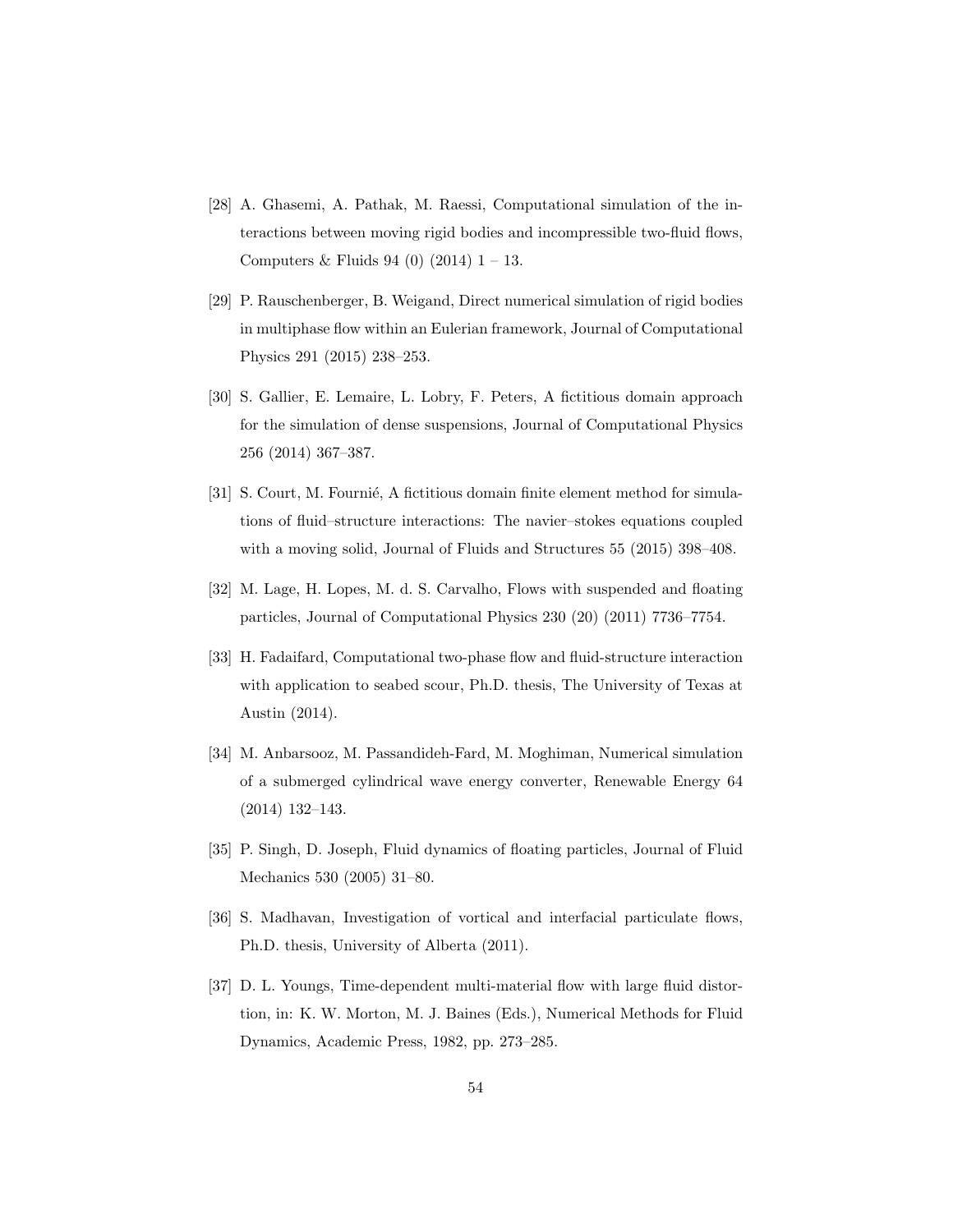- [38] D. L. Youngs, An interface tracking method for a 3D Eulerian hydrodynamics code, Tech. Rep. 44/92/35, AWRE (1984).
- [39] B. van Wachem, M. Zastawny, F. Zhao, G. Mallouppas, Modelling of gas– solid turbulent channel flow with non-spherical particles with large Stokes numbers, International Journal of Multiphase Flow 68 (2015) 80–92.
- [40] A. Pathak, M. Raessi, A three-dimensional volume-of-fluid method for reconstructing and advecting three-material interfaces forming contact lines, Journal of Computational Physics 307 (2016) 550–573.
- [41] H. T. Ahn, M. Shashkov, Multi-material interface reconstruction on generalized polyhedral meshes, Journal of Computational Physics 226 (2007) 2096–2132.
- [42] G. Li, Y. Lian, Y. Guo, M. Jemison, M. Sussman, T. Helms, M. Arienti, Incompressible multiphase flow and encapsulation simulations using the moment-of-fluid method, International Journal for Numerical Methods in Fluids 79 (9) (2015) 456–490.
- [43] M. Raessi, On modeling surface tension-dominant, large density ratio, twophase flows, Ph.D. thesis, University of Toronto, Canada (2008).
- [44] M. Raessi, H. Pitsch, Consistent mass and momentum transport for simulating incompressible interfacial flows with large density ratios using the level set method, Computers and Fluids 63 (2012) 70–81.
- [45] M. Rudman, A volume tracking method for incompressible multifluid flows with large density variations, Int. J. Numer. Meth. Fluids 28 (1998) 357– 378.
- [46] K. Kleefsman, G.Fekken, A. Veldman, B. Iwanowski, B. Buchner, A volume-of-fluid based simulation method for wave impact problems, Journal of Computaional Physics 206 (2005) 363–393.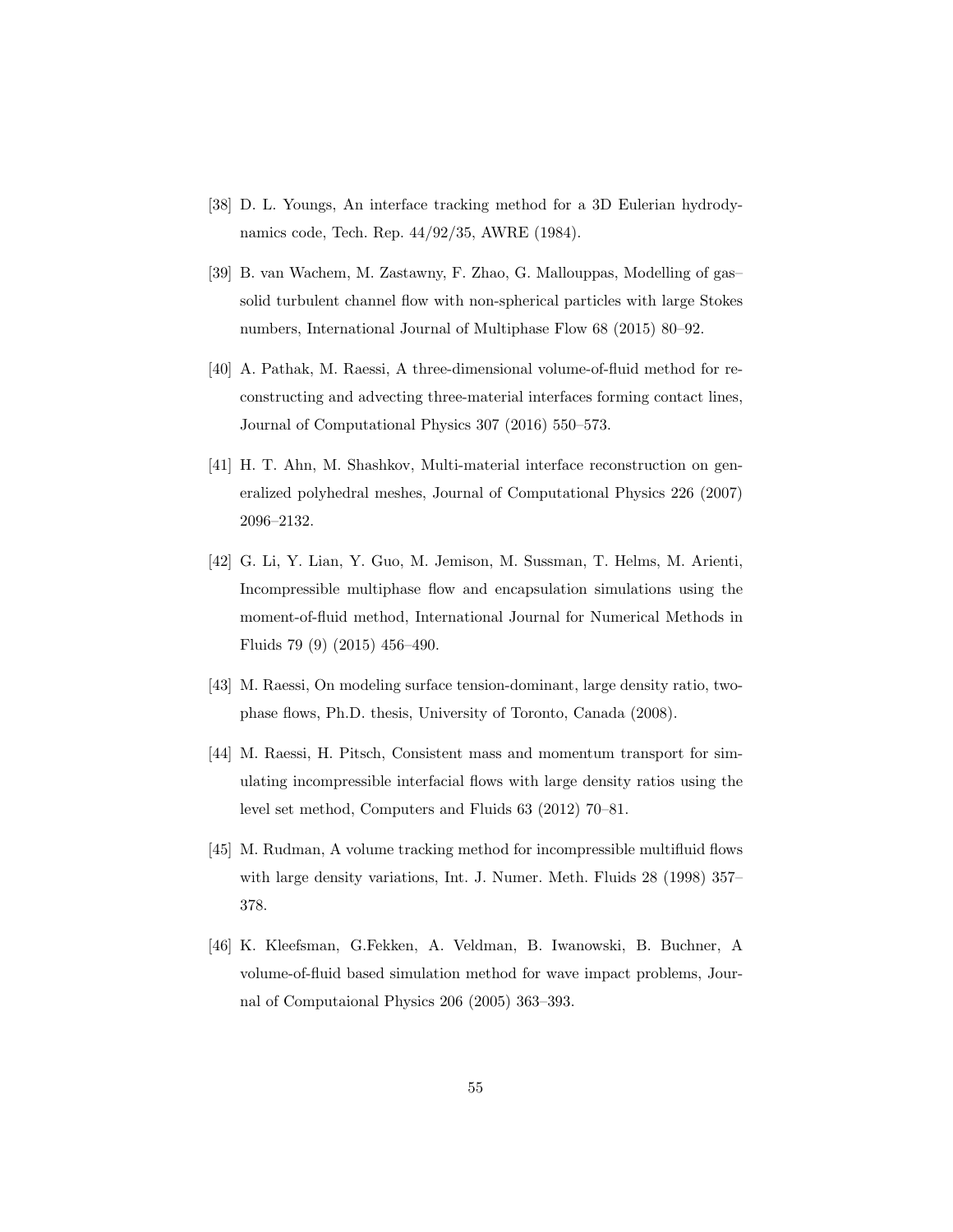- [47] A. Iafrati, A. Babanin, M. Onorato, Modulational instability, wave breaking, and formation of large-scale dipoles in the atmosphere, Physical review letters 110 (18) (2013) 184504.
- [48] F. H. Harlow, J. E. Welch, Numerical calculation of time-dependent viscous incompressible flow of fluid with free surface, Physics of Fluids 8 (1965) 2182–2190.
- [49] A. J. Chorin, Numerical solution of the Navier-Stokes equations, Mathematics of Computation 22 (1968) 745–762.
- [50] S. R. Codyer, M. Raessi, G. Khanna, Using graphics processing units to accelerate numerical simulations of interfacial incompressible flows, in: ASME 2012 Fluids Engineering Division Summer Meeting collocated with the ASME 2012 Heat Transfer Summer Conference and the ASME 2012 10th International Conference on Nanochannels, Microchannels, and Minichannels, American Society of Mechanical Engineers, 2012, pp. 625–634.
- [51] B. Avdicevic, A parallel, three-dimensional and two-fluid interfacial flow code with applications to pulsed water jets, Master's thesis, University of Toronto (2007).
- [52] F. Tonon, Explicit exact formulas for the 3-D tetrahedron inertia tensor in terms of its vertex coordinates, Journal of Mathematics and Statistics 1 (1) (2005) 8–11.
- [53] D. B. Kothe, R. C. Mjolsness, M. D. Torrey, RIPPLE: A computer program for incompressible flows with free surfaces, available to DOE and DOE contractors from OSTI, 1991.
- [54] P. Stewart, N. Lay, M. Sussman, M. Ohta, An improved sharp interface method for viscoelastic and viscous two-phase flows, Journal of Scientific Computing 35 (1) (2008) 43–61.
- [55] D. B. Kothe, Perspective on Eulerian finite volume methods for incompressible interfacial flows, Springer, 1998.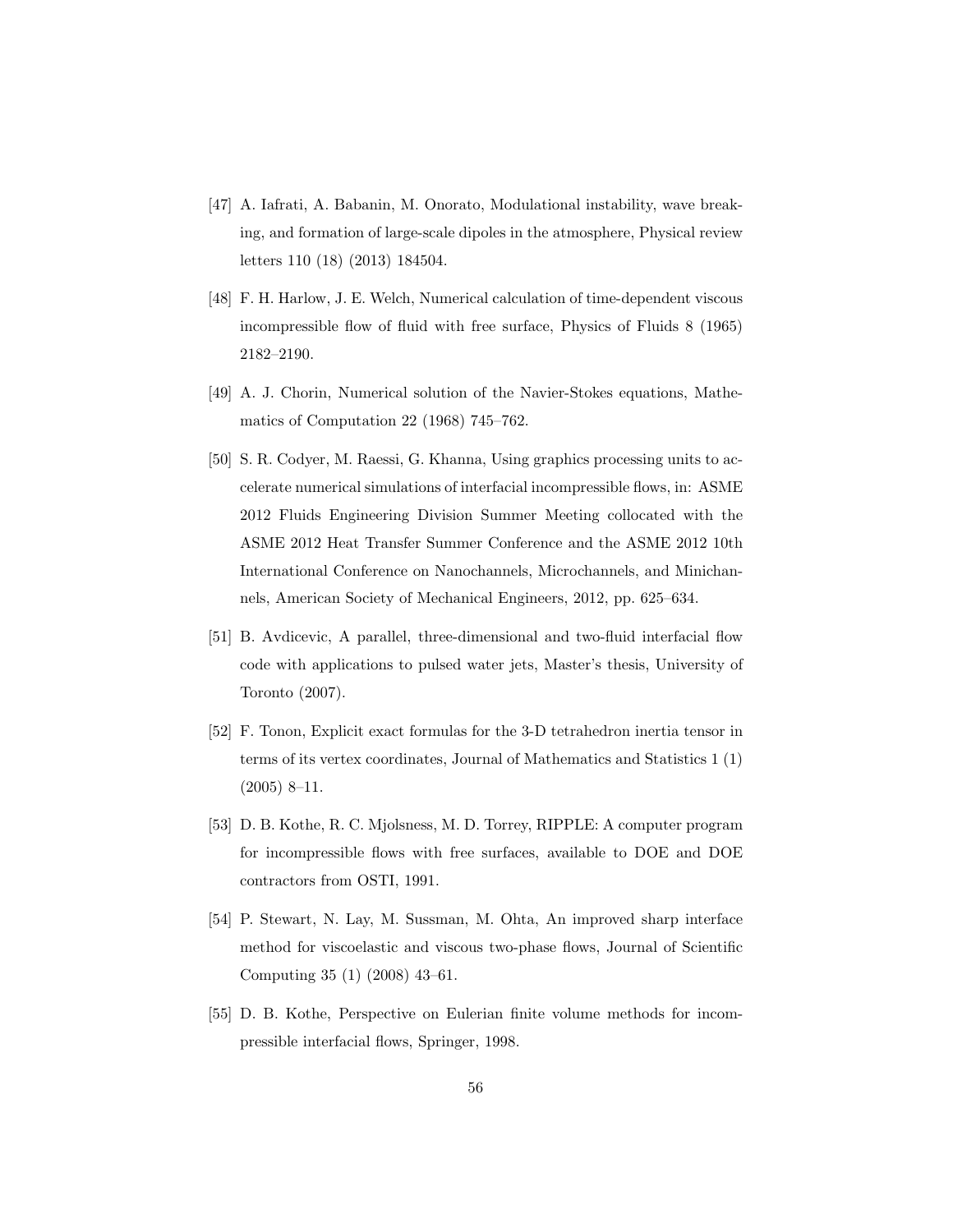- [56] M. M. Francois, S. J. Cummins, E. D. Dendy, D. B. Kothe, J. M. Sicilian, M. W. Williams, A balanced-force algorithm for continuous and sharp interfacial surface tension models within a volume tracking frameworks, Journal of Computational Physics 213 (2006) 141–173.
- [57] J. Martin, W. Moyce, An experimental study of the collapse of liquid columns on a rigid horizontal plane, Philos. Trans. R. Soc. London 244 (1952) 312–324.
- [58] M. Bussmann, D. B. Kothe, J. M. Sicilian, Modeling high density ratio incompressible interfacial flows, in: ASME 2002 Joint US-European Fluids Engineering Division Conference, American Society of Mechanical Engineers, 2002, pp. 707–713.
- [59] P. D. Hieu, T. Katsutoshi, V. T. Ca, Numerical simulation of breaking waves using a two-phase flow model, Applied Mathematical Modelling 28 (11) (2004) 983–1005.
- [60] V. Maronnier, M. Picasso, J. Rappaz, Numerical simulation of free surface flows, Journal of Computational Physics 155 (2) (1999) 439–455.
- [61] Y. Zhao, H. H. Tan, B. Zhang, A high-resolution characteristics-based implicit dual time-stepping VOF method for free surface flow simulation on unstructured grids, Journal of Computational Physics 183 (1) (2002) 233– 273.
- [62] R. Löhner, C. Yang, E. Oñate, On the simulation of flows with violent free surface motion, Computer Methods in Applied Mechanics and Engineering 195 (41) (2006) 5597–5620.
- [63] A. Colagrossi, M. Landrini, Numerical simulation of interfacial flows by smoothed particle hydrodynamics, Journal of Computational Physics 191 (2) (2003) 448–475.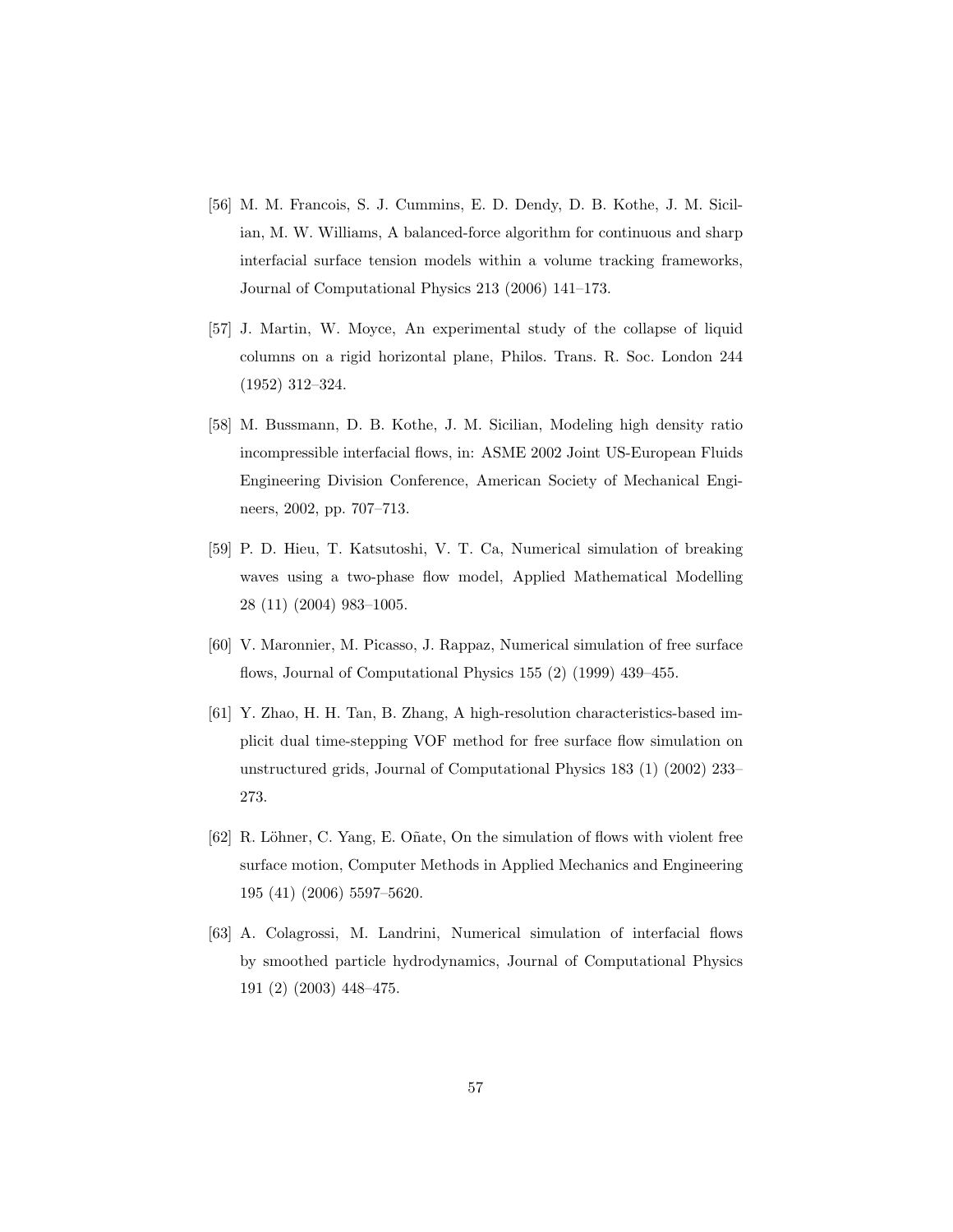- [64] J. Bonet, T.-S. Lok, Variational and momentum preservation aspects of smooth particle hydrodynamic formulations, Computer Methods in applied mechanics and engineering 180 (1) (1999) 97–115.
- [65] C.-L. Lin, H. Lee, T. Lee, L. J. Weber, A level set characteristic Galerkin finite element method for free surface flows, Int. J. Numer. Methods Fluids 49 (5) (2005) 521–547.
- [66] E. Marchandise, J.-F. Remacle, A stabilized finite element method using a discontinuous level set approach for solving two phase incompressible flows, Journal of computational physics 219 (2) (2006) 780–800.
- [67] B.-H. Lee, J.-C. Park, M.-H. Kim, S.-C. Hwang, Step-by-step improvement of MPS method in simulating violent free-surface motions and impact-loads, Computer methods in applied mechanics and engineering 200 (9) (2011) 1113–1125.
- [68] B. Ataie-Ashtiani, L. Farhadi, A stable moving-particle semi-implicit method for free surface flows, Fluid Dynamics Research 38 (4) (2006) 241– 256.
- [69] S. Y. Yoon, T. Yabe, The unified simulation for incompressible and compressible flow by the predictor-corrector scheme based on the CIP method, Computer Physics Communications 119 (2) (1999) 149–158.
- [70] F. Kelecy, R. Pletcher, The development of a free surface capturing approach for multidimensional free surface flows in closed containers, Journal of computational physics 138 (2) (1997) 939–980.
- [71] A. Murrone, H. Guillard, A five equation reduced model for compressible two phase flow problems, Journal of Computational Physics 202 (2) (2005) 664–698.
- [72] R. Issa, D. Violeau, Test-case 2, 3D dambreaking, Release 1.1, ERCOF-TAC, SPH European Research Interest Community SIG, Electricite De